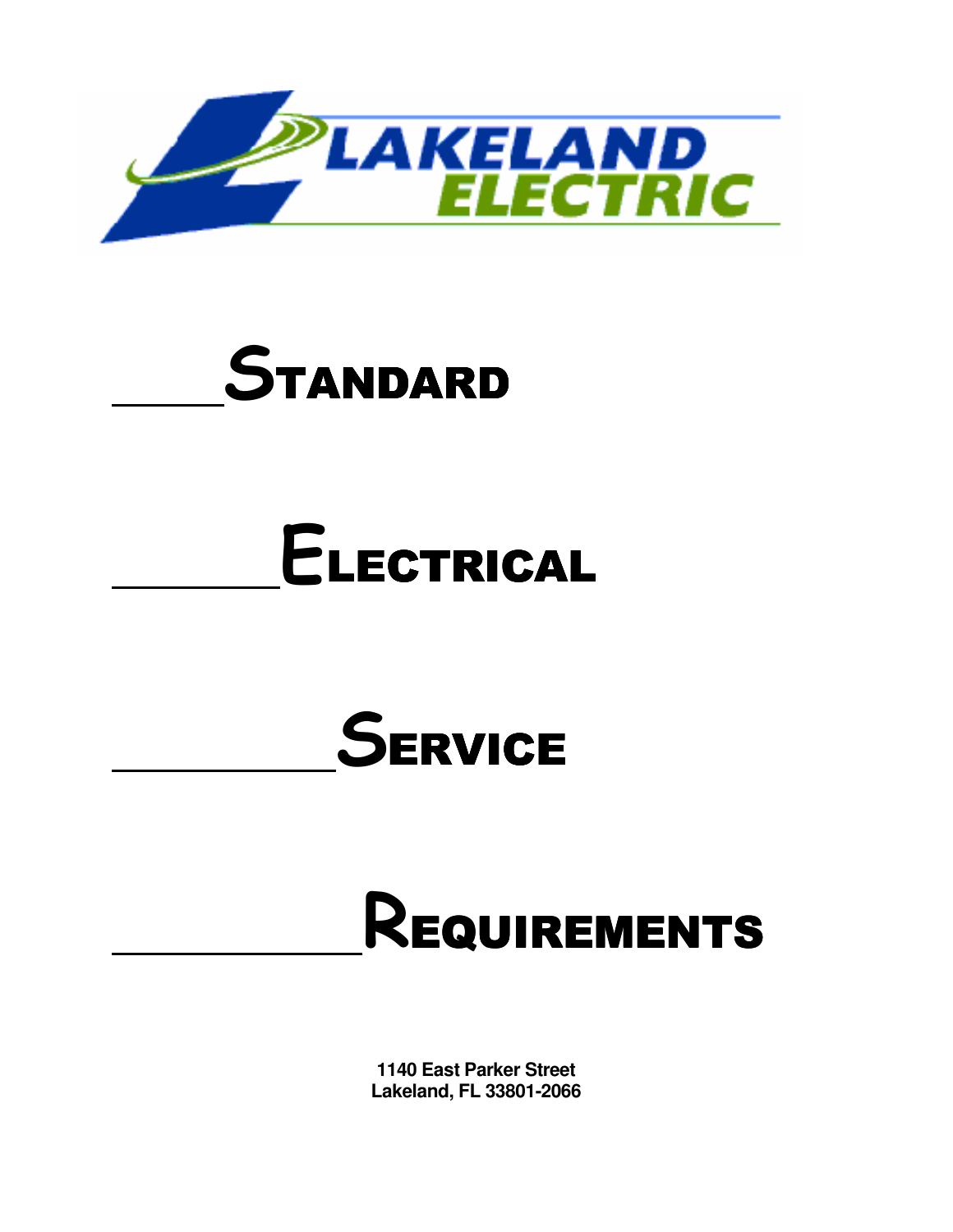### **TABLE OF CONTENTS**

#### *PAGE* PAGE AND INTERNATIONAL CONTINUES

| <b>INTRODUCTION</b>                                      | 3        |
|----------------------------------------------------------|----------|
| <b>PROCEDURE FOR REVISIONS</b>                           | 4        |
| <b>FLOWCHART</b>                                         | 5        |
| <b>CONTACT LIST</b>                                      | 6        |
| <b>DEFINITIONS</b>                                       | $7 - 12$ |
| <b>GENERAL CUSTOMER INFORMATION</b><br><b>SECTION 1:</b> | 13       |
| <b>APPLICATION FOR RESIDENTIAL SERVICE</b>               | 14       |
| APPLICATION FOR GENERAL OR COMMERCIAL/INDUSTRIAL SERVICE | 15       |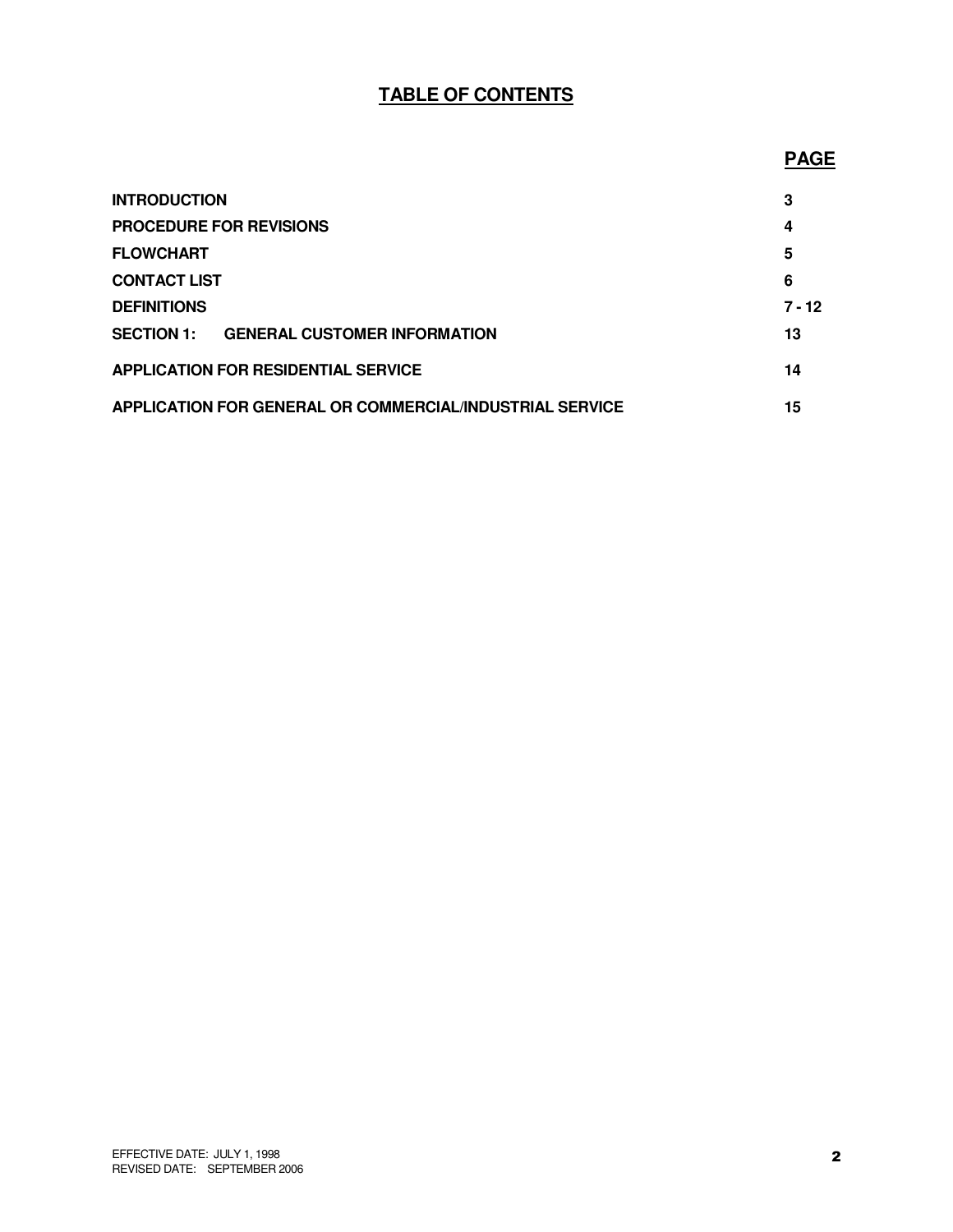#### **INTRODUCTION**

The City of Lakeland, Electric Utilities Department, as with any business is constantly working to establish and maintain credibility. Credibility is a necessary basis for good working relationships between customer, developers, electricians, as well as state, county, regional and local agencies.

The defining of responsibilities between the various parties is the first and most important action in establishing credibility. In an effort to do this, the Department has developed this "Standard Electric Service Requirements" document. Its purpose is to fully define the various parties responsibilities, thereby, establishing credible and realistic accountability. This will lead to interactions and working conditions where all parties involved realize and understand their responsibilities, thereby, providing a means of accountability for everyone.

The Department has used its experience, gained over many years in the electric utility industry, to identify those areas frequently in need of clearly defined boundaries. The Department has attempted to clearly and accurately state the responsibilities of all parties involved, thereby, establishing expectations which are known to, and can be depended on by all members when dealing with the Department.

This information will allow for the planning, coordination, construction, operation, maintenance, and renovation of both customer's and the Department's facilities. The important ingredient being provided is the commitment of the Department's policies and procedures, regarding standard electric service requirements, to writing in order to improve understanding and cooperation among all parties.

This document has been developed to cover the majority of activities and situations encountered. It cannot possibly cover every possible situation which may arise. There will be times when the circumstances encountered are not covered or when the policies and procedures clearly are not applicable and logic must prevail. In these cases, the Department and its employees pledge to work with all parties involved to reach a fair and equitable resolution in the best interest of everyone.

> Alan Shaffer Energy Delivery Director

 $\mathcal{L}_\text{max} = \mathcal{L}_\text{max} = \mathcal{L}_\text{max} = \mathcal{L}_\text{max} = \mathcal{L}_\text{max} = \mathcal{L}_\text{max} = \mathcal{L}_\text{max}$ 

Prepared by: Lakeland Electric Standard Electrical Service Requirements Committee

Approved by the City

Effective: July 1, 1998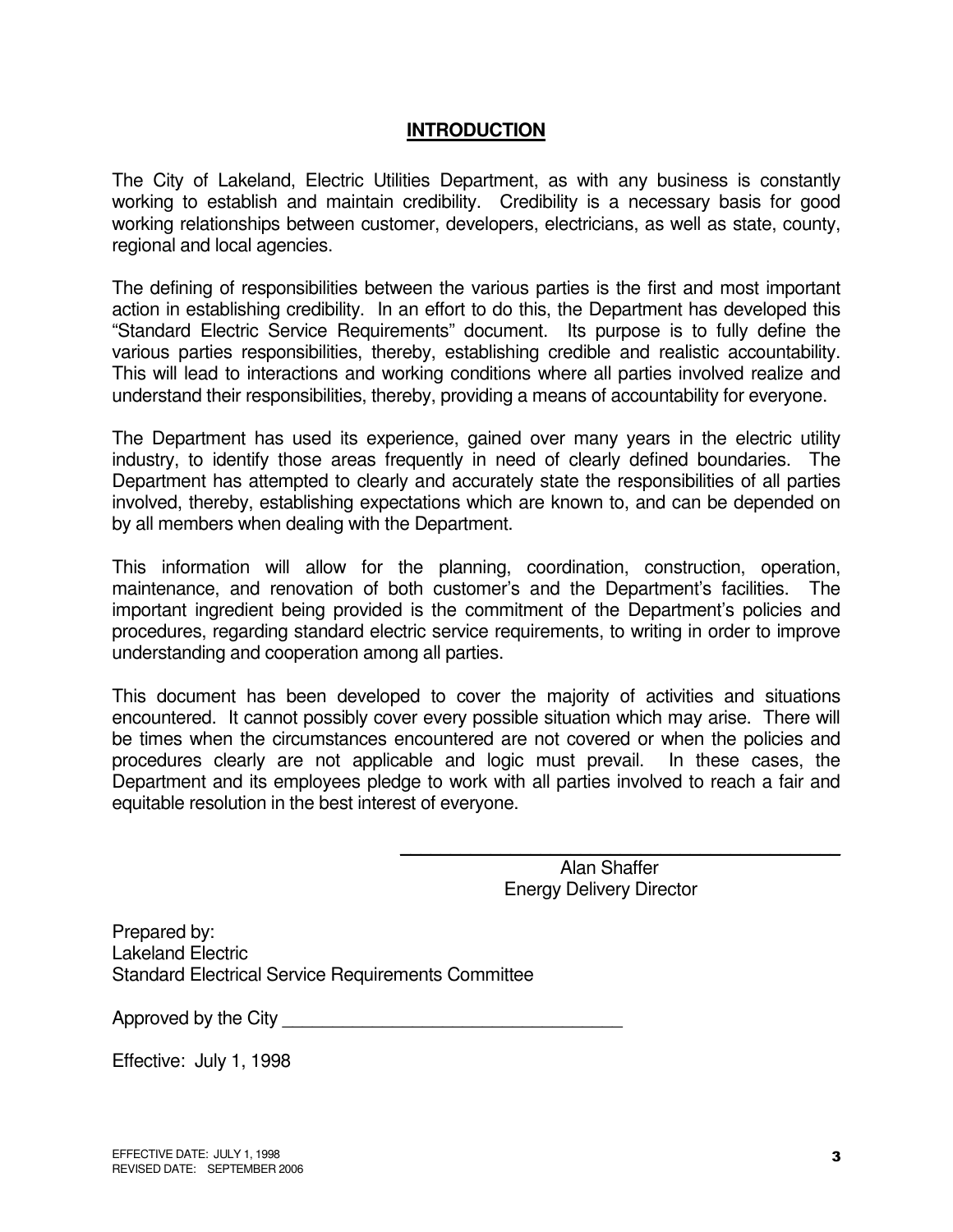#### **PROCEDURE FOR REVISIONS**

The rules set forth in this Standard Electrical Service Requirements (SESR) change from time to time due to improved methods of construction, product application, and changes in Safety standards. Lakeland Electric (LE) reserves the right to change or amend its rules, regulations, rates, or other charges, at any time and such changes or amendments, shall become effective upon the date determined by Lakeland Electric.

These changes follow a sequence of approval which enables the establishment and enforcement of the requirements. Additionally, routine review of the requirements by Manager of Engineering insures that the information does not become outdated.

Proposed revisions are received by the SESR Committee Chairperson, reviewed and studied for viability with input from the originator. If the change is viable it will be passed to the SESR Committee for preliminary approval. A draft will be written and passed to Administration for final approval. If approved, the final draft of the new or revised rule is then copied and distributed with the appropriate cover letter to all Policy Manual holders. The originator will be notified whether the proposal was rejected or passed.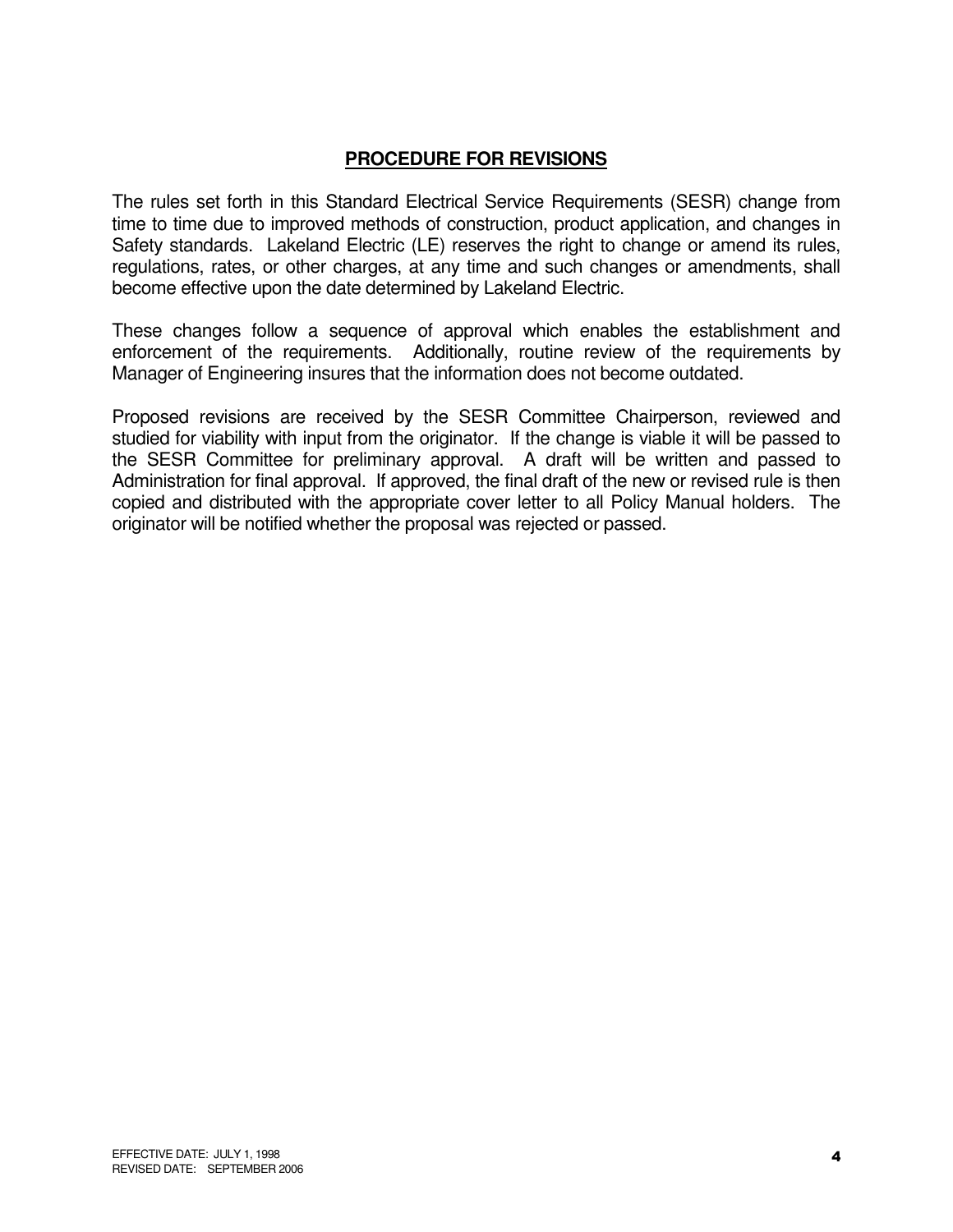#### **LAKELAND ELECTRIC**

#### **SESR POLICY PROCEDURE FOR REVISION FLOWCHART**

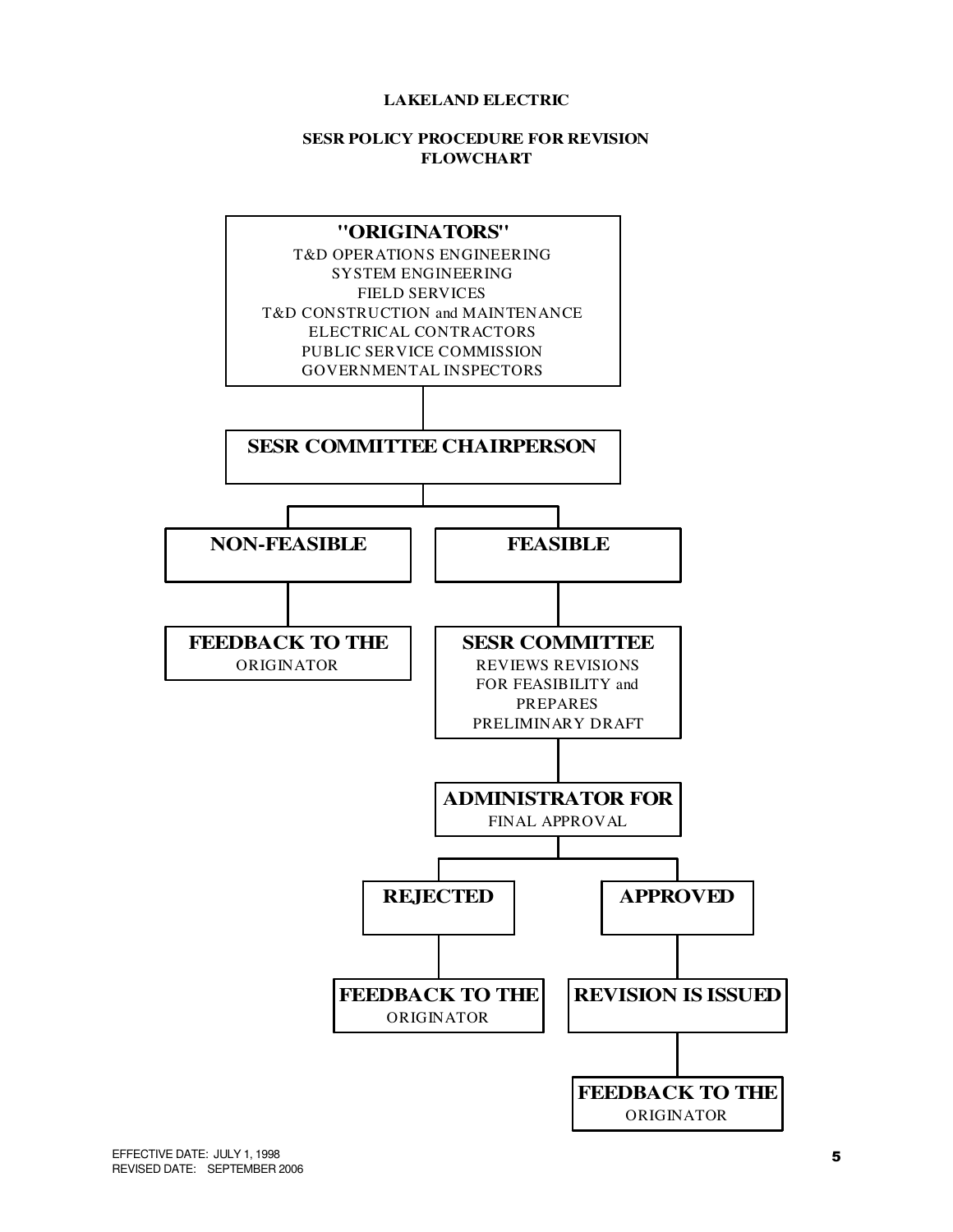### **CONTACT LIST**

Address: 228 S. Massachusetts Avenue Lakeland, FL 33801 Phone: (863) 834-6000 **Permit Office**  Phone: (863) 834-6070 **Inspection Requests (Electrical)**  Phone: (863) 834-8299 **Property Information Office**  Phone: (863) 834-6084

#### **LAKELAND ELECTRIC**

#### **Customer Service Offices**

Office: Main Address: 801 East Lemon Street Lakeland, FL 33801-5050 Phone: (863) 834-9535

#### **Electric Systems Engineering, A-71**

Address: 501 East Lemon Street, A-71 Lakeland, FL 33801-5050 Phone: (863) 834-6516 Fax: (863) 834-8475

#### **Electric System Reliability A-51**

Address: 501 East Lemon Street, A-51 Lakeland, FL 33801-5050<br>Phone: (863) 834-6482 Phone: (863) 834-6482 Fax: (863) 834-6548

#### **T&D Operations Engineering, T-21**

Address: 1140 East Parker Street T-21 Lakeland, FL 33801-2066 Phone: (863) 834-8868 Fax: (863) 834-6744

#### **CITY OF LAKELAND Contracts and Rights-of -Way**

Address: 501 East Lemon Street –A-24 Lakeland, FL 33801-5050 Phone: (863) 834-6536 Fax: (863) 834-8387

#### **Commercial & Industrial Act Mgr. A-33**

Address: 501 East Lemon Street, A-33 Lakeland, FL 33801-5050 Phone: (863) 834-6380 Fax: (863) 834-6344

#### **Field Service Division, AS5**

 Airport Road Lakeland, FL Phone: (863) 834-6789 Fax: (863) 834-6815

#### **CITY OF POLK CITY**

Address: 132 Commonwealth Ave., NW Post Office Box 113 Polk City, FL 33868-0113

#### **Permit-Building-Inspection Office**

Phone: (863) 834-1375

#### **POLK COUNTY**

Address: 305 W. Church Street Post Office Box 726 Bartow, FL 33831

#### **Inspection Requests**

Phone: (941) 534-6057

#### **Building Inspectors Office**

Phone: (834) 534-6577 (834) 534-6578

#### **Permit Office**

Phone: (834) 534-6080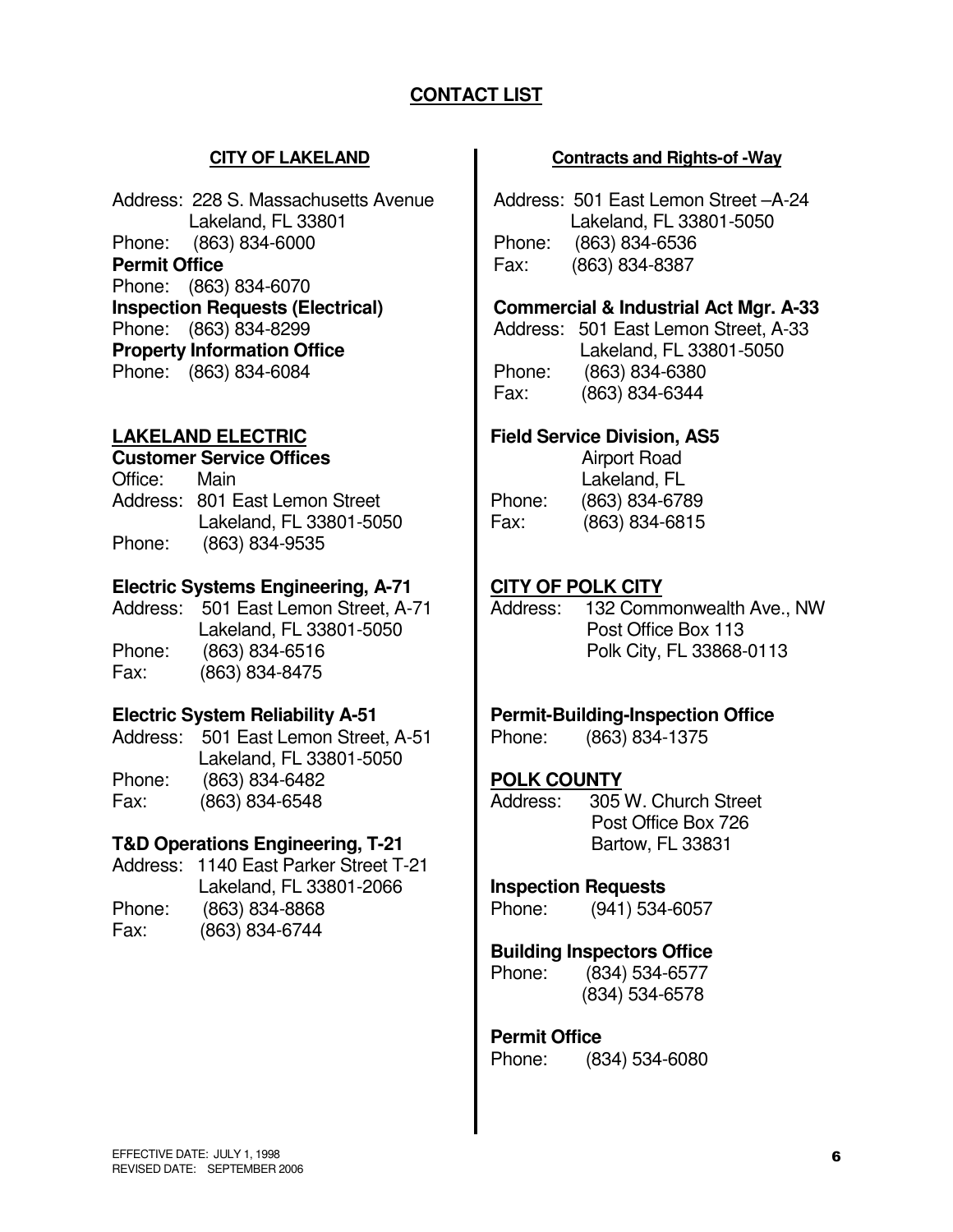#### **DEFINITIONS**

**Account:** Any present or prospective user or user's authorized representative of electric and/or water service provided by Lakeland Electric at a specific location.

**Alternating Current (AC):** Current which alternates the direction of its flow periodically. The period in which it alternates or changes from original to reverse back to original is a cycle (frequency), measured in Hertz. Normally in US is 60 hertz (60 cycles / second).

**Ampere (amp):** Unit of measurement of current. Quantity of electrons flowing through a conductor past a given point in one second.

**Applicant:** Any person, partnership, association, corporation, or governmental agency controlling or responsible for the development of new subdivision, business, industry or dwelling unit and applying for electric service and / or the construction thereof to service such facility.

**Billing Demand:** Is expressed in kilowatts and is the peak 30 minute integrated demand for that account for the particular billing period.

**Branch Circuit:** That portion of the electrical circuit nearest the utilization point behind the main disconnect and the last circuit protective device.

**Bus (Bus bar):** An electrical conductor or electrically conducting bar which serves as a common connection for two or more electrical circuits.

**Cable:** An electrical conductor composed of two or more separately insulated wires banded or twisted together.

**Capacitor:** An electrical device that maintains or increases voltage in power lines and improves the efficiency of the electrical system by reducing inductive losses that produce wasted energy.

**Capacity Requirements:** Typically the maximum voltage and current needs of a Customer or his facility.

**CIAC:** See Contributions-in-Aid-of-Construction

**Circuit:** A conductor (wire) or system of conductors (wires) and other electrical equipment through which electric current flows or is intended to flow.

**Circuit Breaker:** An Overcurrent device used to protect wiring from excessive current flow.

**Circuit Recloser:** A protective electrical device that interrupts momentary line faults and restores power automatically when the fault is cleared. If it opens and closes several times consecutively, it locks open until manually closed by a service person.

**Class of Service:** The type of service available to a particular type of Customer (residential, commercial, etc.).

**Code:** The National Electrical Code's latest revision.

**COL:** The City of Lakeland.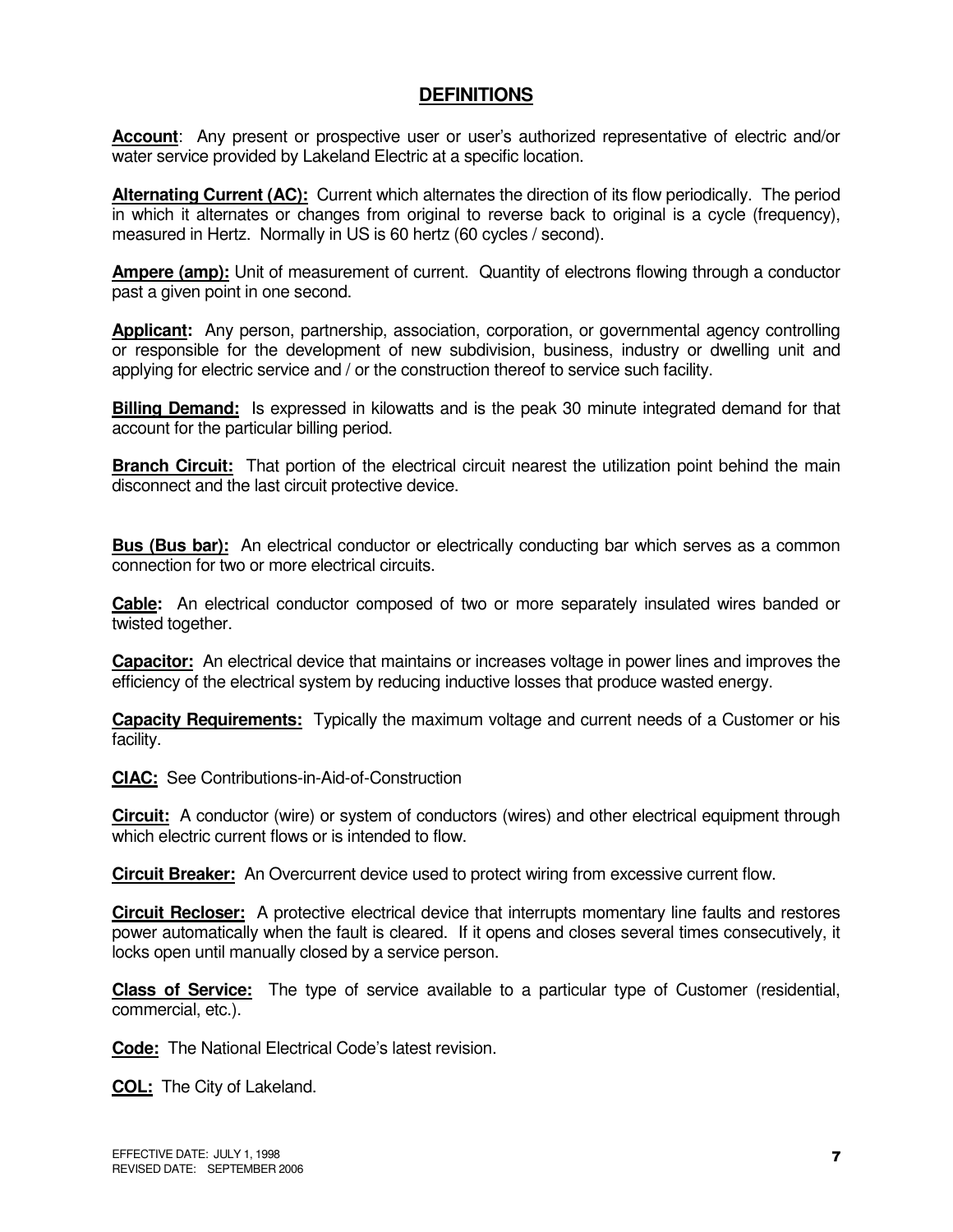**Commercial Service:** Service to Customers engaged in selling, warehousing, or distributing a commodity in some business activity or in a profession, or in some form of economic or social activity (offices, stores, clubs, hotels, schools, etc.).

**Commission:** Florida Public Service Commission

**Conductor:** A wire that carries electric energy.

**Conduit:** A pipe that carries one or more conductors.

**Connection Charge:** Fee paid by a Customer to connect their facilities to the electric service provided by the utility.

**Conjunctive Billing:** The adding of the readings of several meters on a customer's premises into one reading which is then applied to the appropriate rate.

**Contributions-in-Aid-of-Construction (CIAC):** The cost to be paid by the Customer which is in excess of the normal amount required to be spent by the utility for service to the Customer.

**Current:** The volume of electric energy flowing through a conductor.

**Customer: Any individual, developer, owner, partnership, corporation, trustee or:** any present or prospective user, or user's authorized representative of electric and / or water service provided by Lakeland Electric. A Customer may have one or more accounts.

**Delta Connection:** A three-phase electrical connection where the equipment (transformers, load, etc.) is connected in a triangular configuration.

**Demand:** The magnitude of electric load in operation at an installation. Demand may be expressed in kilowatts, kilovolt-amperes, or other suitable units.

**Distribution:** Delivery of electric energy to customers on the distribution system. It is reduced and then carried first on primary distribution lines. For customers needing lower voltage it is reduced again by a distribution transformer or line transformer changing it to secondary distribution voltage. Ranges from 120 to 12,470 volts.

**Distribution System:** Electric Service facilities consisting of primary and secondary conductors, service laterals, transformers and necessary accessories and appurtenances for the furnishing of electric power at utilization voltage (13 kV and below on Lakeland Electric's system).

**Easement:** A privately owned parcel of land which is dedicated by the Owner for the primary purpose of installing, maintaining and replacing Lakeland Electric's facilities.

**Electrical Contractor:** A person responsible for the construction or maintenance of the Customer's electrical facilities.

**Energy:** Electrical power consumed over time, generally expressed in kilowatt-hours. For example, a 100 watt light operating for 10 hours consumes 1,000 watt-hours (1 kilowatt-hour) of electrical energy.

**FAC:** Florida Administrative Code.

**Facilities Charge:** A monthly charge for facilities owned and maintained by the utility and installed beyond the point of metering or installed for a special purpose.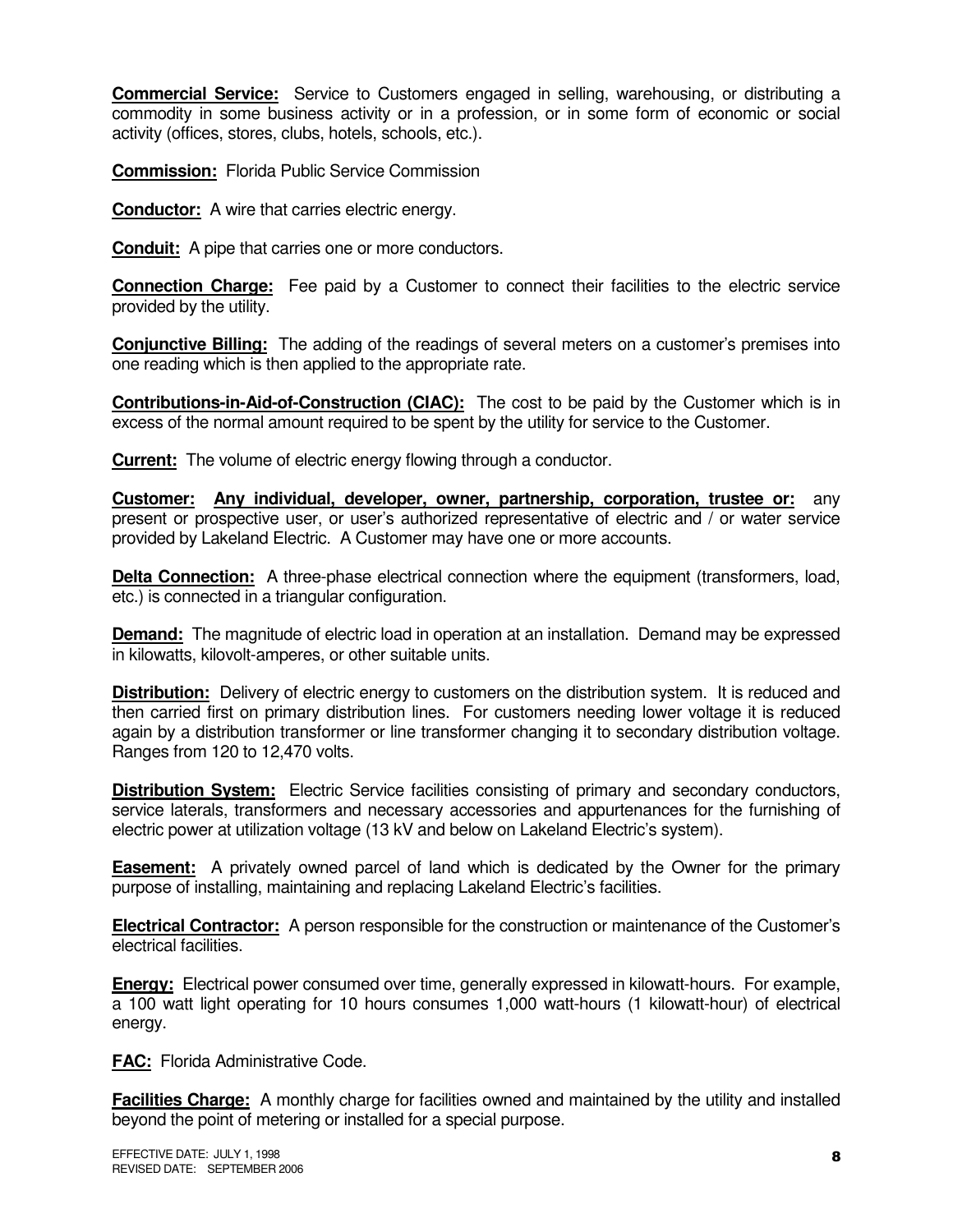**Feeder (distribution):** The main trunk line from which taps carry electricity to customers.

**Final Grade:** The finished grade level of the earth around a building, or structure, and within the utility easement. Same as Final Grade.

**Finish Grade:** The final grade level of the earth around a building, or structure, and within the utility easement. Same as Final Grade.

**Flicker:** The momentary variation of voltage level caused by on/off switching of a load on a circuit.

**Fuse:** Protective device containing a small wire designed to melt when current reaches a value that could damage the conductor or the device it is protecting.

**Ground:** Earth potential.

**Grounding:** Connecting a source of electricity, or a conductor likely to be subjected to electrical current, to the ground for runoff and absorption of excess electrical current.

**High Leg:** The conductor in a three-phase delta secondary connection that has a higher voltage-toground potential than the other conductors.

**Horsepower (HP):** The nameplate rating of the output power of motors and other similar apparatus. Although, one horsepower is equal to 746 watts, due to motor inefficiency and power factor, one horsepower output is frequently equated to one kilovolt-ampere input.

**Inspector or Inspection Authority:** A person or agency authorized to inspect and approve electrical installations.

**Kilowatt (KW) (1000 watts):** A watt is the electrical unit of power or rate of doing work. It is equal to one ampere flowing under the pressure of one volt at unity power factor.

**LE:** The City of Lakeland Department of Electric Utilities.

**Line Extension:** That extension of the circuit to be added to the existing circuit.

**Line Side:** The Utility's side.

- **Load:** (1) The Customer's equipment requiring electrical power.
	- (2) The quantity of electric power required by the Customer's equipment, usually expressed in kilowatts or horsepower.

**Load Balance:** An equally spread load over a multi-phase system.

**Load Side:** The Customer's side.

**Loop:** An electrical circuit that provides two sources of power to a load or substation. With a loop, when a source is de-energized, the remaining source can continue to provide power.

**Master Metering:** The use of a single electrical meter to measure the total consumption of a multioccupant building or complex. Generally disallowed for residential, multi-unit buildings.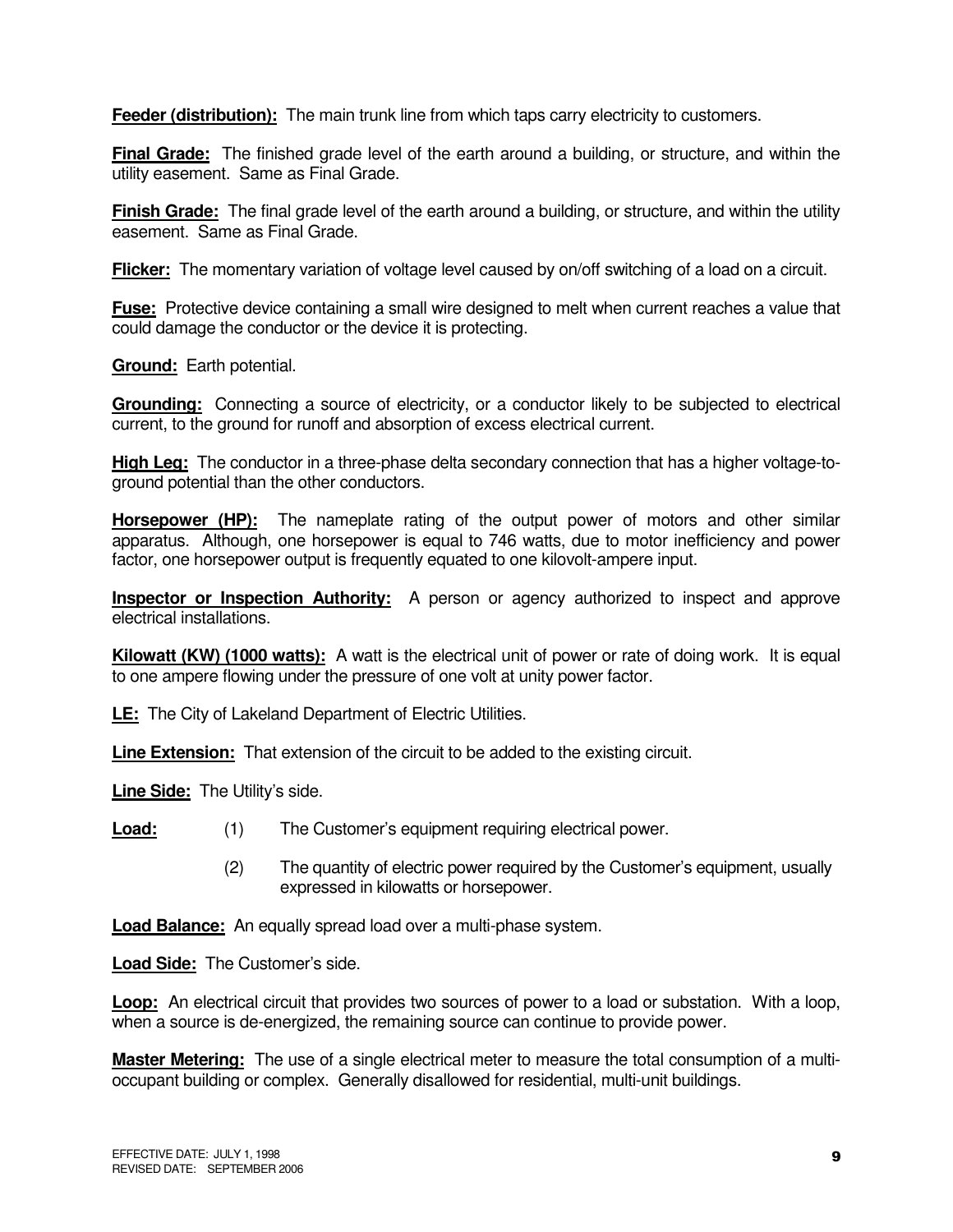**Mobile Home (House Trailer):** A non-self propelled vehicle or conveyance, equipped to travel upon the public highway, that is used either temporarily, or permanently as a residence or living quarters.

**National Electrical Code (NEC):** The minimum standard for customer wiring as enacted by the National Fire Protection Association and enforced by local government.

**National Electrical Safety Code (NESC):** The minimum national standards for all attachments and installations of current carrying facilities.

**Ohm:** Unit of measurement of electrical resistance.

**Overhead Service:** Wiring and associated facilities normally installed on poles by Lakeland Electric to serve the Customer.

**Pad-Mounted (transformer):** A distribution transformer located at ground level, normally on a concrete pad.

**Phase:** A technical term referring to relative position of electrical properties in a circuit (the angular difference between voltage waveforms between two transmission lines or substations, and the angular difference between voltage and current at any point in a transmission system). It is crucial that all equipment operating in one circuit be closely "in phase." Problems begin when a phase angle gets too large.

**Point of Attachment (to the customer):** That location at which Lakeland attaches its service to the Customer's wiring system.

**Point of Delivery:** The point where Lakeland Electric's facilities are connected to the service cable serving the Customer. i.e. Lakeland Electric pole, or underground distribution equipment.

**Power Factor (PF):** The ratio of kilowatts divided by kilovolt-amperes.

 $Power Factor =$  Kilowatts

Kilovolt-Amperes

**Premises:** The property location of Customer or Lakeland Electric equipment.

**Primary Service Voltage:** The voltage level in a local geographic area which is available after Lakeland Electric has provided one transformation from the transmission system. For service taken at primary voltage all additional transformations shall be Customer-owned.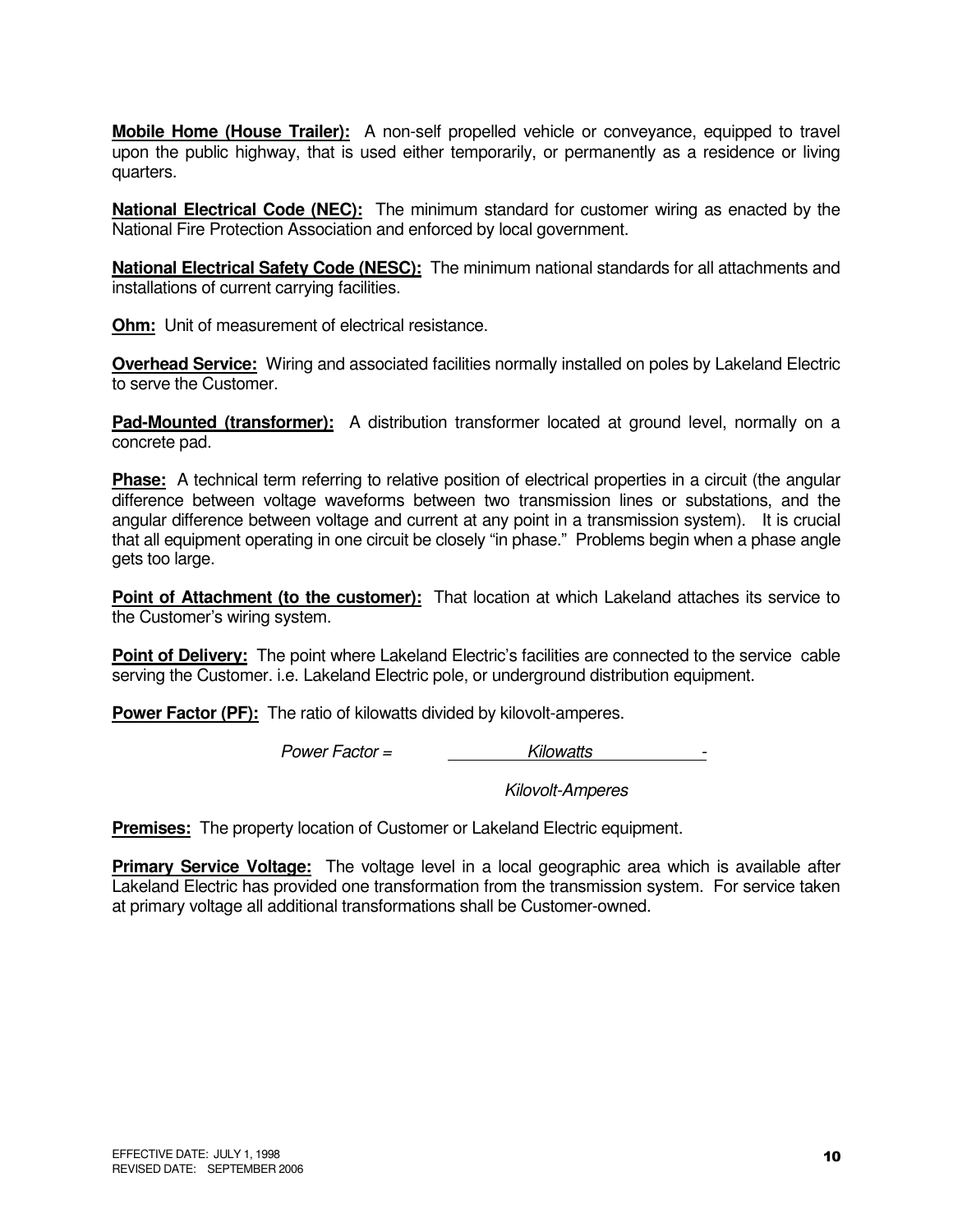**Raceway:** A mechanical structure for supporting wiring, conduit, or bus.

**Rate Schedule:** The approved standard used for calculation of bills.

**Relay:** A protective device that monitors input to indicate or isolate an abnormal condition. The relays quickly detect problems and open the proper number of circuit breakers to isolate the problem. This minimizes or prevents damage to equipment and minimizes disruption of the normal operation of the rest of the power system.

**Relay Service:** Service supplied to a Customer from more than one distinct source that is normally automatically switched upon loss of the preferred source.

**Residential Service:** Service to customers in private residences and individually metered apartments and condominiums when all energy is used for domestic purposes.

**Resistance:** Property of substance to resist the flow of electric current. A certain amount of energy is required to overcome resistance of an electric conductor, resulting in some energy loss.

**Responsible Party:** Person or organization responsible for payment for services provided by Lakeland Electric.

**Right-of-Way:** Land in which a public roadway is installed.

**Rules and Regulations:** The approved standards and methods for service to Lakeland Electric's customers.

**Secondary:**  $0 - 600$  volts. The power from a distribution transformer or secondary pedestal.

**Secondary Pedestal:** Above grade junction box where secondaries terminate and services are started.

- **Service:** (1) The supply of L.E.'s product, "Electrical Energy", measured in kilowatt-hours and kilowatt demand.
	- (2) The conductors and equipment for delivering energy from the electricity supply system to the wiring system of the premises served.

**Service Address:** Street address and designation as approved by the City of Lakeland Property Information Office.

**Service Drop:** The overhead service conductor(s) from the last pole or other aerial support to and including the connections to the service entrance conductors at the building.

**Service Entrance:** That portion of the wiring system between the point of attachment to Lakeland Electric's distribution system and the load side terminals of the main switch or switches. This will include the grounding equipment.

**Service Equipment:** The necessary equipment, usually consisting of circuit-breaker or switch, fuses and their accessories, located near the point of entrance of supply conductors to a building and intended to constitute the main control and means of disconnection for the supply to that building.

**Service Lateral:** The underground service conductor(s) between the transformer, hand hole, connection cabinet or pole and the Customer's terminal box, meter or other enclosure.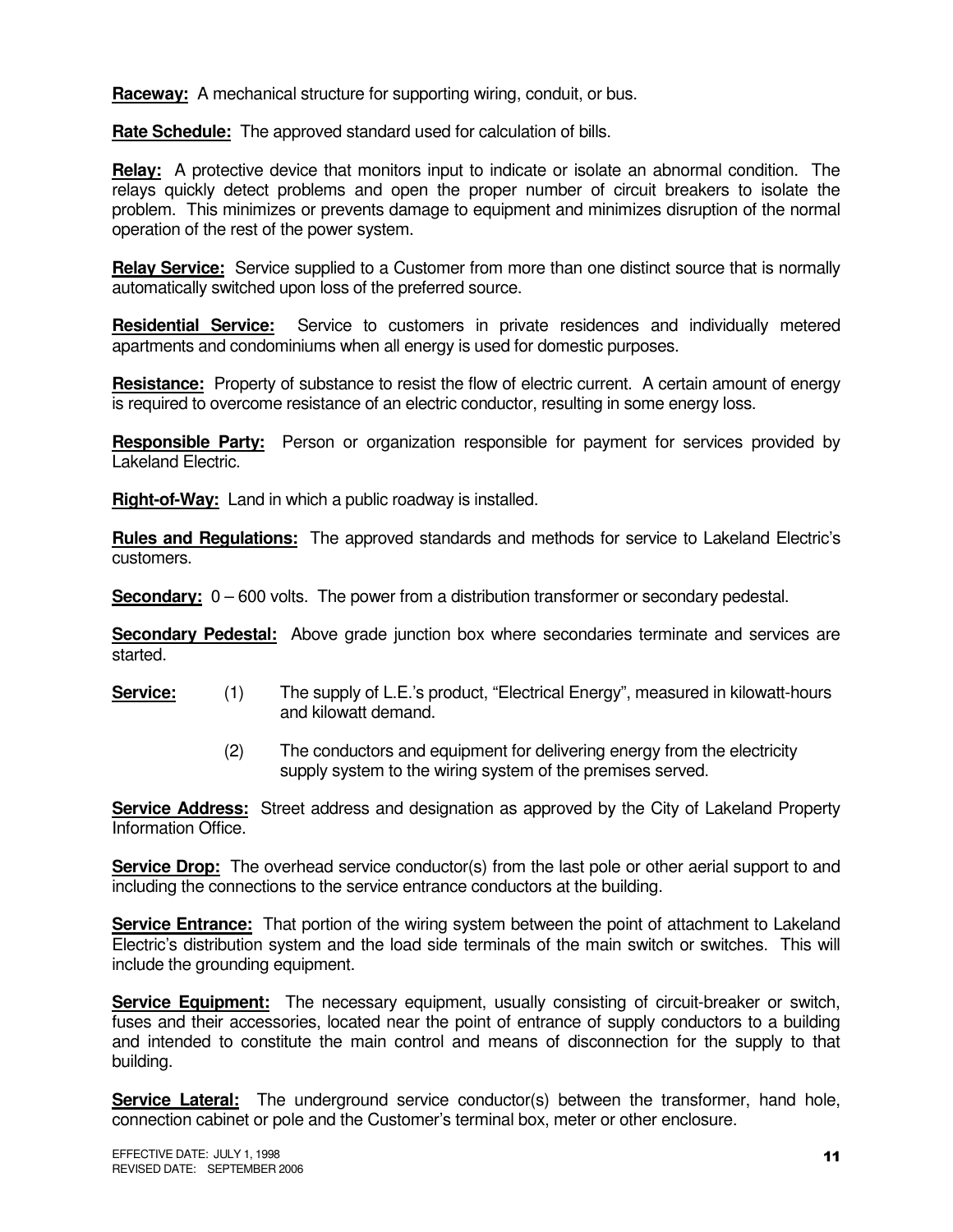**Service Location:** The point established by Lakeland Electric for the location of the service entrance (the location of the meter).

**SESR:** Standard Electric Service Requirements Policy. Policy for contractors, electricians and developers to install and obtain electrical service.

**Single-Phase:** One phase of a three-phase system (see three-phase).

**Single Structure:** Single-family unit or single commercial building.

**Subdivision:** A parcel of land which is subdivided into tracts or lots or more building lots or upon which more than one (1) separate dwelling units are to be located, or land on which new multipleoccupancy buildings are constructed.

**Sub-Meter or Test Meter:** A meter used to check electric usage on a particular electrical load for a non-billing purpose.

**Tap:** An electric circuit with limited capacity extending from the main feeder, usually supplying a small number of customers.

**Tariff:** The assembled volume containing the "rules", "regulations", "rate schedules", "standard forms", "contracts", and other materials as required by, and filed with, the Florida Public Service Commission.

**Temporary Service:** Service which is provided by Lakeland Electric for limited time use, such as construction poles.

**Three-Phase:** A term applied to circuits or machines utilizing three alternating current voltages, equal in magnitude, separated by 120 electrical degrees.

**Transformer:** The device which changes voltage levels.

**Underground Service:** The wiring system and associated equipment which is placed on or in the earth, as opposed to pole line construction.

**Vault:** An isolated ventilated enclosure for electrical equipment with fire-resistant walls, ceiling and floor which personnel may enter and in which transformers and switching equipment are installed, operated, and maintained.

**Voltage:** The electrical pressure of a circuit expressed in volts. Generally, the nominal rating based on the maximum normal effective difference of potential between the conductors of a circuit.

**Voltage Dip:** A momentary reduction of voltage level.

**Weheatherhead:** A device used at the service entrance to prevent water from entering the service mast or riser.

**Wye Connection:** A three-phase electrical connection where the equipment (transformer, load, etc.), is connected in a "Y" configuration. Also called a star connection.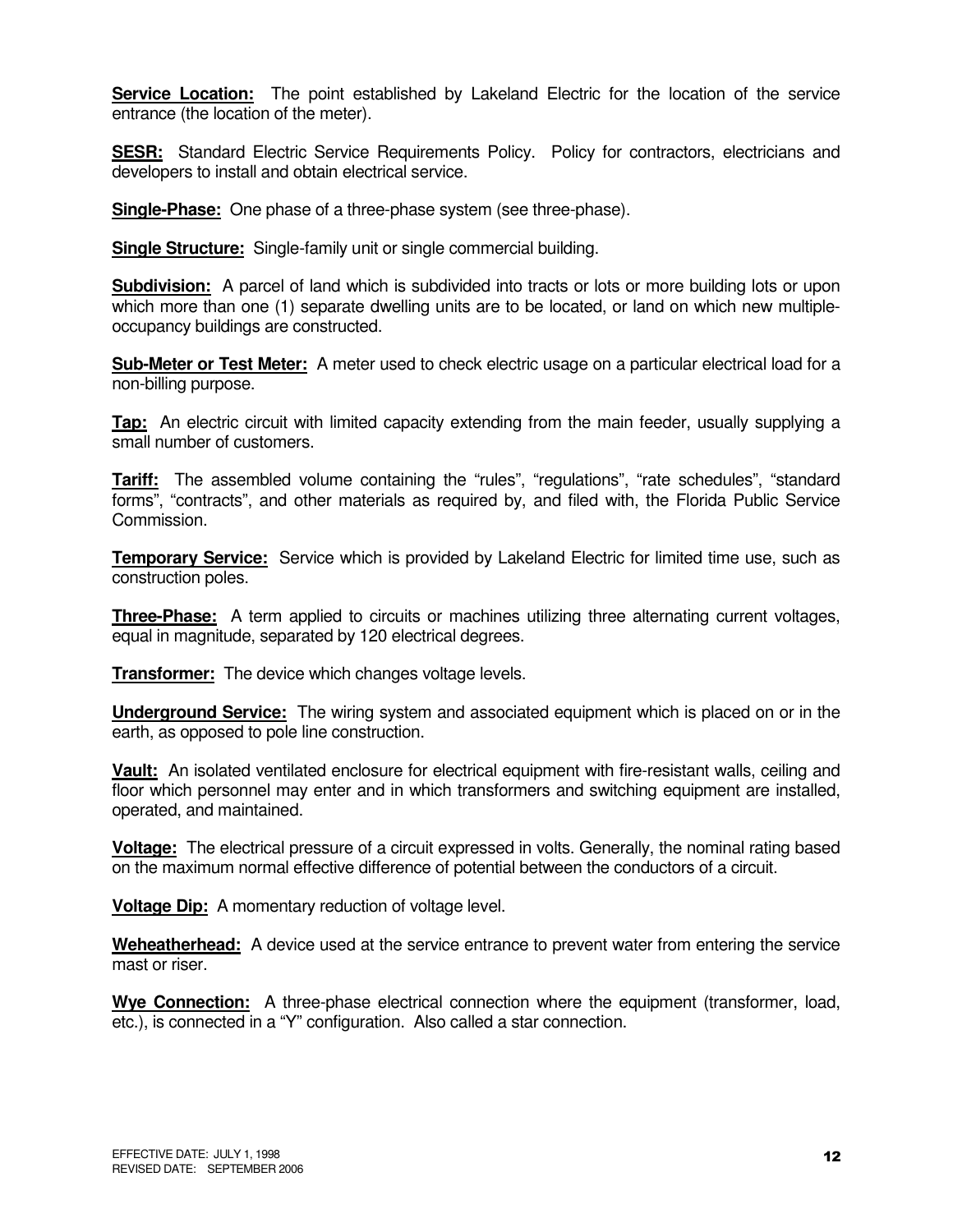#### **SECTION 1: GENERAL CUSTOMER INFORMATION**

#### **1.1 Application for Electric Service – Deposits**

Anyone desiring electric service from Lakeland Electric must make an "Application for Electric Service." Contact Lakeland Electric Customer Service Business Office at Lakeland Electric's Administration Building or at any convenient Branch Office. The application may be made by the Customer or by a duly authorized agent.

 Application may be made in person or by mail, phone or facsimile however, an original application signed by the responsible party must be submitted to Lakeland Electric within fifteen (15) days. Information required includes personal and/or business information and identification as specified; service address as determined by the Property Information Office of the City of Lakeland; telephone number at the location; and billing address and telephone number if different from Service Location.

 In addition, a monetary deposit may be required, the amount of which shall be set by Lakeland Electric and will vary according to the type of service provided. A connection charge is assessed and appears on the first bill. Lakeland Electric will not connect the electric service until the necessary application has been made and any deposit paid. This should be done as far in advance of the time electrical service is desired as is possible. The application will be finalized by Lakeland Electric when all the provisions of these Rules and Regulations and of applicable codes and inspections have been complied with. Upon acceptance thereof by Lakeland Electric the application constitutes a service contract based upon these and other Lakeland Electric rules, rates, and policies and becomes effective at the time the Customer is connected to Lakeland Electric's system.

 For specific information on all new residential and commercial construction services, refer to Section 2.0, General Service Information.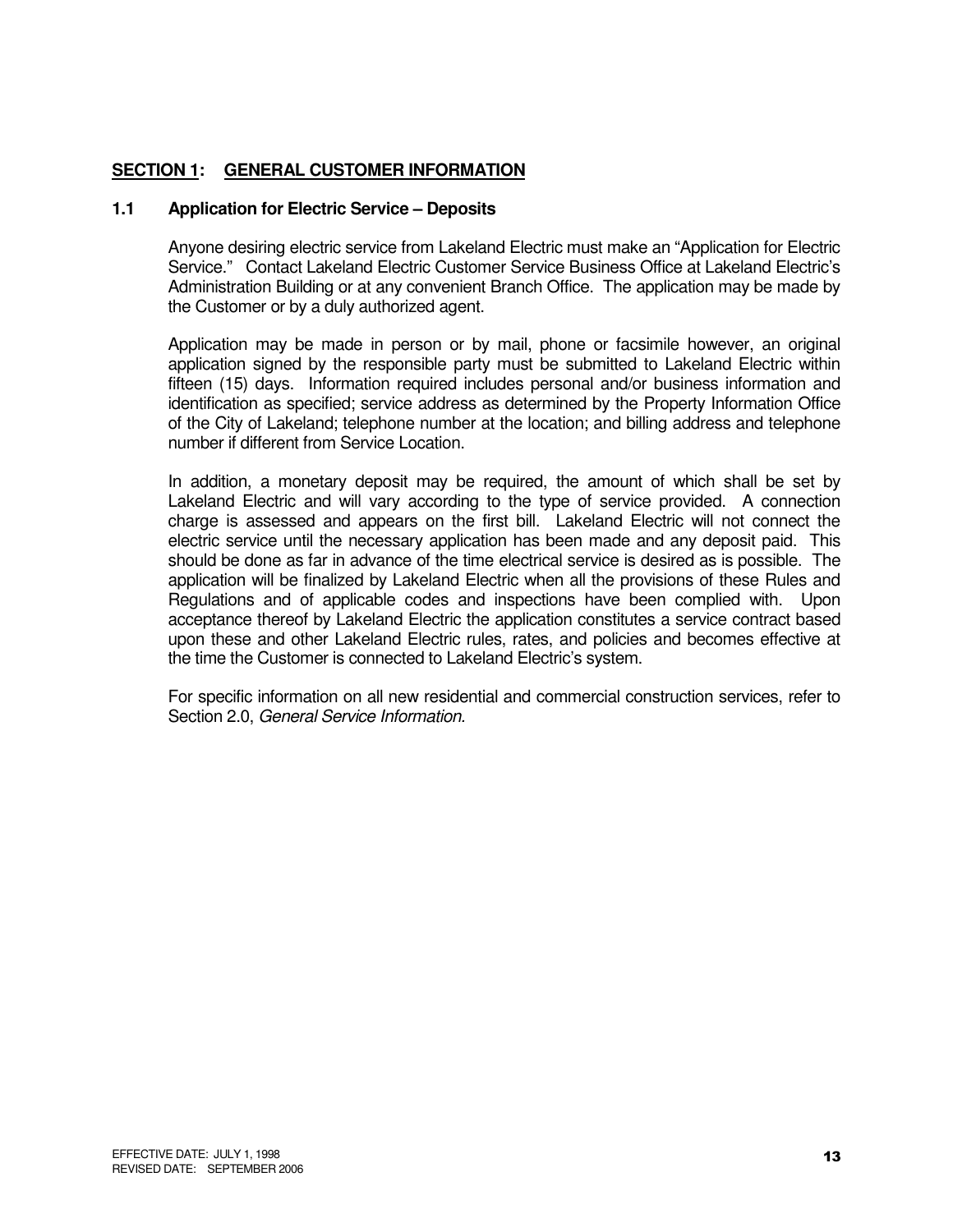#### **FOR AN APPLICATION—CONTACT CUSTOMER SERVICE AT 863-9535 CITY OF LAKELAND – DEPARTMENT OF ELECTRIC UTILITIES APPLICATIO FOR RESIDENTIAL SERVICE**

#### **PLEASE PRINT**

|                              | Name of person who will be responsible for this service:        |                                                                                                                                                                                                                                |  |
|------------------------------|-----------------------------------------------------------------|--------------------------------------------------------------------------------------------------------------------------------------------------------------------------------------------------------------------------------|--|
|                              |                                                                 | Middle<br>First _______________________                                                                                                                                                                                        |  |
|                              |                                                                 | Name of business responsible for this service: example and an article of the service of the service of the service of the service of the service of the service of the service of the service of the service of the service of |  |
|                              |                                                                 |                                                                                                                                                                                                                                |  |
|                              | Mailing Address (If different): Mailing Address (If different): |                                                                                                                                                                                                                                |  |
| Home Phone: ________________ | Work Phone:                                                     | SSN:                                                                                                                                                                                                                           |  |

Please be prepared to show the Customer Service Representative your Authorized Photo ID (State Photo ID, State Driver License, or Passport). You may be requested to validate your identification number if you transact business over the telephone.

I understand:

- 1. That Florida Law exempts residential accounts from paying state sales tax. You will be exempt if there is a commercial business of any kind conducted on these premises. If this account is for a model home, there is to be no sales center or office benefiting from this service.
- 2. It is my responsibility to notify Lakeland Electric of any changes in the status of this service address.
- 3. That I am responsible for all taxes, penalties, and interest that may be assessed against this account while in my name.
- 4. That this information is subject to audit by the Florida Department of Revenue.

By my signature I certify that the above information is correct, and that I agree to be responsible for all utility charges at this service address until I order those services terminated.

Signature of the responsible person:

#### **(The responsible person must be 18 years old or older)**

This application must be complete, signed, and returned by the responsible party within 15 days of the service start date to avoid possible interruption of service. A postage paid return envelope is furnished for your convenience, or you may return it to our Downtown Office at 501 East Lemon Street.

If a business is responsible, a letter of authorization must accompany this application. The letter must be on the letterhead of the responsible business.

**\_\_\_\_\_\_\_\_\_\_\_\_\_\_\_\_\_\_\_\_\_\_\_\_\_\_\_\_\_\_\_\_\_\_\_\_\_\_\_\_\_\_\_\_\_\_\_\_\_\_\_\_\_\_\_\_\_\_\_\_\_\_\_\_\_\_\_\_\_\_\_\_\_\_\_\_\_\_\_\_\_\_\_\_\_\_\_\_**

|  | <b>FOR OFFICE USE ONLY</b> |
|--|----------------------------|
|--|----------------------------|

| Account#: | <b>Deposit #:</b> | EMP. |
|-----------|-------------------|------|
|           |                   |      |

**W/O #: \_\_\_\_\_\_\_\_\_\_\_\_\_\_\_\_\_\_\_\_\_\_\_\_\_\_\_\_ W/O #: \_\_\_\_\_\_\_\_\_\_\_\_\_\_\_\_\_\_\_\_\_\_\_\_\_\_\_\_\_\_\_**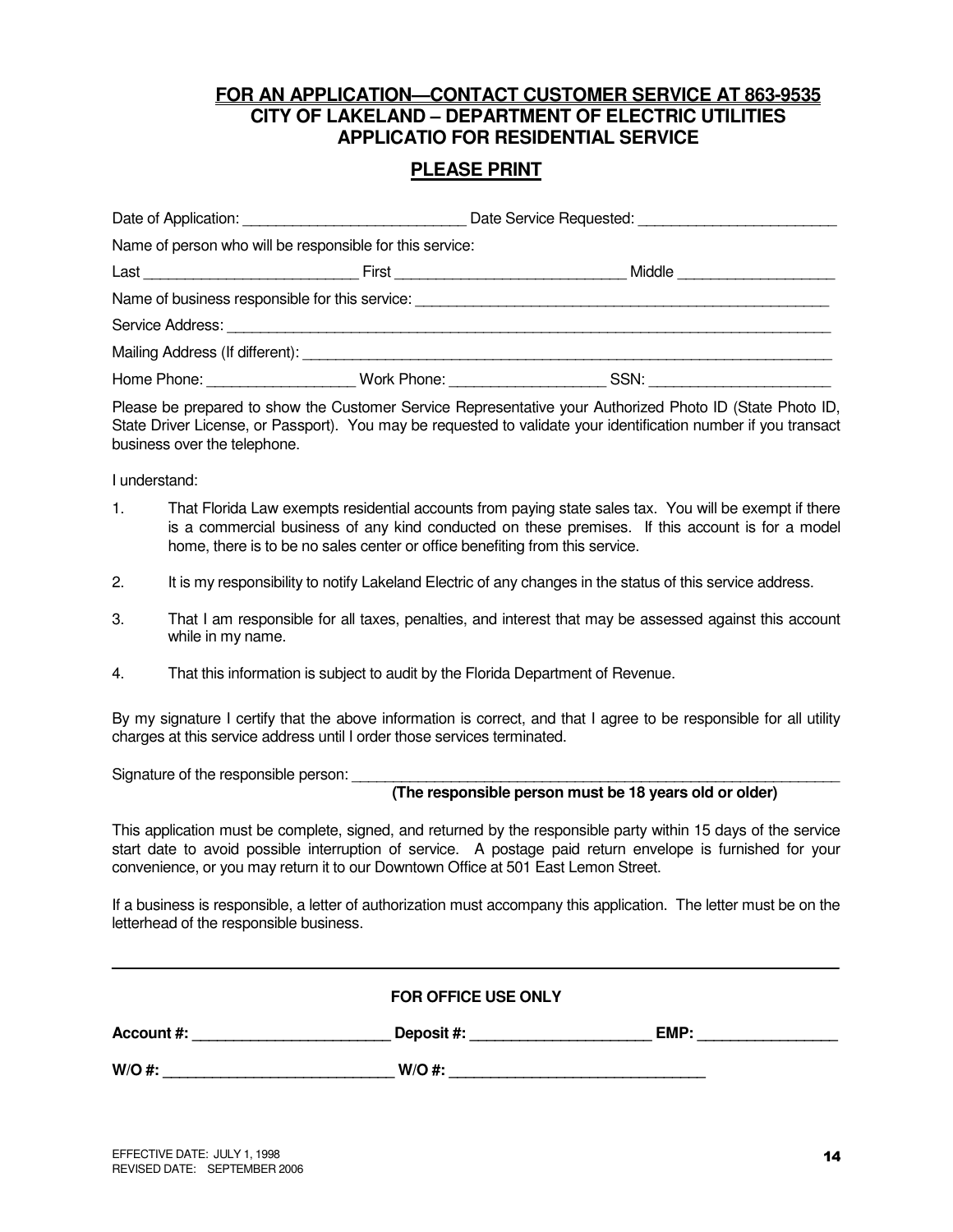### **FOR AN APPLICATION CONTACT THE**

#### **COMMERCIAL ACCOUNT MANAGERS (863) 834-6385**

#### **CITY OF LAKELAND –DEPARTMENT OF ELECTRIC UTILITIES APPLICATION FOR GENERAL OR COMMERCIAL/INDUSTRIAL SERVICE**

#### **THIS APPLICATION MUST BE COMPLETED AND SIGNED BY AN AUTHORIZED PERSON AND RETURNED TO OUR OFFICE WITHIN 30 DAYS FROM THE UTILITY START DATE TO AVOID INTERRUPTION OF SERVICE.**

|                                                                                                                      |                               | Utility start date: _______________________Deposit Amount: __________________ □ Cash □ Bond □ ILOC                   |
|----------------------------------------------------------------------------------------------------------------------|-------------------------------|----------------------------------------------------------------------------------------------------------------------|
|                                                                                                                      |                               |                                                                                                                      |
|                                                                                                                      |                               |                                                                                                                      |
|                                                                                                                      |                               |                                                                                                                      |
| Previous service with L. E.?                                                                                         |                               |                                                                                                                      |
|                                                                                                                      |                               |                                                                                                                      |
|                                                                                                                      |                               |                                                                                                                      |
|                                                                                                                      |                               |                                                                                                                      |
|                                                                                                                      |                               |                                                                                                                      |
|                                                                                                                      |                               |                                                                                                                      |
|                                                                                                                      | <b>CHECK ONE AND COMPLETE</b> |                                                                                                                      |
|                                                                                                                      |                               |                                                                                                                      |
|                                                                                                                      |                               |                                                                                                                      |
|                                                                                                                      |                               |                                                                                                                      |
|                                                                                                                      |                               |                                                                                                                      |
| <b>NAME &amp; TITLE</b>                                                                                              | <b>ADDRESS</b>                | PHONE#                                                                                                               |
| <u> Alexandria de la contrada de la contrada de la contrada de la contrada de la contrada de la contrada de la c</u> |                               | <u> Alexandria de la contrada de la contrada de la contrada de la contrada de la contrada de la contrada de la c</u> |
|                                                                                                                      |                               |                                                                                                                      |

I understand that utility charges are due when rendered and the customer will pay all costs, charges and expenses, including reasonable attorney's fee for the collection of all unpaid balances. Deposits are based on usage and are subject to periodic review and adjustment.

\_\_\_\_\_\_\_\_\_\_\_\_\_\_\_\_\_\_\_\_\_\_\_\_\_\_\_\_\_\_\_\_\_\_\_\_\_\_\_\_\_\_\_\_\_\_\_\_\_\_\_\_\_\_\_\_\_\_\_\_ Date:\_\_\_\_\_\_\_\_\_\_\_\_\_\_\_\_\_\_\_\_\_\_

Authorized Signature & Title (owner, officer, agent or partner)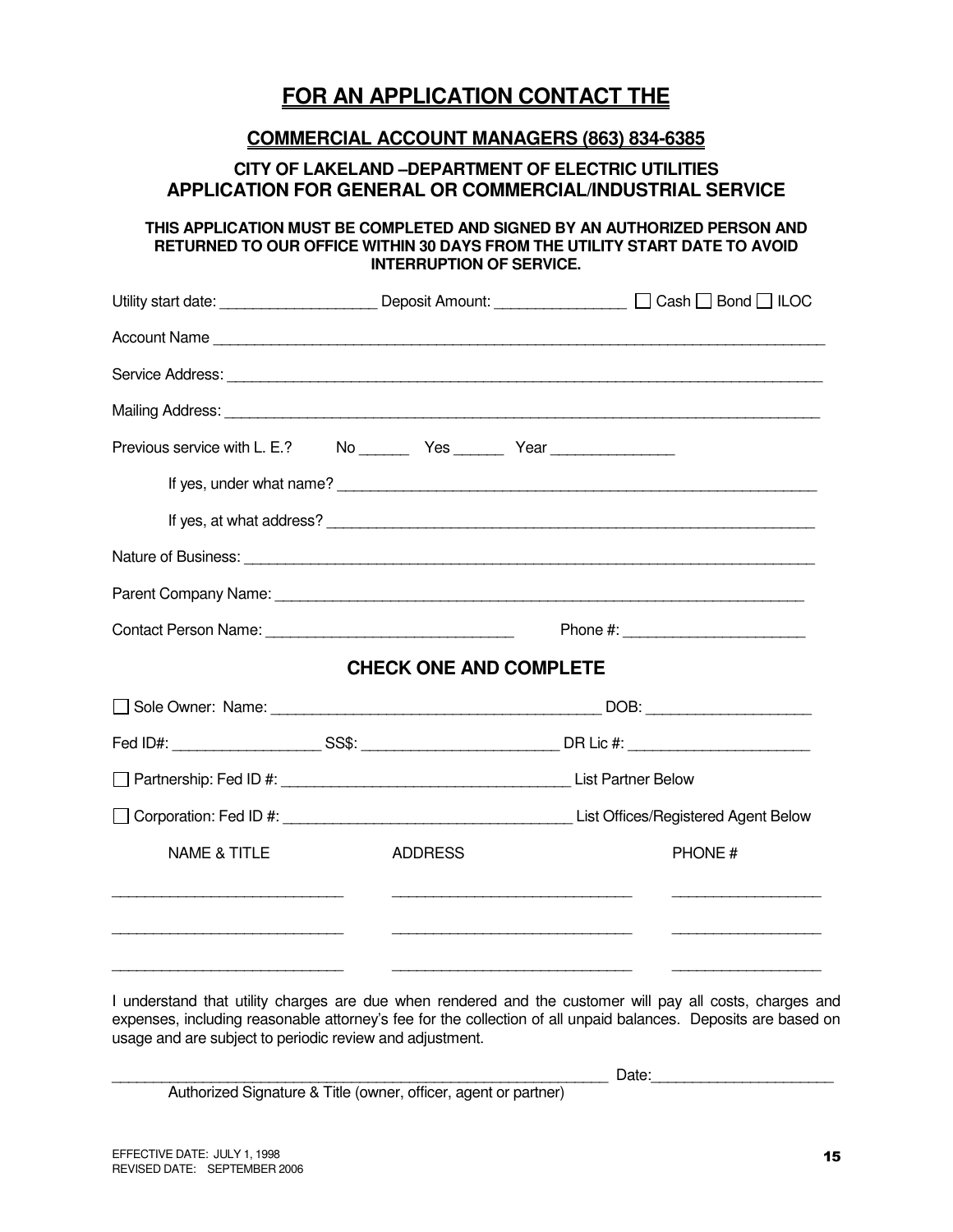#### **1.2 Alterations and additions to Customer Installation**

 The T&D Operations Engineering Division must be notified by the Customer before adding any significant load. Relocation of service attachments must be approved and a layout of the new Service Location furnished by the T&D Operations Engineering Division before the Customer commences work. When alterations have been satisfactorily completed by the Customer and the necessary inspection approvals obtained, Lakeland Electric will make the connections to provide the new service.

 The following customer requests for relocation of Lakeland Electric facilities will require the Customer to provide a Contribution-In-Aid-Of-Construction (CIAC) for all Lakeland Electric system non improvement costs:

- (a) Relocations required to accommodate a change in the physical layout of the Customer's property or for special purposes of the Customer.
- (b) Relocations of Lakeland Electric facilities on private property and public right-of-way.
- (c) Relocations required to maintain industry safety standards and clearance requirements due to conflicts created by Customer action.

#### **1.3 Metering of Electric Service**

Lakeland Electric will furnish, free of charge, the necessary watt hour meter(s) for the electrical service provided. All electrical energy furnished by Lakeland Electric shall be determined by the meter(s) measurements. In any case where the meter(s) fails to record accurately, due to a defect not caused by the Customer, adjustments will be made in accordance with Subsection 6, 11, Meter Tests and Adjustments for Failed Meter.

Lakeland Electric requires individual metering for each separate occupancy unit of commercial establishments, residential buildings, condominiums, cooperatives, marinas, and trailer/mobile homes and recreational parks for which construction commenced after January 1, 1981. The only exceptions shall be for occupancy units which are specifically excluded from this requirement under subsection (5) (a) of Section 25-6.049 of the Florida Administrative Code (FAC).

#### **1.4 Rate Determination**

 Lakeland Electric personnel shall determine the rate schedule which is to apply to any individual customer service account in accordance with the rates filed with the Florida Public Service Commission (FPSC). Rate schedules and information regarding their application may be obtained from any Lakeland Electric Business Office.

#### **1.5 Billing**

 Meter readings will normally be taken monthly and bills rendered as soon thereafter as practical. Bills are due when rendered and shall be paid to the City of Lakeland Treasurer or such other office as Lakeland Electric may provide. Bills which become past due shall be subject to service disconnection. Late fee on past due bills, discontinuance of service and reconnection charge shall be in accordance with the latest edition of the applicable Lakeland Electric Policy and Procedures.

(a) such buildings or locations are situated on a single unit of property; or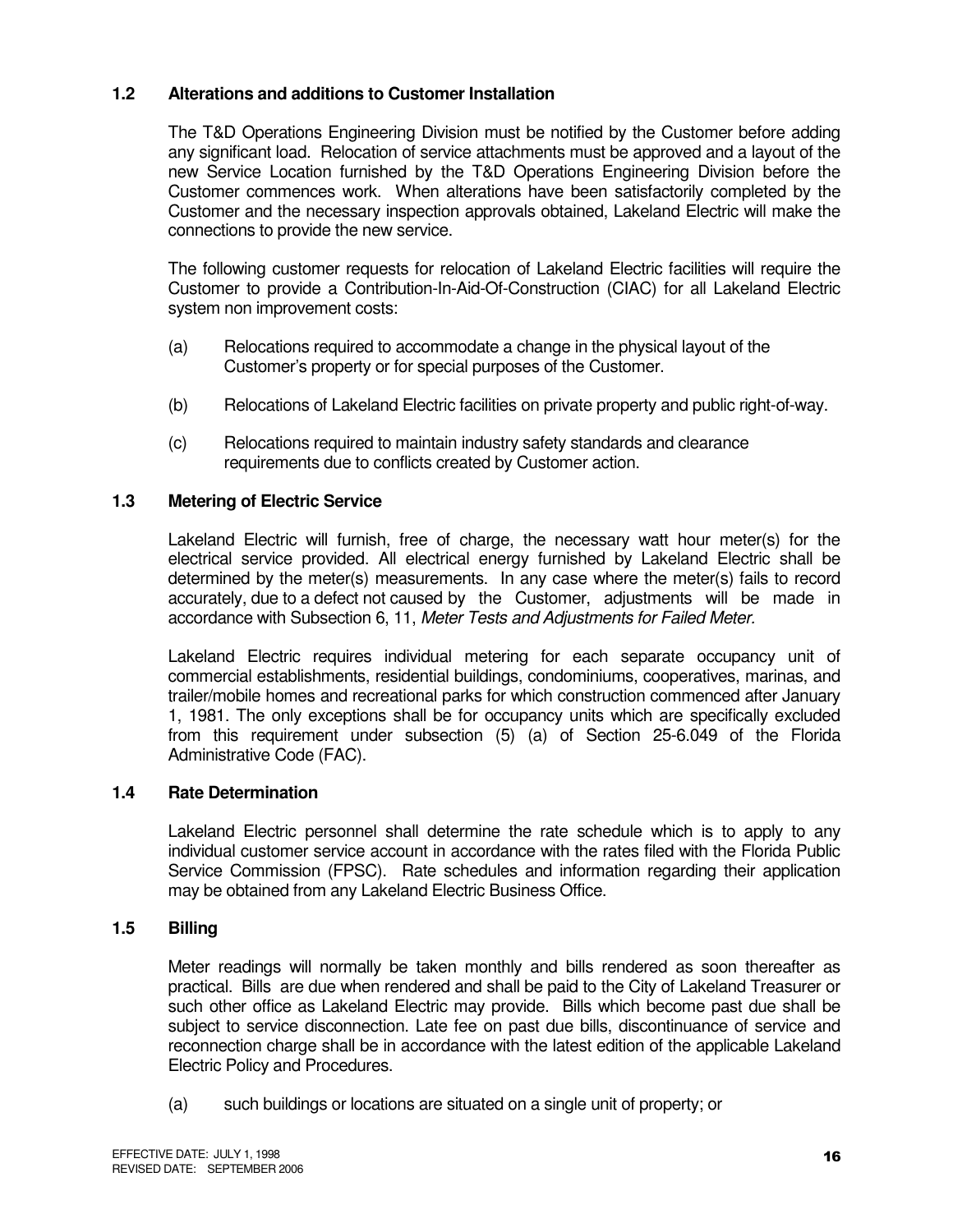- (b) such buildings or locations are situated on two or more units of property which are immediately adjoining, adjacent or contiguous; or contiguous except for intervening streets, alleys or highways
- (c) the customer shall be responsible for having the necessary electrical distribution facilities installed beyond the single delivery point. The customer may request Lakeland Electric to design and install the necessary electrical distribution facilities beyond the meter and pay Lakeland Electric its customary charges and fees for such service. However, Lakeland Electric is not obligated to provide such service;

#### **1.6 System Extensions and Additions**

Lakeland Electric has established facilities to be provided for standard service requirements in Subsection 2.22, Contributions-In-Aid-Of-Construction. Any service requests which require system extensions or additions which are beyond those established for standard service shall require CIAC.

#### **1.7 Inspections and Approvals**

If an installation, addition, or alteration is made that requires City or County electrical wiring permits, no service will be connected or altered until approval of the installation by the City or County Inspection Department is received by Lakeland Electric. It is the Customer's responsibility to notify the City or County Inspection Department when his wiring installation, addition, or alteration is completed and ready for inspection.

 Lakeland Electric will make a field check of the Customer's service entrance facilities only to check for compliance with the requirements stated in this Policy. If the facilities are not in compliance, Lakeland Electric may refuse to connect service. A reasonable effort will be made to advise the Customer of any changes required. A field check shall be done within two full business days from the date receipt of the clearance.

#### **1.8 Load Management**

Contact Field Services Division at (863) 834-6789 for information.

#### **1.9 Right-or-Way and Access**

Duly authorized agents of Lakeland Electric shall at all times have access to Lakeland Electric facilities on the Customer's premises for the purpose of installing, maintaining, inspecting, and removing Lakeland Electric property, and shall have access to the premises during normal working hours for the purpose of meter reading. Failure to provide such access may be grounds for discontinuance of service and relocation of metering equipment to an accessible location at the Customer's expense. Lakeland Electric shall not be liable for trespass during the performance of these activities. The Customer shall grant or cause to be granted to Lakeland Electric without cost to Lakeland Electric, all rights, easements, permits, and privileges which in the opinion of Lakeland Electric, are necessary for the rendering of service to the Customer.

 The Customer shall grant Lakeland Electric the right to trim or remove any trees and other vegetation upon land adjacent to but outside the easement area which endangers or interferes with the safe and efficient operation of the electric facility.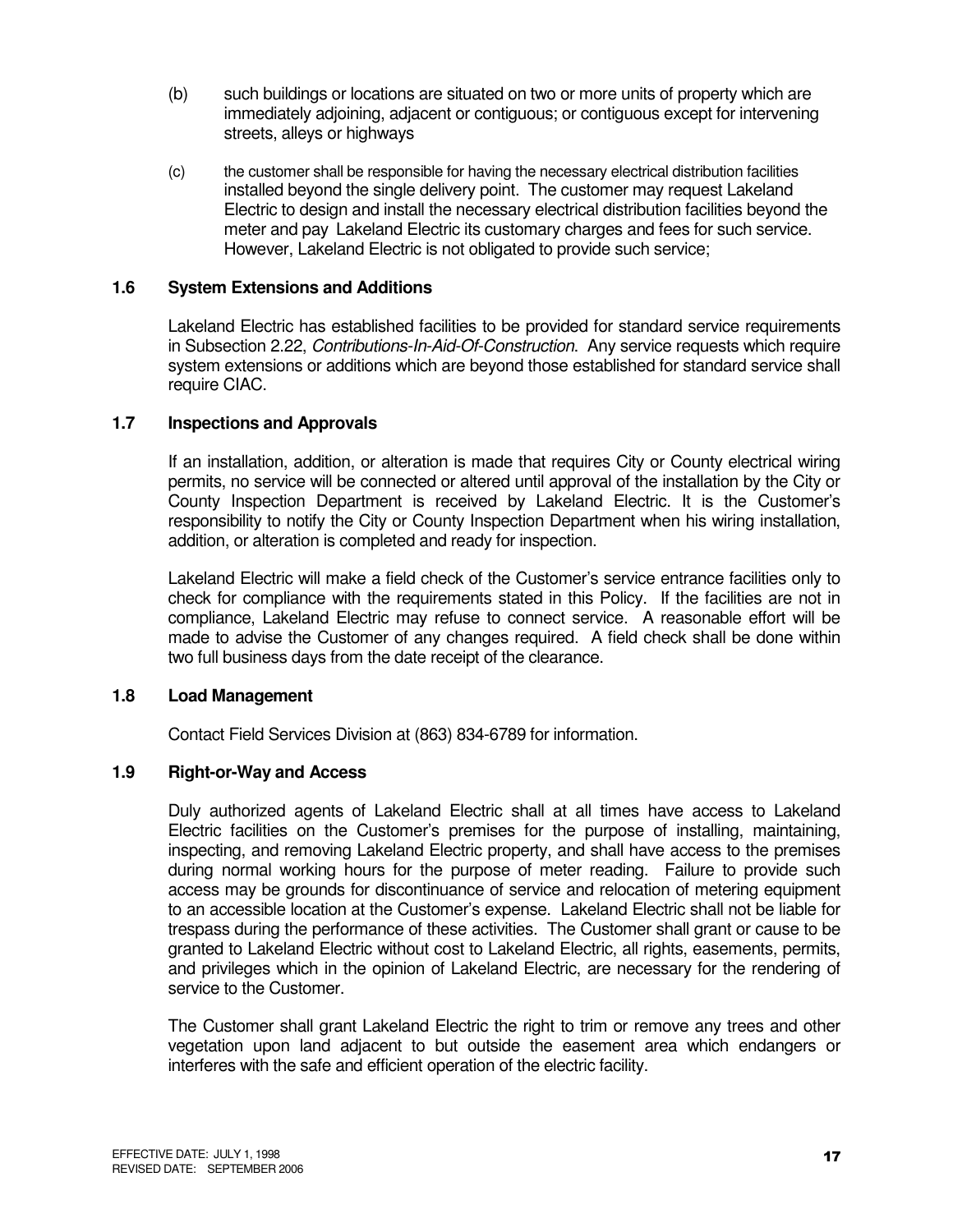#### **1.9.1 Easement Requirement**

- 1.9.1 Necessary utility easements shall be determined by Lakeland Electric and shown clearly on a drawing provided to the Customer.
- 1.9.2 Customer shall submit a fully executed AGREEMENT TO PROVIDE EASEMENTS for Public Utilities prior to installation of any facilities b Lakeland Electric.
- 1.9.3 The Customer shall be responsible for providing all necessary Utility easements to Lakeland Electric in proper form, at no cost to Lakeland Electric. Dedicated utility easements must be received by Lakeland Electric Department prior to final acceptance or energization of facilities.
- 1.9.4 Proper form for utility easements shall be as follows:
	- 1.9.4.1 Developments platted and recorded in the official records of Polk County, are required to have all necessary utility easements added to the final plat prior to recording. A "certified" copy of this recorded plat MUST BE provided to Lakeland Electric;
	- 1.9.4.2 The Customer may provide Lakeland Electric with written, fully described easements on an approved City of Lakeland form or;
	- 1.9.4.3 The Customer may provide Lakeland Electric with a written legal description of a raised seal surveyed centerline of electric distribution facilities. If this option is chosen, language in the utility easement description must allow for the specified easement width lying each side of the surveyed centerline.
- 1.9.5 Failure to provide Lakeland Electric with proper utility easements will cause a delay in energizing the electric distribution system.
- 1.9.6 Approved forms may be obtained from T & D Operations Engineering or Contracts and Rights-of-Way.
- 1.9.7 Use of combination of drainage and utility easement shall be accepted only with the approval of Lakeland Electric.

#### **1.10 Protection of Lakeland Electric Property**

Lakeland Electric's customer shall take all reasonably due and diligent actions to protect Lakeland Electric's facilities on the Customer's premises and shall permit only Lakeland Electric's employees or Lakeland Electric's Contractors to have access to such facilities. In the event any of Lakeland Electric's facilities are damaged or lost, the damage or loss resulting from or arising out of the carelessness, neglect, or misuse by the Customer,. The cost of repairing and/or replacing such damaged equipment shall be paid by the Customer. The Customer shall be diligent in his awareness of Lakeland Electric's facilities and shall not allow:

- (a) Trees, vines, or shrubs to interfere with Lakeland Electric's vision in reading, access to, or maintenance of electric meters.
- (b) Trees, vines, or shrubs to interfere with Lakeland Electric's overhead service drop or underground service lateral.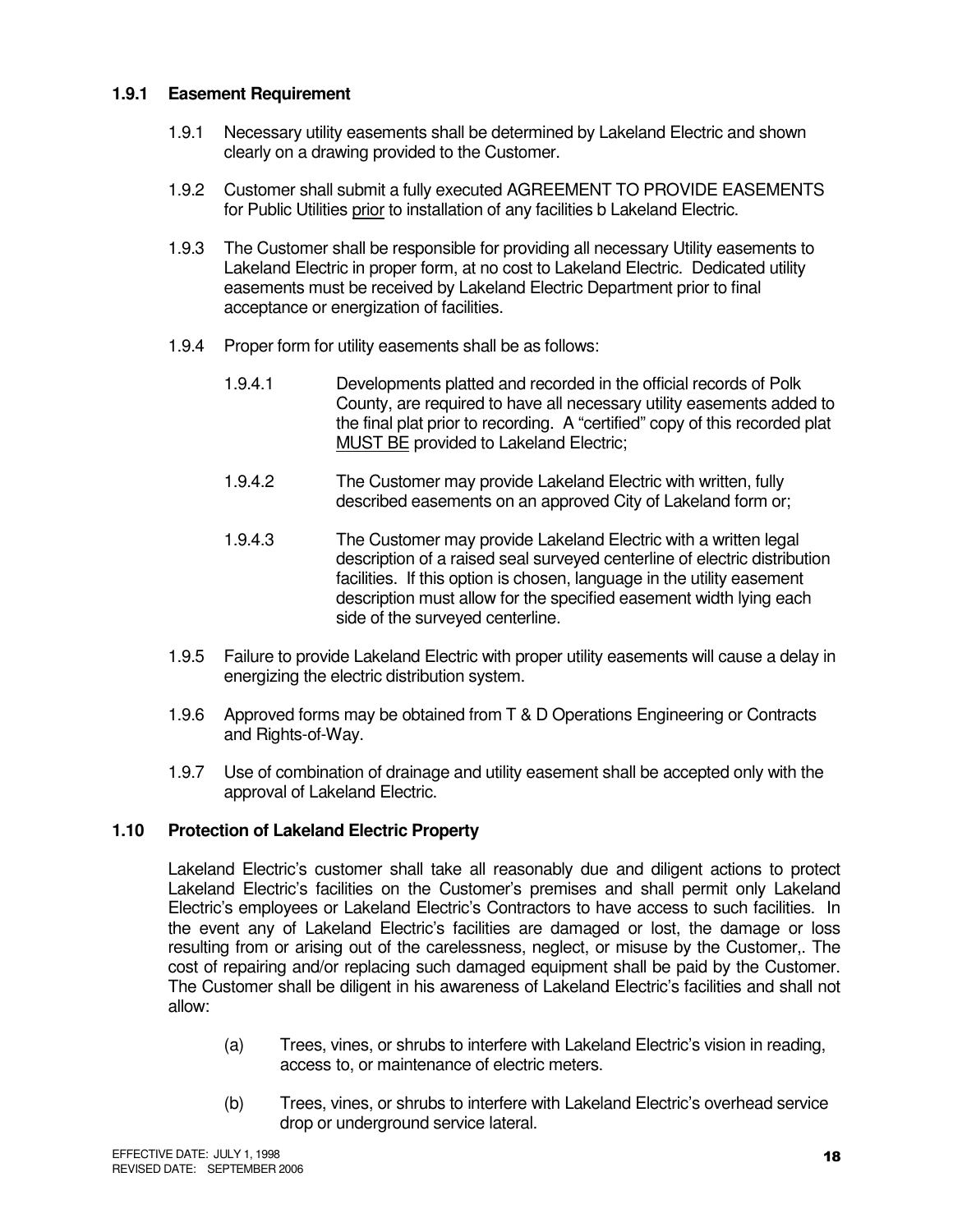- (c) Ornamental shrubs or other growth which may hinder ventilation of and/or maintenance to any pad-mounted facilities to be planted adjacent to such facilities.
- (d) The installation of heat generating equipment adjacent to any metering or pad-mounted facilities.
- (e) The storage or installation of items not necessary for providing electric service in vault type enclosures intended specifically for electric service facilities.
- (f) Trees, shrubs, or other vegetation in the easement area. \*\*

 Such circumstances may create hazardous conditions to persons and facilities and may cause the Customer's service to be interrupted, or service to other customers to be interrupted or otherwise adversely affected.

 **Prior to planting trees, shrubs, or plants call "Sunshine State One-Call of Florida, Inc." at 1-800-432-4770. Sunshine State One-Call will notify the appropriate utility agencies to mark any underground facilities in your described area. This is for your protection and it is the law. \*\*** 

 **UNDER NO CIRCUMSTANCES should a Customer attempt or allow others to attempt to remove or trim trees and/or brush or remove other materials which are in contact with or in close proximity to overhead power lines. Contact Customer Service at (863) 834-9535.** 

#### **1.11 Private Use of Lakeland Electric Facilities**

 Except as may be permitted by contract with other entities, or by written permission for one time temporary public functions, no person or entity shall use Lakeland Electric poles, wires towers, structures, or other facilities for the purpose of fastening or supporting any radio or television aerials or other equipment, or any wires, ropes, signs, banners or other facilities, nor locate same in proximity to Lakeland Electric property or facilities. Lakeland Electric shall have the right to order such items removed, or to remove same and charge the violator for such removal without any liability for the removal or the manner of making it.

#### **1.12 Work on Customer Facilities**

Except as may be specifically mentioned in these Rules and Regulations or in related Lakeland Electric Policies and procedures, Lakeland Electric is not responsible for the electric system beyond the Service Location. Lakeland Electric does not assume any responsibility for, or liability arising because of, the condition of wires or apparatus beyond the Service Location.

#### **1.13 Resale of Electricity**

Resale of electricity purchased from Lakeland Electric is prohibited. Electricity purchased from Lakeland Electric under its retail service tariffs is intended for the exclusive use of the Customer unless specifically permitted by special contract providing for the resale of electricity proved by Lakeland Electric.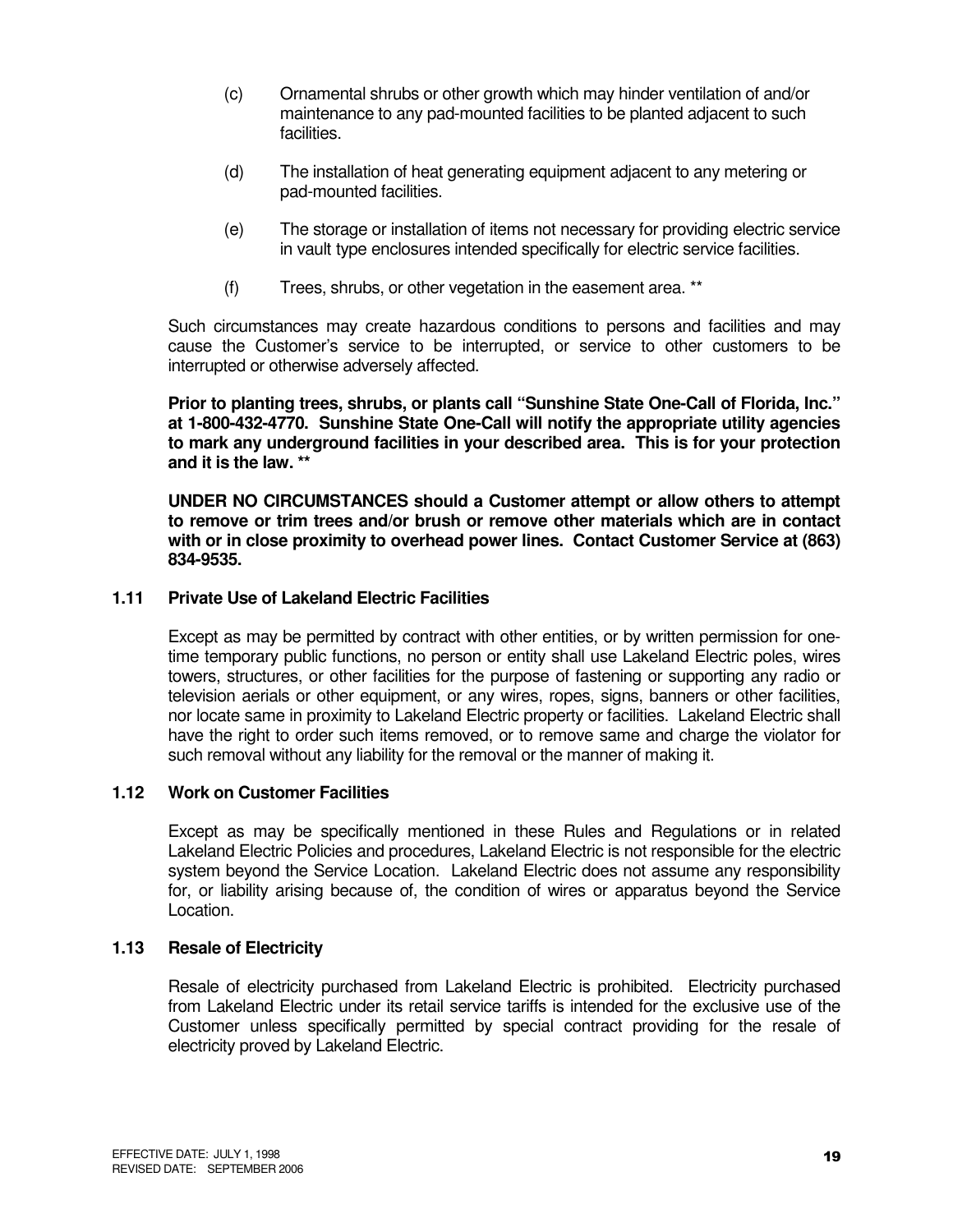#### **1.14 Sub-Metering of Electric Service**

When sub-metering is allowed under Subsection (5) (a) of Section 25-6.049 FAC and master metering is used the Customer may use reasonable apportionment measures, including sub metering, for the purpose of allocating the costs of the electricity billed by Lakeland Electric.

 The Customer may not allocate costs which exceed the Customer's actual costs of electricity. Any Customer which uses an allocation method which reimburses the Customer for more than the actual billed cost of electricity shall be considered in violation of Lakeland Electric's tariff restriction and the FAC Code on the resale of electricity as specified in Subsection 1.13, Resale of Electricity.

 Lakeland Electric shall not be responsible for any costs associated with the owning, installing, maintaining, reading, and/or any other costs associated with sub-metering installed by the customer.

#### **1.15 Refusal or Discontinuance of Service**

Lakeland Electric reserves the right to refuse or discontinue service for any reason it deems necessary in the interest of the adequacy and reliability of service to other firm customers, customers agreeing to receive service under non-firm rate tariffs, public safety, public health, and quality of service to other customers. This right shall include, but not be limited to the following:

#### **1.15.1 Refusal of Service**

Lakeland Electric refuses application for new service for the following conditions:

- (a) Unsafe or inadequate facilities available to provide service requested by the applicant.
- (b) Service requirements for equipment requested by the applicant is of a character which is likely to unfavorably impact the service to other customers.
- (c) The character of service requested by the applicant is not compatible with Lakeland Electric current distribution voltage 12 Kv. See Section 2.9 for secondary services available.
- (d) The conditions of service requested by the applicant which would require Lakeland Electric to operate in parallel with generating equipment connected to the Customer's system not in compliance with Subsection 2.13, Emergency or Standby Generators.
- (e) Failure or refusal to provide Lakeland Electric with the required deposit in compliance with City ordinance.
- (f) Failure to provide easements for Lakeland facilities.
- (g) Failure to pay or make acceptable arrangements for the payment of outstanding bills for the location of the service request or any other location where the applicant has received service at t any time.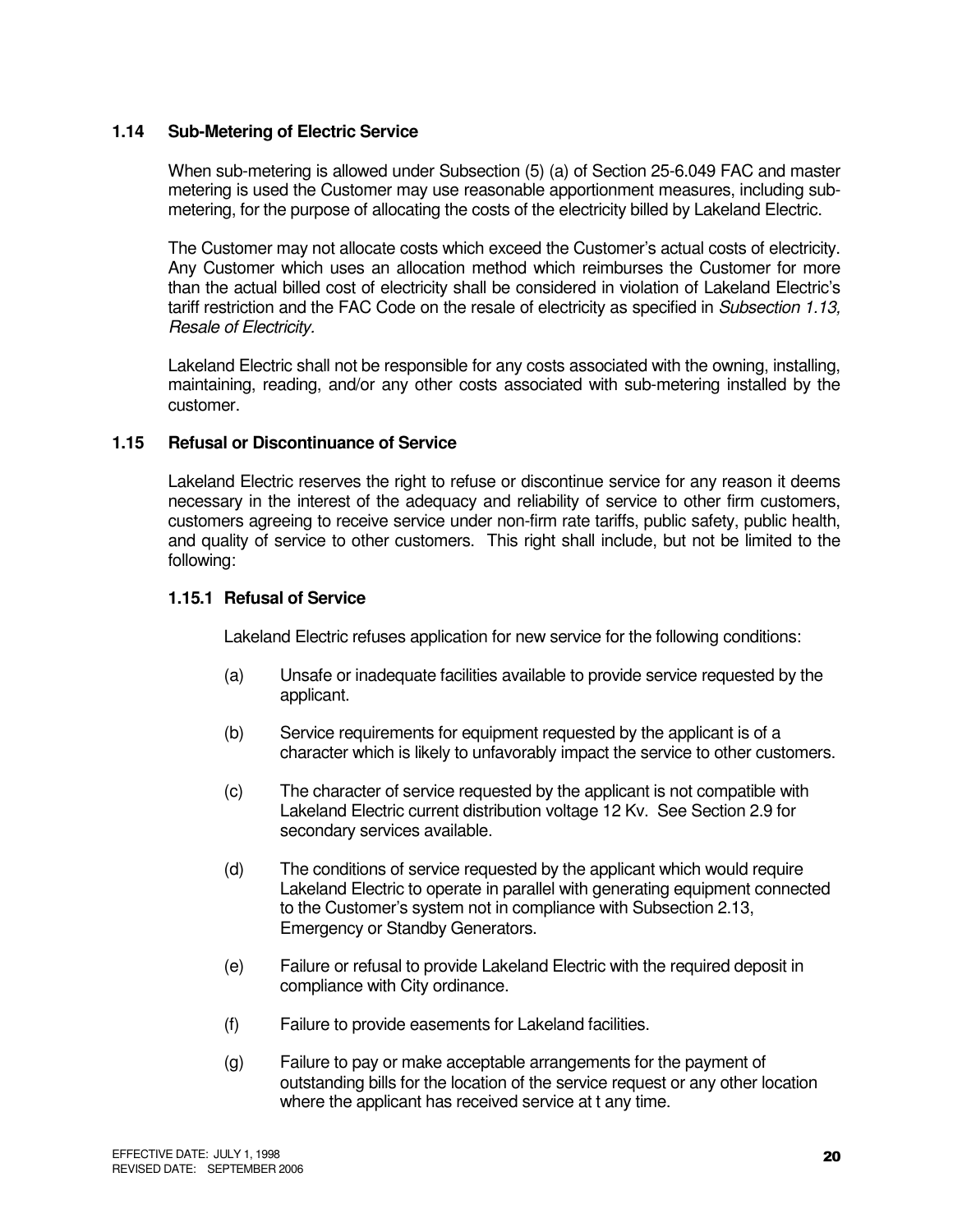#### **1.15.2 Discontinuance of Service With Notice**

Service may be discontinued after a diligent attempt by Lakeland Electric to obtain Customer compliance and shall include at least five working days written notice to the Customer, for the following reasons:

- (a) Non-compliance with/or violating a state or municipal law, ordinance, and/or regulation governing electric service.
- (b) Failure or refusal to provide adequate space for LE's meter, service equipment, and any other necessary facilities to provide electric service the Customer has requested.
- (c) Failure or refusal to provide LE with the required deposit in compliance with City ordinance.
- (d) For non-payment of bills or non-compliance with LE's rules and regulations.
- (e) For neglect or refusal to provide safe and reasonable access to LE for the purpose of reading meters, inspection, maintenance, operation, and/or installation of equipment owned by LE and necessary to provide the service as requested.
- (f) Customer load characteristics which cause load imbalance, voltage fluctuation, power factor, generate harmonics, or any other factor which adversely affect the operation of LE's system or the capability of service to other LE customers. If these problems are internal to the customer or are generated via the customer then CIAC shall apply.

#### **1.15.2 Discontinuance of Service without Notice**

Lakeland may refuse or discontinue service without prior written notice for the following reasons:

- (a) For conditions known to LE to be hazardous.
- (b) For events of tampering with meters or other LE facilities.
- (c) For the unauthorized or fraudulent use of electric service.

#### **1.16 Force Majeure**

Lakeland Electric shall not be liable to the Customer, or to others for whose benefit the contract for electric service may be made, for any injury to persons, including the Customer, or for any damage to property, including that of the Customer, when such injury or damage is a result or consequence of a hurricane, storm, lighting, or other act of God, fire, explosion, flood, war, riot, labor strike, lockout, embargo, injunction or other legal process, or of accident to, or unanticipated breakage of, any facility, machinery, equipment or lines of LE or others, or of interruption of the supply of electricity not proximately caused by LE's negligence, or of delay in restoring interrupted electrical service not proximately resulting from lack of due diligence on LE's part under the particular circumstances then existing.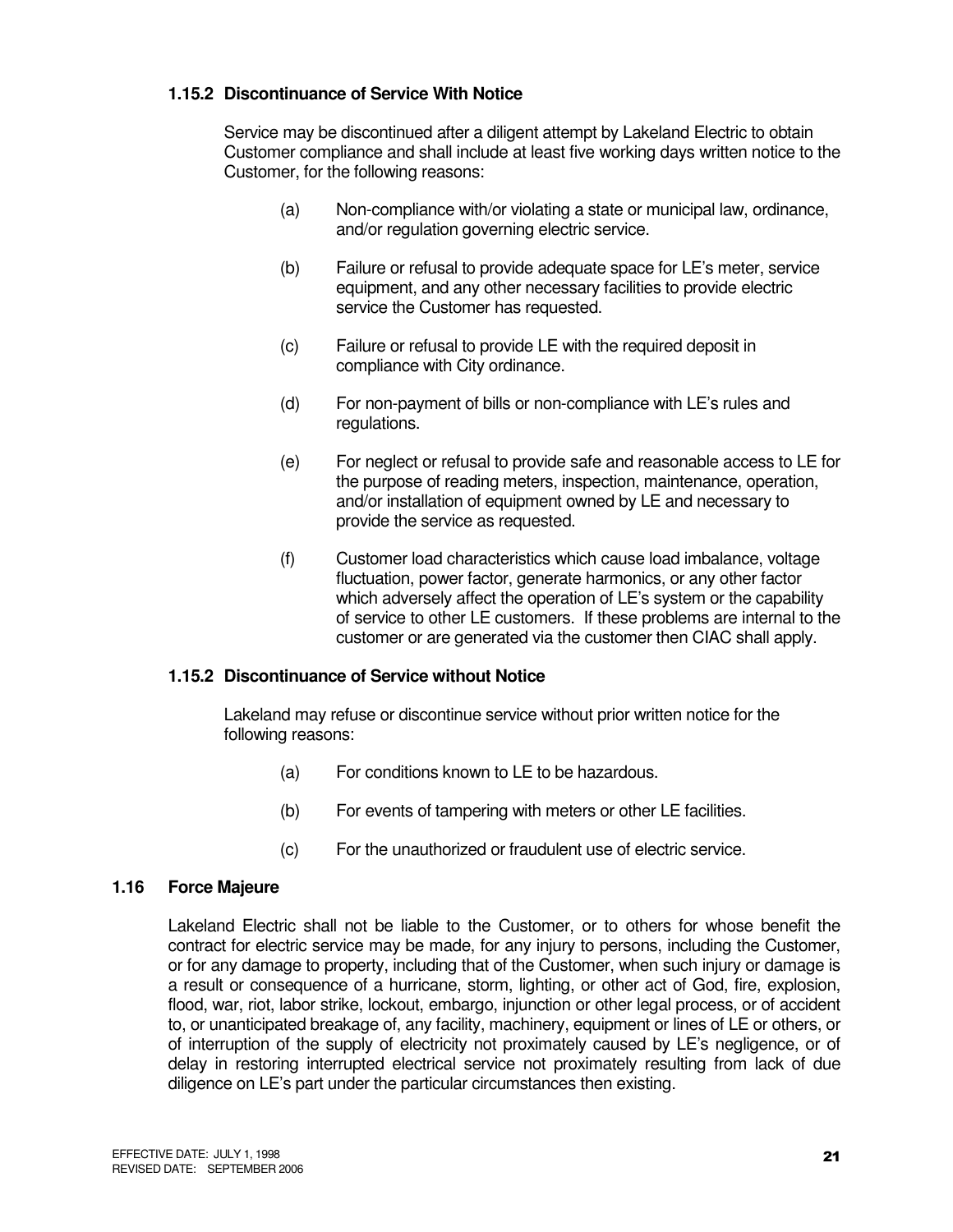#### **1.17 Standby and Excess Facilities**

 A request for standby power for existing or future customers shall be made to LE's Manager of Engineering. LE reserves the right to approve or disapprove any and all applications based upon the requirements requested, location within its service territory, availability of facilities, engineering feasibility, and impact and risks to other customers.

Anytime LE is requested to install standby facilities:

- Which are not in normal continuous use, and/or
- Which are above and beyond those that would normally be installed, CIAC shall apply. If these standby facilities are installed on the customer's side of a primary meter, a Facilities Charge may be applicable. See CIAC and Facilities Charge in Section 2.22.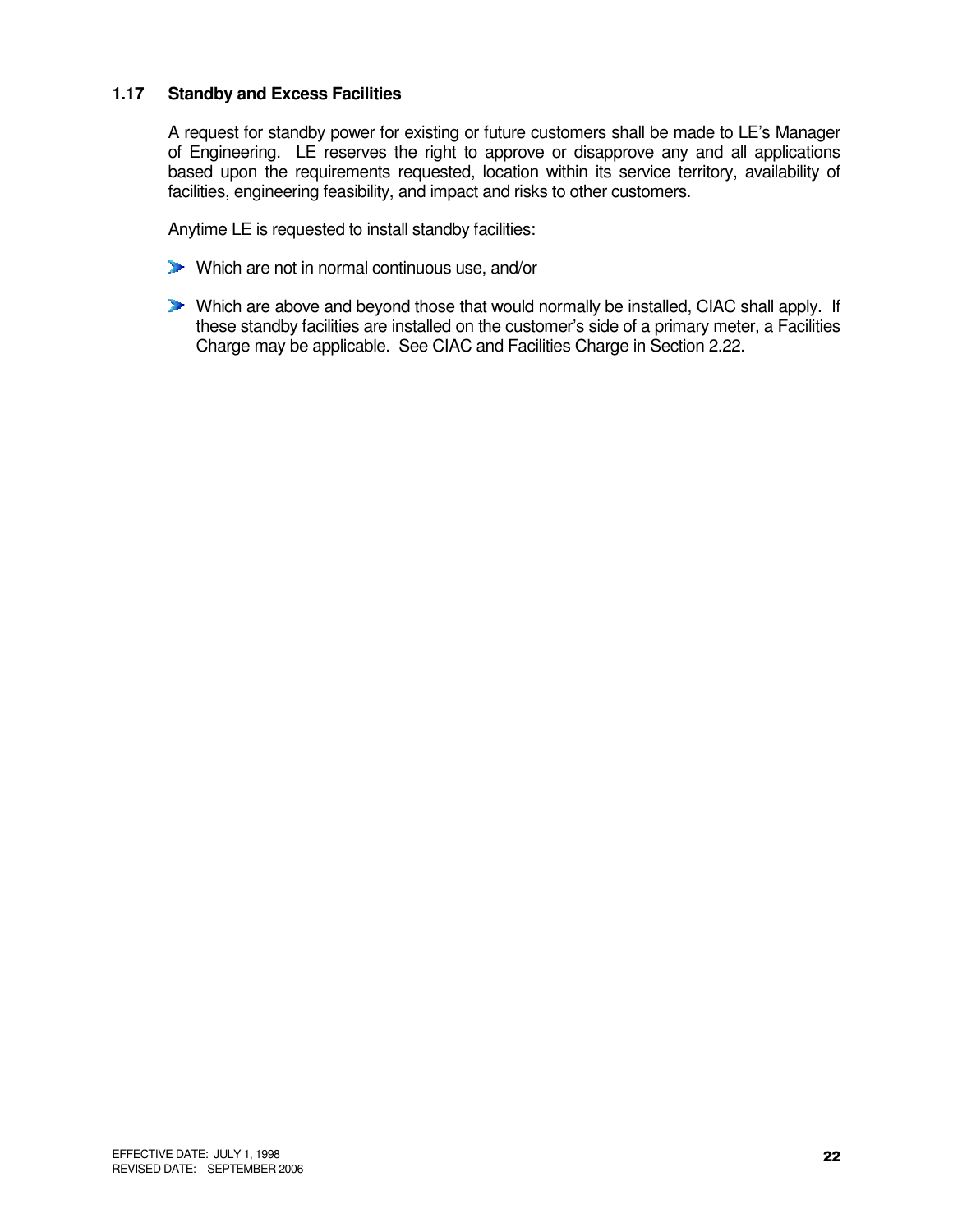#### **SECTION 2.0**

#### **GENERAL SERVICE INFORMATION**

#### **2.1 Basic Requirements for Customer's Facility**

All wiring and electrical equipment of the Customer shall be installed in accordance with this SESR Policy Manual and in compliance with the latest edition of the NEC, NESC, and LE Standards and Policies, as well as with guidelines of local inspection authorities. All wiring installations must be inspected and approved by an authorized electrical inspector as required by law. LE may refuse service to any new or altered installation or disconnect service to any existing installation, which in the opinion of LE, constitutes a hazard to the public, to other customers, or to its employees. The Customer is cautioned against the purchase and use of electrical equipment that is not approved by competent authority. As previously stated, compliance of Customer-owned facilities with the requirements of the NEC will provide the Customer with a safe installation, but not necessarily and efficient or convenient installation. For this reason, the requirements for service listed herein may be in excess of those required by the NEC. Frequently, a larger service entrance, a higher point of attachment, more branch circuits, or types of service equipment that exceed code minimums are desirable. **As a general convenience, every electrical contractor shall provide a stencil (decal) or tag with his name, address, and hone number on the service switch of the Customer's wiring system.**

Each facility served by LE shall have the facility's assigned street address numbers permanently attached to the structure. The numbers shall be sized in accordance with the requirements of the local building codes, and shall be a minimum of three inches high. The numbers shall be oriented so as to be visible from the street, alley, trail or other access to the structure. The Customer is required to post the address before electrical service will be connected. The Customer shall permanently maintain the numbers.

#### **2.2 Description of Customer's Installation**

The Customer shall furnish LE's T & D Operations Engineering Division with a description of the Customer's new installation. This information is necessary for LE top determine the types and methods of service the Customer's installation may qualify for. **The Customer should not proceed with any stages of design or construction until service voltage, service location, and other service requirements have been established by LE's T & D Operations Engineering Division.** 

 At a minimum, the following items shall be furnished for each commercial, industrial, and multi-family residential installation.

- (a) **Magnetic Disk**: Showing proposed and pertinent existing structure layout(s), as well as other proposed and existing utilities in an acceptable transferable file.
- (b) **Site Plan**: Site plan shall show building(s), paved areas, sidewalks, location of main disconnect(s), desired electrical service location(s), and desired LE electrical equipment location(s). Show drainage ditches, retention ponds, walls, sanitary sewer lift stations, driveways or entrance roads. It shall include angles, bearings, and distances.
- (c) **Electrical Plan**: One complete set of electrical plans shall be furnished for each service.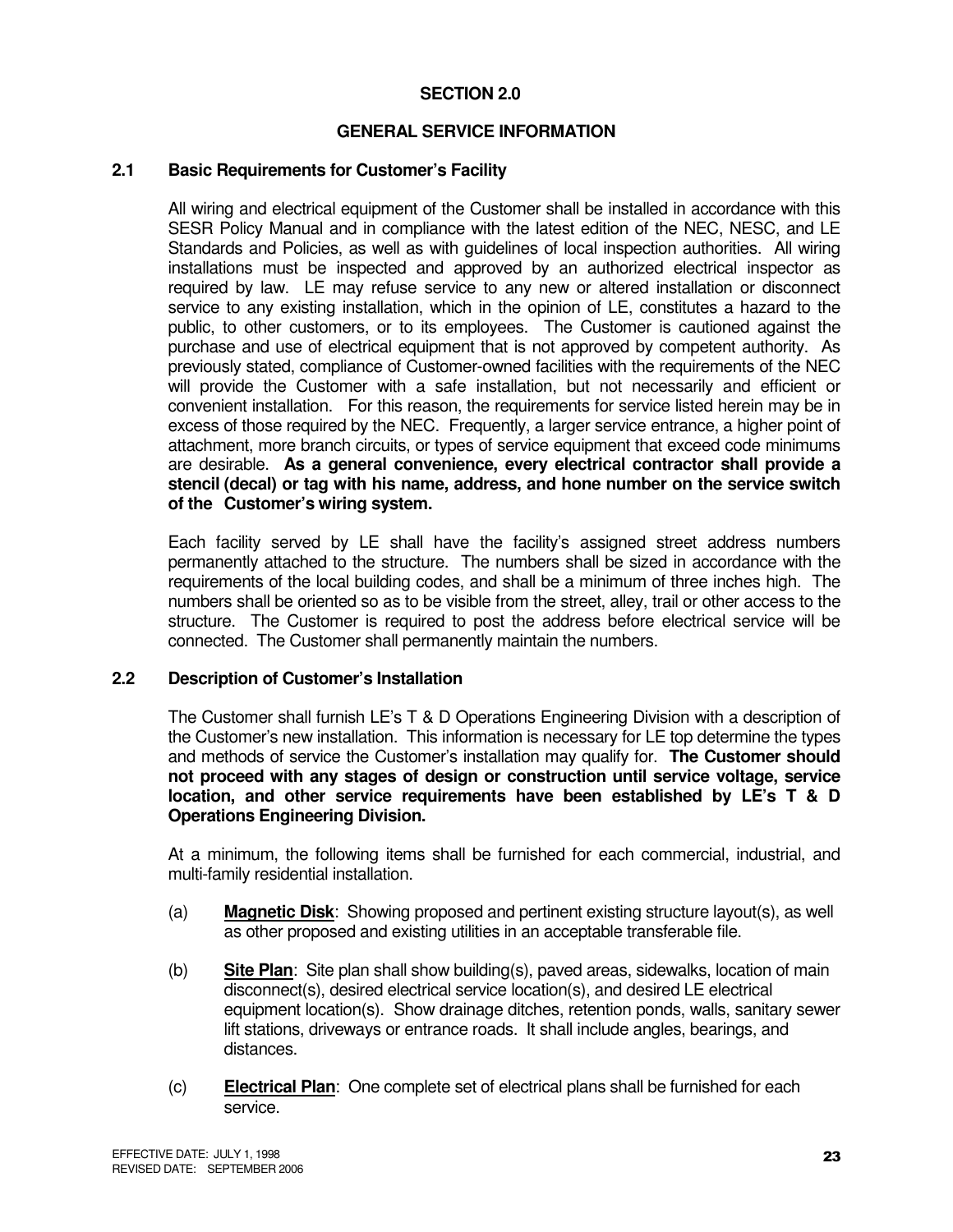(d) **Electrical Load Calculation**: One electrical load calculation shall be furnished for each service.

Failure to provide all of the above may result in a delay of service connection.

 For 120/240 volt, single-phase residential services up to 200 amps, the information contained on the electrical permit will generally be sufficient to enable LE to determine service requirements. **The Customer shall contact LE's T & D Operations Engineering Division to determine the Service Location**.

#### **2.3 Service Location**

LE's T & D Operations Engineering Division shall designate the Service Location<sup>22</sup> for each electrical service provided and each existing electrical service where the service entrance is being modified. The Customer shall contact LE's T & D Operations Engineering Division for a written Service Location prior to installation of the Customer's wiring. **Lakeland Electric shall not be bound by Service Locations claimed to have been given orally.** 

#### **2.4 Alternate Service Location**

In cases where the Customer desires a Service Location other than the one designated by Lakeland Electric, the desired alternate service location may be granted by Lakeland Electric provided the following conditions are met.

- (a) The Customer provides a CIAC for any additional expenses required for Lakeland Electric to provide and maintain service from the alternate service location, and include but are not limited to the cost for additional service and equipment, beyond the provisions in Subsections 3.3, Overhead Maximum Residential Standard Service Provided, and 4.4, Underground Maximum Residential Standard Service Provided.
- (b) The alternate service location does not conflict with existing or future construction of Lakeland Electric.
- (c) The alternate service location meets all codes, local ordinances, and the provisions of any applicable Lakeland Electric rules, policies, or directives.

#### **Lakeland Electric shall not be bound by service locations claimed to have been given orally.**

#### **2.5 Alterations or Additions to Customer Installation**

The capacity of Lakeland Electric electrical service to the customer is based on information furnished by the Customer at the time of initial service design. Therefore, no significant additions or changes should be made to the Customer's installation without first providing the information described in Subsection 2.2, Description of Customer's Installation, to L E's T & D Operations Engineering Division to determine adequacy of the electrical service.

 Failure to provide this information may adversely affect the quality of service to the Customer and to other customers serviced from the same LE facilities. Extreme cases may require disconnection of customer's service while corrective action is taken.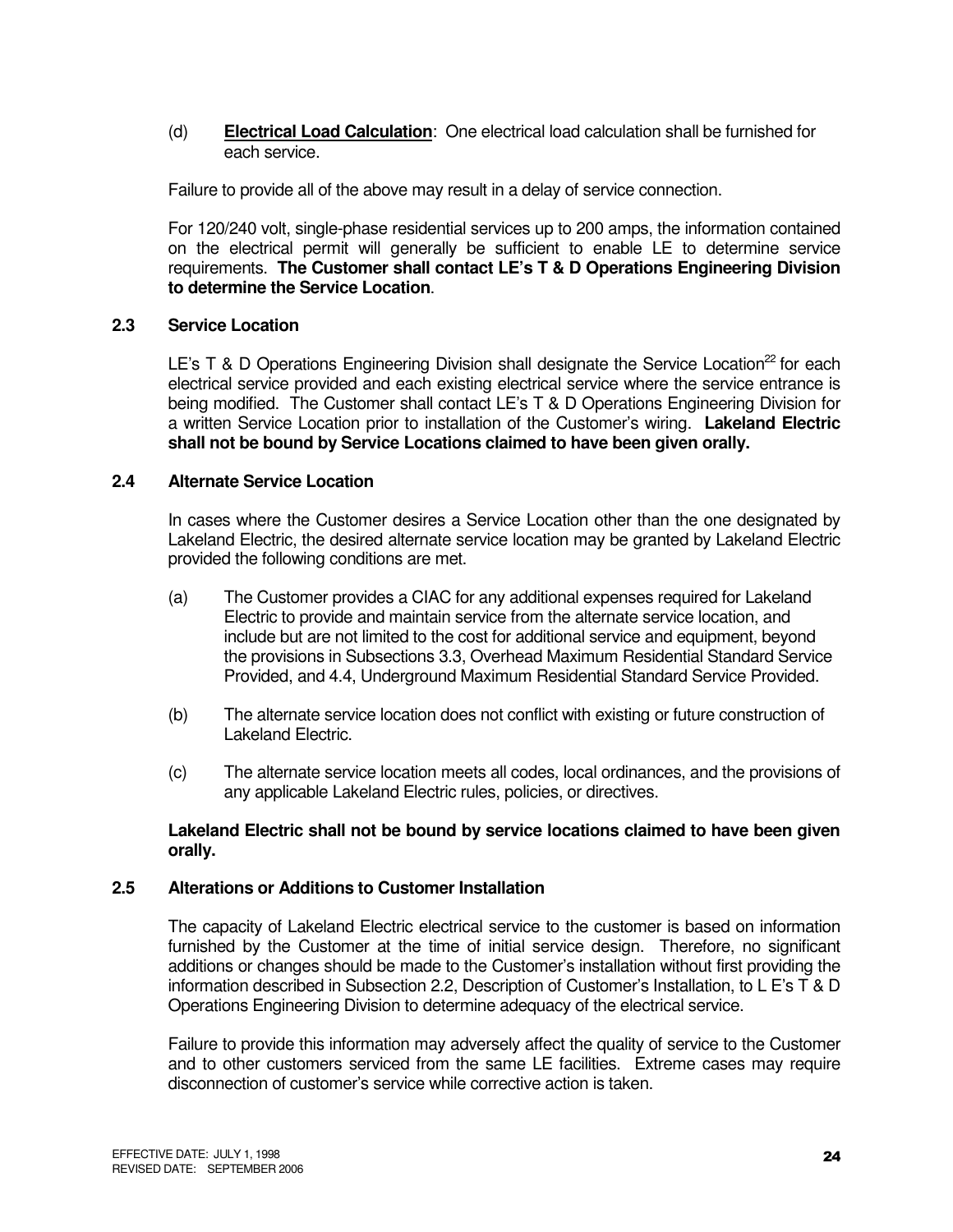#### **2.6 Number of Services Provided**

Lakeland Electric, under normal circumstances, will provide electric service to only one point and only one meter on a structure when that structure serves only one entity, whether that entity be a person, a family, a business, and organization, or any other entity of any kind.

 Two or more persons residing in the same household should not be considered as separate entities. A department, division, or wholly-owned subsidiary of any other subdivision of a business or organization shall not be considered as a separate entity.

When a structure contains more than one entity, Lakeland electric will provide electric service to one point on the structure with one meter for each entity. Any variance from this would need to be approved through T & D Operations Engineering.

 If requested b the Customer, Lakeland Electric may elect to provide additional points of service when any of the following special conditions apply and where approved by the local inspection authority. **When Lakeland Electric provides multiple Service Locations to a single entity, all services shall be at the same voltage.**

- (a) Fire pump service where facilities are located where a secondary run from the main service entry point is more than 350 feet (separate facilities provided exclusively for fire pump service shall require a CIAC or facilities charge).
- (b) High ampacity secondary services where service through one service cable and one meter is not feasible.
- (c) Structures of such size that internal service lines beyond the Customer's service location is more than 450 feet.

#### **2.7 Repair and Modifications of Existing Services**

A Customer having service through two or more meters shall be required to combine all services into a single service if;

- (a) The customers' electric service is ever modified or upgraded.
- (b) The structure is rebuilt and its Electrical facilities modified in such a manner as to disrupt the integrity of the isolation of the separate services.

#### **2.8 Rear Lot Line Services**

In some areas Lakeland Electric maintains a distribution system along rear lot lines as opposed to the normal location, within the road right-of-way. When a Customer with rear lot line service increases service size, Lakeland Electric may require the Customer to relocate the service location. Contact Lakeland Electric's T & D Operations Engineering Division.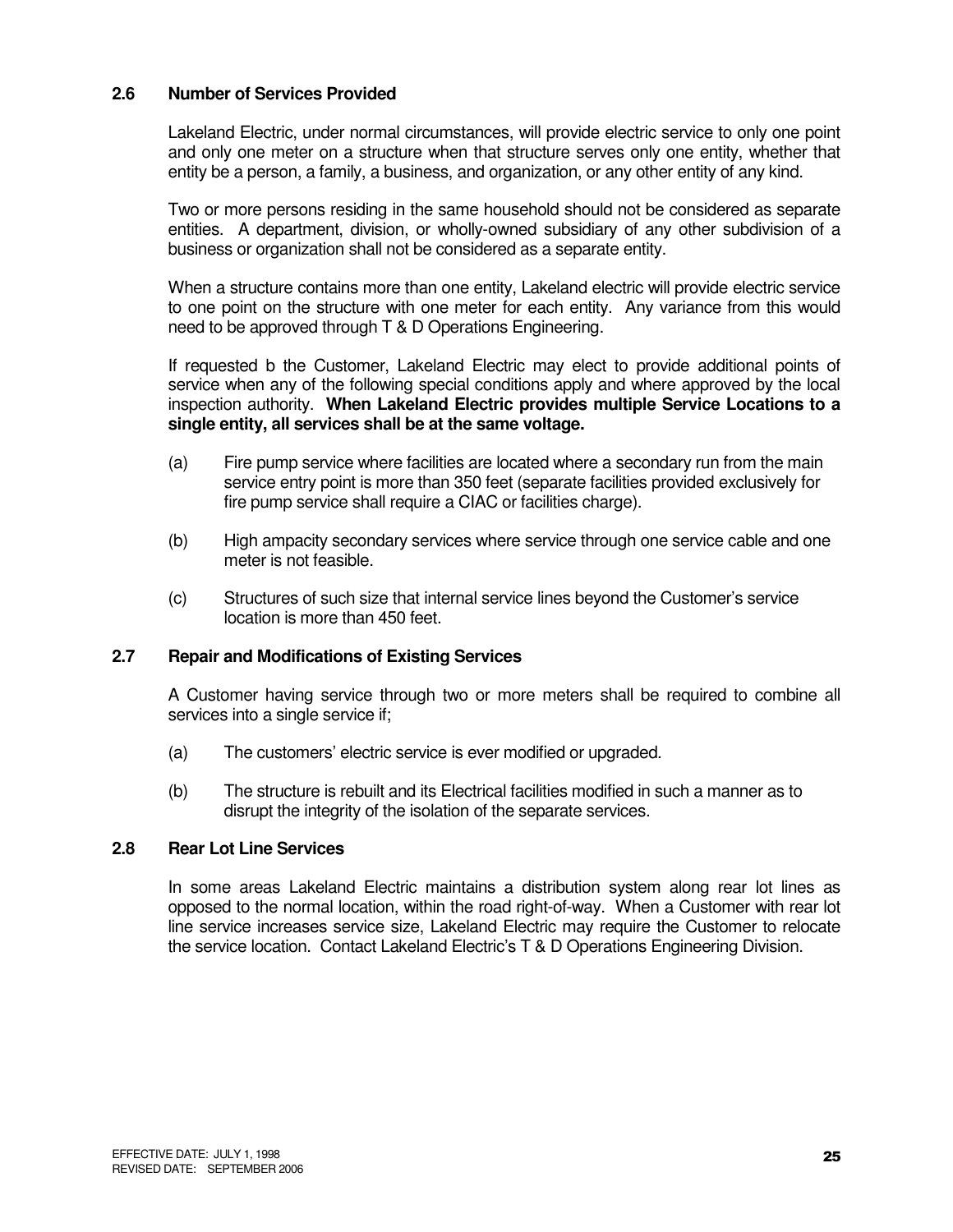#### **2.9 Service Voltages Available**

It is essential that the customer consult the LE T & D Operations Engineering Office before proceeding with the purchase of equipment or installation of wiring. The type of service provided will be determined by Lakeland Electric based on the character of the customer's load and the type of Lakeland Electric primary and secondary (0-600v) distribution system in the area. The following table will be used as a guide in determining the type of service(s) for which the customer **may** qualify. CIAC **may** apply, see Section 2.22, Appendices A and B.

| <b>SERVICE VOLTAGE</b><br><b>DESCRIPTION</b> | <b>MINIMUM</b><br><b>DEMAND</b> | <b>MAXIMUM</b><br><b>SERVICE SIZE</b> | <b>NOTES</b> | <b>PULLS</b><br><b>WIRE</b> |
|----------------------------------------------|---------------------------------|---------------------------------------|--------------|-----------------------------|
| 120/240 1ph 3 wire                           |                                 |                                       |              |                             |
| Overhead                                     | N/A                             | 400 Amps                              | 1.           | LE                          |
| Underground from pole                        | N/A                             | 400 Amps                              |              | CUST*                       |
| 1ph padmount transformer                     | N/A                             | 600 Amps                              |              | CUST*                       |
| 120/240V 3ph 4 wire delta                    |                                 |                                       |              |                             |
| Overhead                                     | $1 - 7.5$ Hp                    | 400 Amps                              | 1.2.3.       | LE.                         |
| Underground from pole                        | $1 - 7.5$ Hp                    | 800 Amps                              | 2.3.         | CUST*                       |
| 2-1 ph padmount transformer                  | $1 - 7.5$ Hp                    | 400 Amps                              | 2.3.         | CUST <sup>*</sup>           |
| 120/208V 1ph 3 wire                          |                                 |                                       |              |                             |
| 3 ph padmount transformer                    | N/A                             | 200 Amps                              | 2.3.4.       | <b>CUST</b>                 |
| 120/208V 3 ph 4 wire Wye                     |                                 |                                       |              |                             |
| Overhead                                     | $1 - 7.5$ Hp                    | 400 Amps                              | 1.2.3.       | LE                          |
| Underground from pole                        | $1 - 7.5$ Hp                    | 800 Amps                              | 2.3.         | <b>CUST</b>                 |
| 3 ph padmount transformer                    | 1-7.5 Hp and 60kw               | 3000 Amps                             | 2.3.5.       | <b>CUST</b>                 |
| 277/480V 3ph 4 wire Wye                      |                                 |                                       |              |                             |
| Overhead                                     | 1-7.5 Hp and 35kw               | 400 Amps                              | 1.2.3.       | LE                          |
| Underground from pole                        | 1-7.5 Hp and 35kw               | 400 Amps                              | 2.3.         | <b>CUST</b>                 |
| 3ph padmount transformer                     | 1-7.5 Hp and 60kw               | 3000 Amps                             | 2.3.5.       | <b>CUST</b>                 |

**\*NOTE: For Residential Services and lift stations in new subdivisions 200 Amps or less, LE shall pull conductor-exception multi-gang service centers with a combined load greater than 200 Amps.**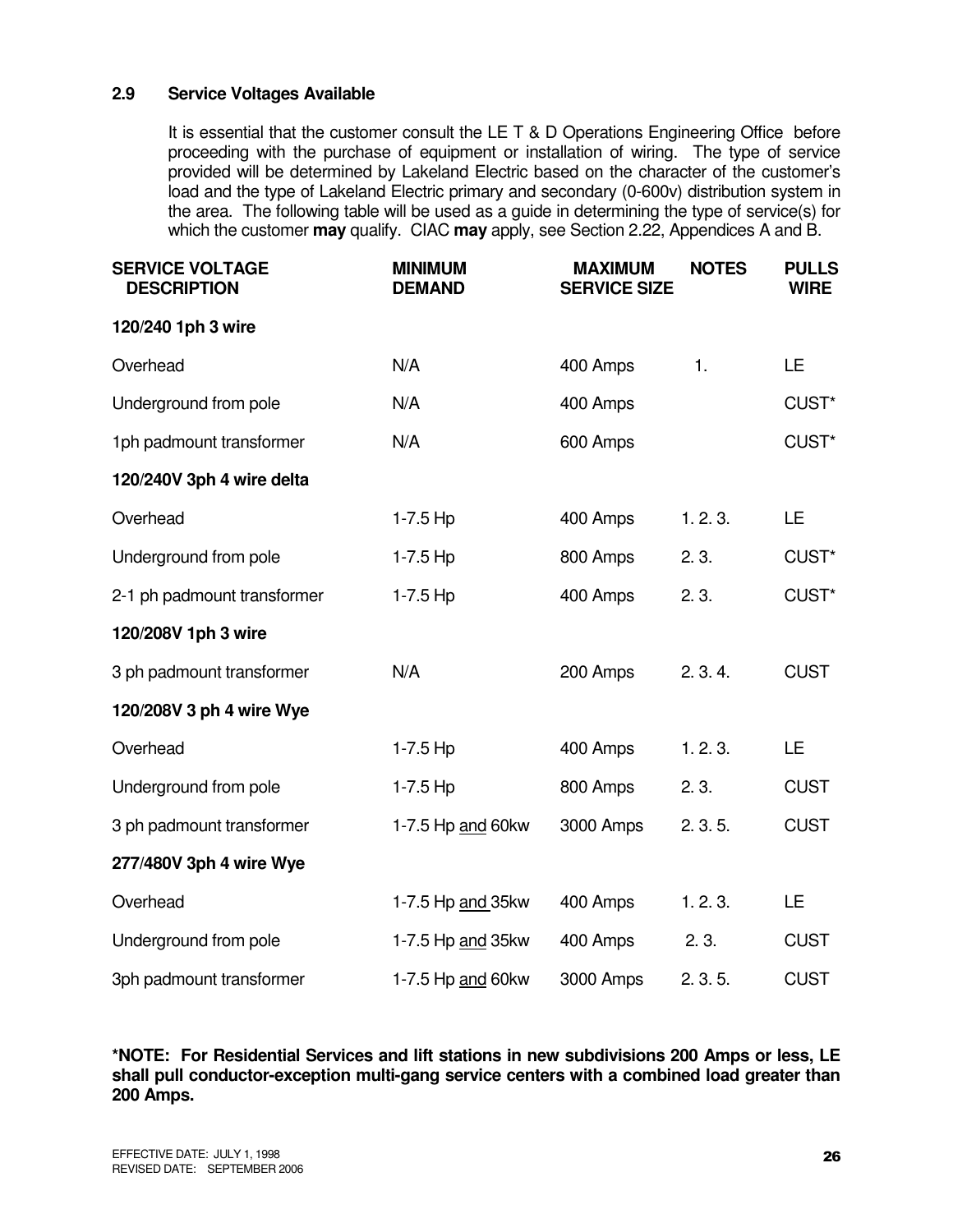#### **Notes:**

- 1. See Paragraph 4.6.2, Services Over 200 Amps.
- 2. Three-phase minimum demand.
- 3. Customer may be required to provide a Contribution-in-Aid-of-Construction, see Paragraph 2.22, Apportionment of costs for LE System extensions/additions.
- 4. Available only in multi-occupancy buildings served by a three-phase pad mounted transformer.
- 5. Service requested larger than 3000 amps contact T & D Operations Engineering.

#### **2.10 Voltage Control Standards**

Upon request LE will test the voltage supplied to the Customer at the Service Location and take corrective action if it is found to be consistently outside the Florida Public Service Commission's rules. (Standard voltage is **±**7.5% for commercial services, **±**5.0 for residential services.) **The responsibility for providing unusually close voltage regulation, where required by the nature of the customer's load, shall rest with the Customer.** 

#### **2.11 Limits of Lakeland Electric Liability**

Lakeland Electric will use reasonable diligence at all times to provide dependable service at the nominal voltage, but does not guarantee, nor will it be liable to the Customer, for complete or partial failure or interruption of service, for fluctuations in voltage, or for phase failure or reversal. For recommended practices, refer to Section 6.0, Customer Utilization Equipment.

After the electric energy passes the Service Location, it becomes the property of the Customer and LE shall not be liable for loss or damage to any person or property whatsoever resulting directly or indirectly from the use or misu8se or presence of said electric energy on the Customer's premises.

#### **2.12 Temporary Service**

A Customer needing temporary service shall contact L E's T & D Operations Engineering Division to establish the need for temporary service. This contact will be to agree on the location, size, and type of temporary service. A temporary service shall comply with all requirements applicable to permanent services, i.e., application for service, code compliance, inspection by local authorities, etc. In addition, the Customer shall be required to provide a CIAC for the installation and removal of any facilities necessary to provide the temporary service. This will not include L E's normal service connection for the particular type of service rendered or the cost of any portion of the temporary service to be used in providing permanent service.

#### **2.13 Emergency or Standby Generators**

Emergency or standby generators installed on the Customer's internal distribution system shall be equipped with a transfer switch approved by System Engineering. The transfer switch shall consist of circuit breakers or switches that are mechanically or electrically interlocked to preclude the possibility that the Customer's generation system might become interconnected with L E's system.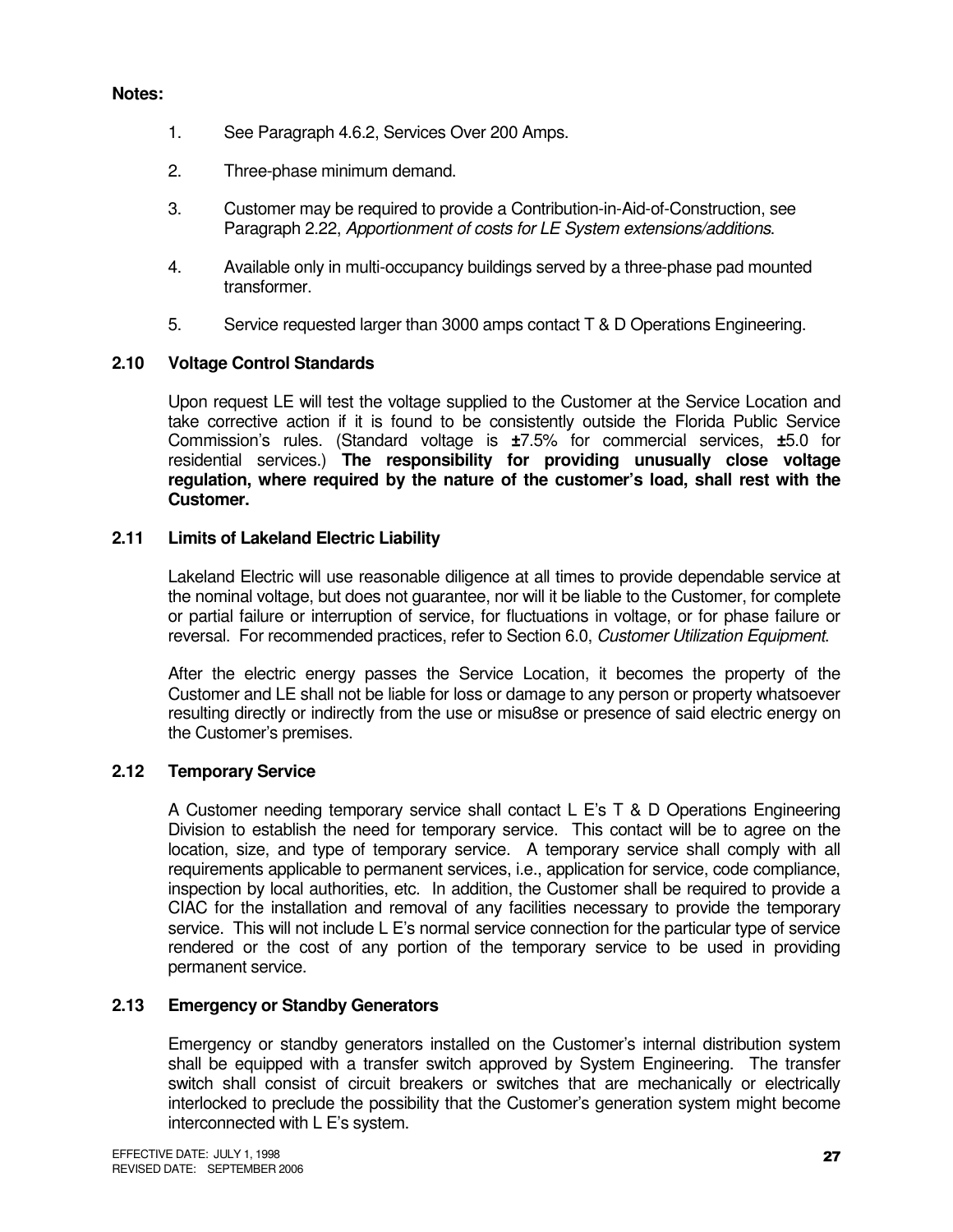The Customer shall submit to System Engineering, a complete manufacturer's description of the transfer switch and a power distribution diagram showing the connection of the switch into Customer's internal wiring system. Customer failure to provide and maintain a LE-approved transfer switch on the Customer's emergency or standby generator system constitutes a possible Safety hazard and shall be grounds for disconnection of electrical service.

 Emergency or auxiliary generation equipment will not be installed in switchboard rooms or transformer vaults, and must be at least 15 feet clear of any openings to those spaces.

#### **2.14 Parallel Generating Facilities (Photovoltaic, Fuel Cells, etc.)**

Parallel generating facilities shall be installed only with approval from the Manager of Engineering. Each request shall be approved on a case by case basis.

#### **2.15 Non-Utility Generating (NUG) Facilities**

Customer requests to be interconnected into L E's system as a PURPA-defined NUG shall be made through L E's Manager of Engineering. The Customer's facility shall comply with the latest edition of Lakeland Electric Safety and Technical Standards for Parallel Operation of Qualifying Facilities.

#### **2.16 Standby Service**

Lakeland Electric shall provide standby service to Customers with internal generation only under provisions of its Standard Rate Tariffs for such services.

#### **2.17 Alternate or Dedicated Service**

It shall remain the Customer's responsibility to provide and maintain any secondary distribution system beyond each of L E's metering points.

 Interconnection of multiple LE services on the Customer's distribution system beyond L E's metering point shall not be permitted.

 Lakeland Electric does not provide alternate or dedicated distribution feeder service as a standard policy. However, Lakeland Electric may provide such services when the provision of such service is appropriate and justified. To request such service, contact L E's Manager of Engineering.

#### **2.18 Customer Service Entrance Ground**

Lakeland Electric provides a grounded neutral with all services rendered. The Customer shall provide and maintain a grounding electrode system as described in the latest edition of the NEC. In addition, Lakeland Electric requires a minimum of two copper clad ground rods (5/8" x 8'0 with acorn clamps.

 A low resistance ground is important in providing protection of the Customer's facility. Lakeland Electric strongly recommends that the Customer install a grounding electrode system with a maximum resistance to ground of 15 ohms. Lower resistance to ground may be necessary to operate and protect some computers and solid state equipment. Lakeland Electric also strongly recommends that the Customer install a high energy, low voltage MOV type lightning arrester on their main breaker panel.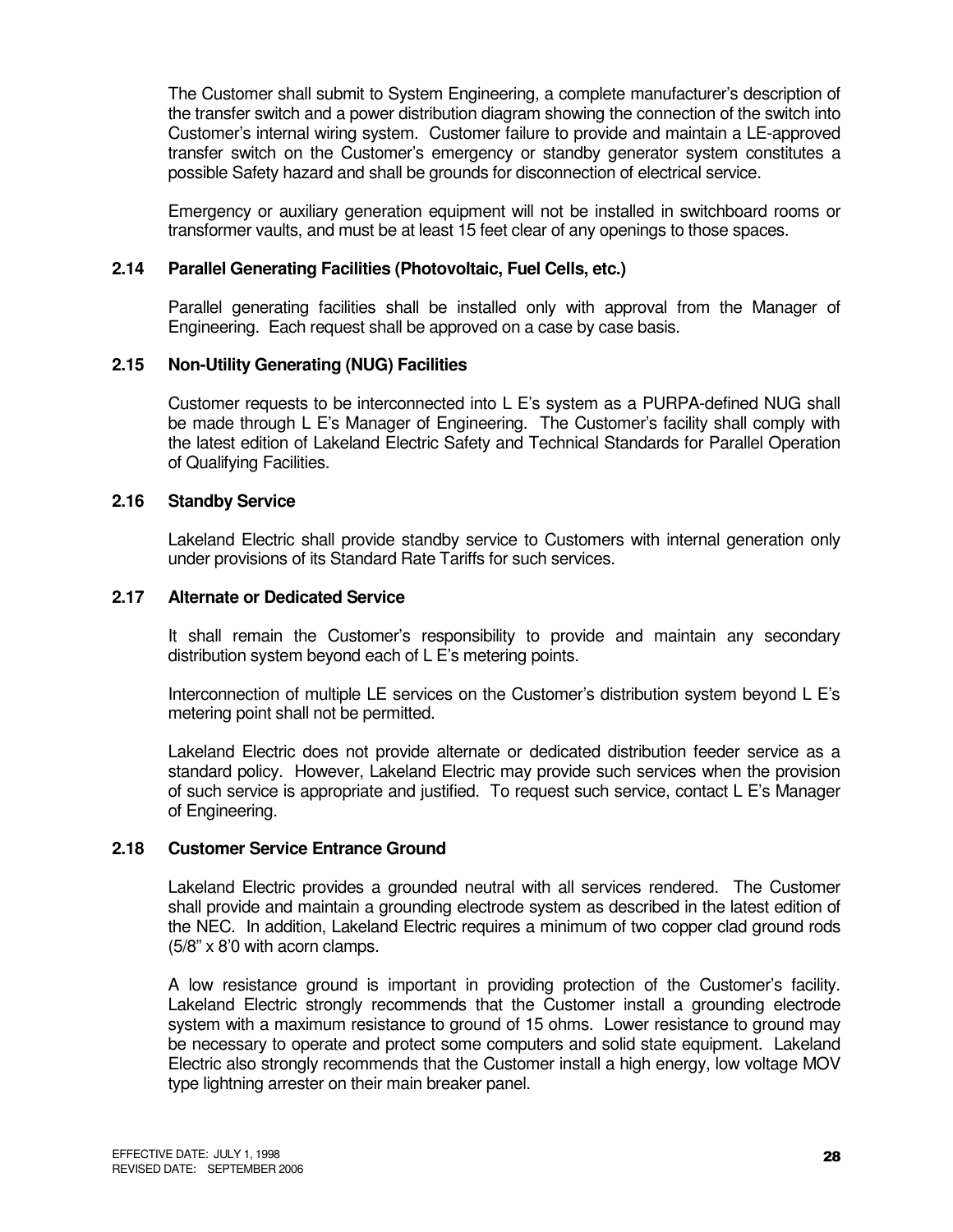Lakeland Electric shall not be held responsible for damage to the Customer's facility or equipment due to an insufficient ground.

#### **2.19 Conductor Size and Identification**

In situations where the customer is responsible for providing and installing the service conductors, the following minimums shall apply:

- (a) All service conductors shall be sized in accordance with NEC specifications and shall be marked with the appropriate color coded tape.
- (b) All three-phase service conductor runs shall have an individual full sized neutral leg. Single-phase services may reduce the neutral size per NEC code. All neutrals shall be marked with white tape.
- (c) No ground or bonding wire will be allowed between L E's equipment and the customer's equipment.
- (d) If a service has parallel runs of conductors, each run shall be installed in its own conduit system and color coding shall correspond to other parallel runs.
- (e) If the service conductors are to be installed underground, each run shall be installed in its own conduit system per NEC specifications and must comply with L E 's minimum depth for service conductor.

#### **2.20 Security of Service Entrance**

The Customer's service entrance shall be secured against unauthorized electrical connection between L E's Point of Delivery and L E's Service Location.

Installation of metered load side conductors in line side raceway is prohibited.

 Service provided through more than one meter shall be provided with each set of load side conductors in its individual conduit or raceway.

 Service raceways, wire ways, and pull boxes housing individual or multiple service taps shall be fitted with an approved means of sealing or locking by LE.

#### **2.21 Security of Service Entrance Equipment Ahead of Lakeland Electric Service Location**

In some cases, a building with multiple electrical services requires the installation of a building service equipment main. The building service equipment main is located ahead of L E's Service Location for the services and, therefore, contains an unmetered service entrance.

 In order to provide for the security of the service entrance, the building service equipment main shall be provided with a means for L E's Field Services Division to install seals and/or locks on all removable covers. The installation of seals and/or locks behind covers attached by bolts or screws shall not be permitted. The installation of seals and/or locks shall be permitted on covers that are behind easily accessible hinged doors.

For commercial service, the building service equipment main shall be a circuit breaker.

 For multi-family residential services, the Customer may provide a meter center with a fusible building service equipment main in lieu of a circuit breaker. Meter centers shall be furnished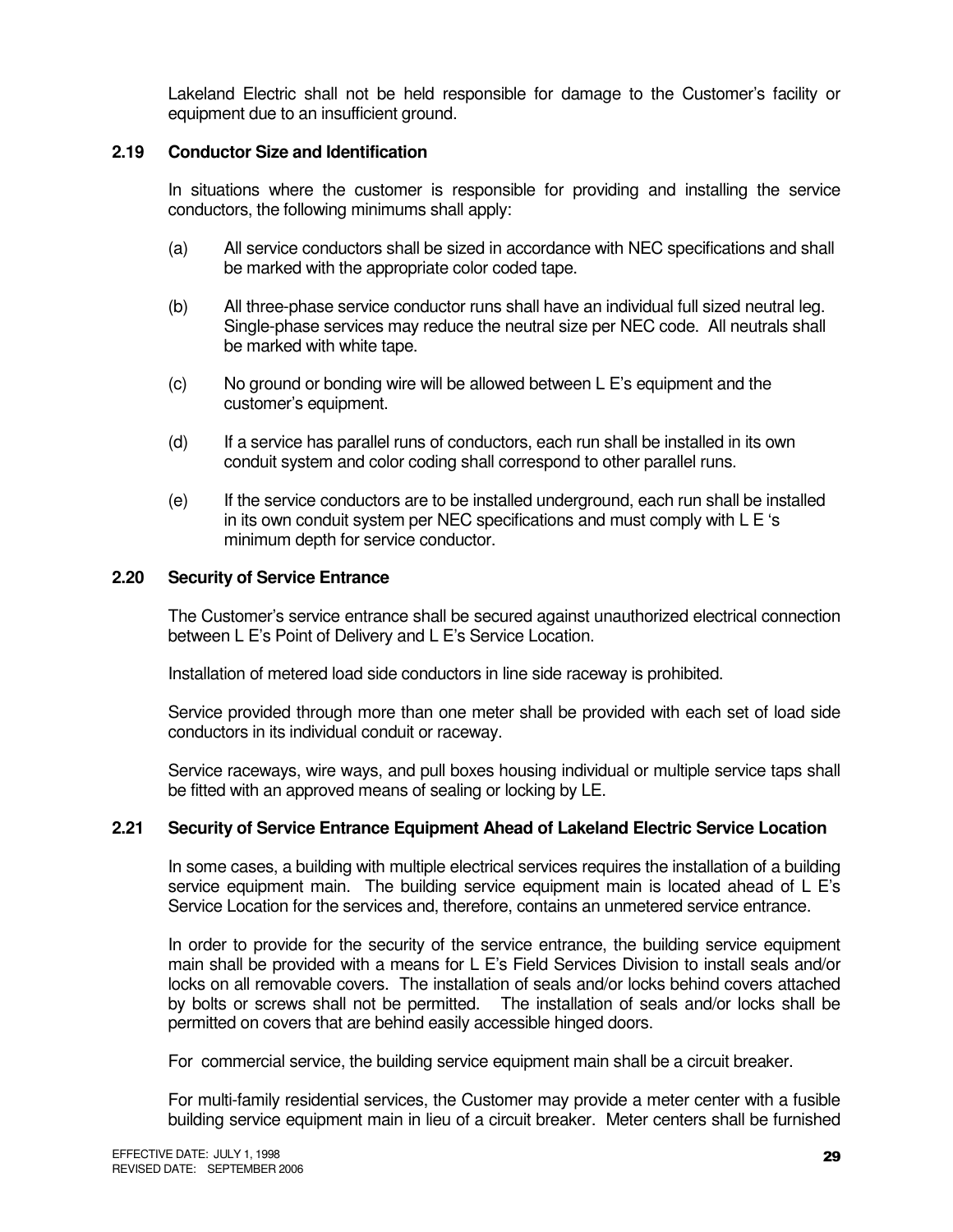in accordance with the requirements of Subsection 5.12, LE Approval of Customer-Furnished Meter Center.

#### **2.22 Customer's Operating Characteristics**

The characteristics of the Customer's electrical load shall be such that the load balance, voltage fluctuation, power factor, generation of harmonics, or any other factor does not adversely affect the operation of L E's system or the quality of service to other LE customers. Extreme cases may require disconnection of customer service while corrective action is taken, under Section 1.15.3, Discontinuance of Service Without Notice.

#### **2.23 Contributions-in-Aid-of-Construction (CIAC)**

Lakeland Electric, ad in any other business, strives to make prudent investments. Service and/or facilities provided by Lakeland Electric are an investment of either labor, materials, and/or equipment upon which Lakeland Electric should earn a reasonable return. For this reason, Lakeland Electric had established maximum service facilities to be provided based on the specific characteristics of each requested service. These maximum facilities are specified in Subsections 3.3 and 4.4, Overhead Maximum Residential Standard Service Provided and Underground Maximum Residential Standard Service Provided, respectively.

 When Lakeland Electric is required and/or requested to provide facilities beyond these minimums, Lakeland Electric will require CIAC, or additional payments in the form of facilities charges for the installation, operation, maintenance, and replacement of such facilities.

#### **2.23.1 Relocations**

The following Customer requests for relocation of Lakeland Electric facilities will require the Customer to provide CIAC for all Lakeland Electric system non improvement costs:

- (a) Relocations required to accommodate a change in the physical layout of the Customer's property or for special purposes of the Customer.
- (b) Relocations of Lakeland Electric facilities on private property and public right of-way.
- (c) Relocations required to maintain industry Safety standards and clearance requirements due to conflicts created by Customer actions.

#### **2.23.2 Electric Line Extensions**

Lakeland Electric is obligated to provide cost effective facilities within our service territory. Therefore, when Lakeland Electric extends primary distribution, the design and installation must be an economically sound investment for ratepayers. This includes situations where no lines exist, where single-phase or two-phase lines exist, or where existing lines need to be upgraded. Lakeland Electric shall install up to the first 300' span of a single-phase overhead primary line extension without charge to the customer. The customer shall pay in advance any and all cost incurred by Lakeland Electric beyond that point as well as supply property corners, easements, and any o0ther miscellaneous documentation necessary to expedite said electric line installation. See the CIAC Policy.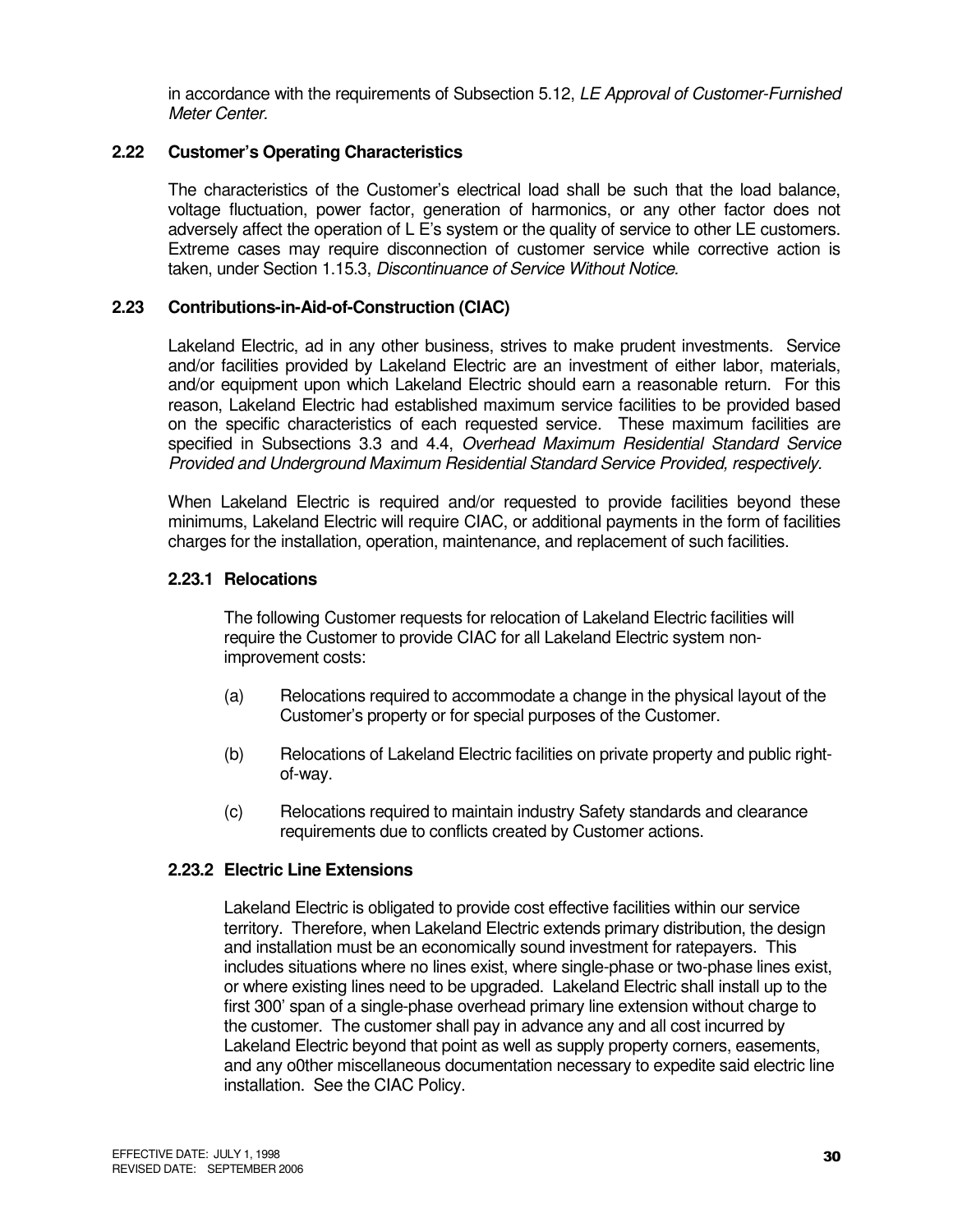#### **2.23.3 Facility Utilization**

When kW demand factors do not meet the demand load specifications submitted by the original customer, intermittent usage patterns, or inefficient utilization of L E's facilities, Lakeland Electric may require CIAC or other means of providing a fair return on investment.

#### **2.23.4 Relocation or Removal of Existing Facilities**

Should Lakeland Electric be requested or required to relocate or remove existing distribution facilities for the convenience or necessity of a Customer, all costs associated with such relocation or removal shall be borne exclusively by the Customer requesting such relocation or removal. These costs shall include, but are not limited to, the costs of relocation or removal, new material and equipment costs, and any additional costs resulting from existing landscaping, pavement, or unusual conditions.

#### **2.23.5 Automatic Load Transfer Devices**

Customers may request and Lakeland Electric may agree to provide automatic transfer capability which allows automatic transfer of a Customer's load from one distribution circuit to a second distribution circuit during times of load interruption on the first circuit.

 Lakeland Electric reserves the right to approve or disapprove each request for automatic transfer service based upon the Customer's need, location, feasibility, and availability of such service. Normally relay service will not be furnished to customers who have historical demands less than 500 kW or to customers receiving service under the terms of the General Service Interruptible Rate Schedule.

 Should Lakeland Electric approve requests for automatic transfer service the Customer shall compensate Lakeland Electric as a CIAC or by way of a facilities charge for duplication of, or additional facilities required to provide such service in excess of the facilities normally furnished by Lakeland Electric for a single source, single transformation electric service installation required to service requesting Customer.

 Lakeland Electric reserves the right to make exceptions when public safety and/or health is involved. If Lakeland Electric agrees to provide such service, there shall be a CIAC required.

 Beginning October 1999, Lakeland Electric will begin charging a fee for standby capacity that Lakeland Electric must have installed and standing by on an alternate circuit should a transfer occur. There shall also be a monthly operations and maintenance (O & M) charge to be established and changed from time to time to recover L E's O & M costs associated with the standby facilities.

#### **2.24 Provisions for Energy Pulse Data**

Lakeland Electric will provide energy pulses transmitted from L E's metering equipment to provide data to energy management systems.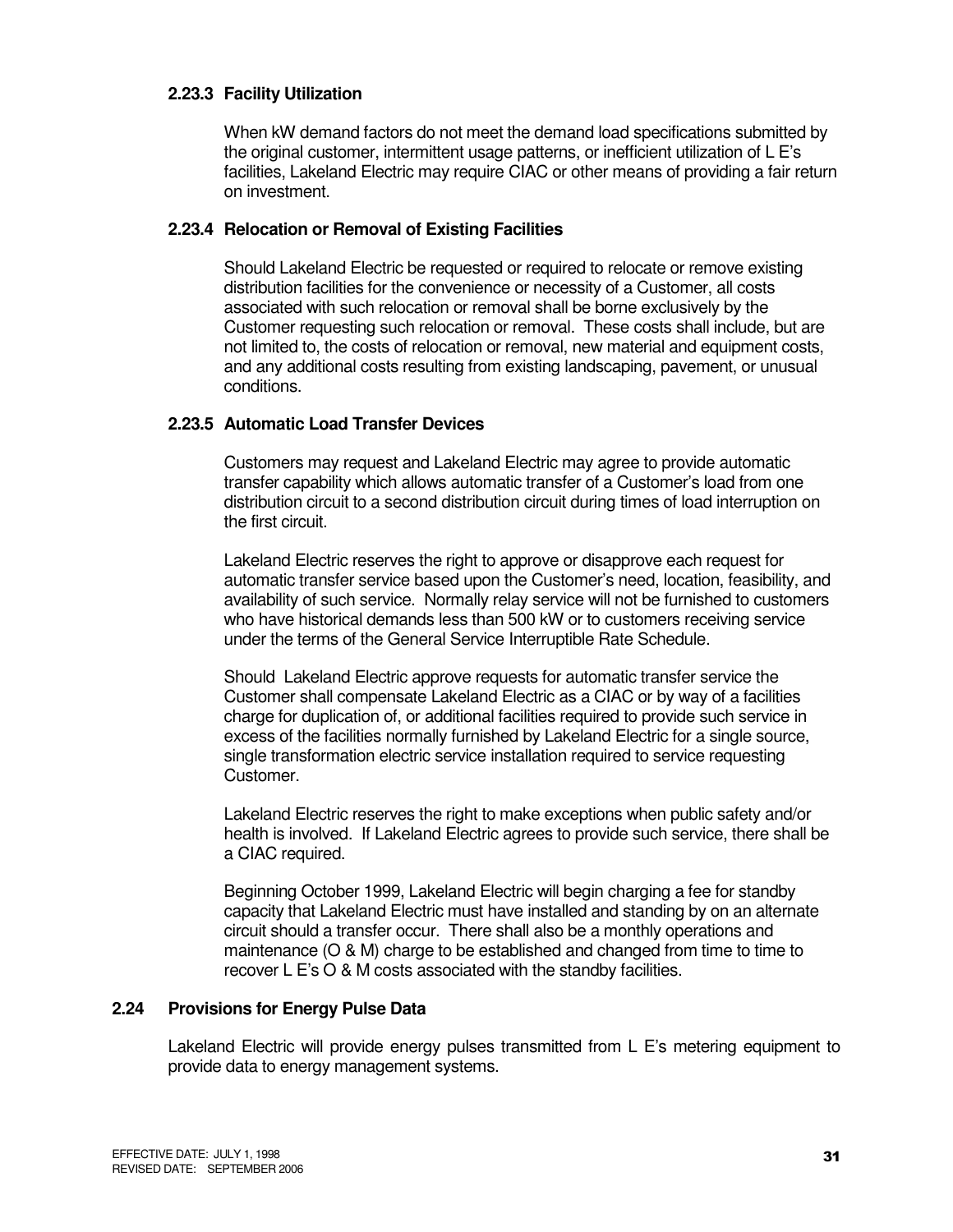All access to Lakeland Electric metering equipment shall be by Lakeland Electric personnel only. The pulses normally will be provided from a separate junction box which will be for Lakeland Electric and Customer access.

 Where the installation requires output from Lakeland Electric of more than one pulse source, it shall be the responsibility of the Customer to provide any required totalization of pulse data for his use.

 Any replacement of material or equipment solely used to supply pulses to the Customer shall be made by Lakeland Electric at the Customer's expense.

 All billing of demand and/or energy will be based upon L E's meter readings and not upon pulse data supplied to the Customer. Lakeland Electric will not guarantee a certain pulse rate and the Customer will be responsible for installing equipment necessary to change the pulse rate to work with the customer's equipment.

 Date pulses will be provided through "dry" contacts only and will be limited to a maximum of one amp, 500 Volt, 100 Volt amp fused energy source.

 The Customer will contribute the full cost for additional equipment required to provide the data pulse, for which there will be a fee. The Customer shall also provide for equipment maintenance as required. All service charges will be calculated at cost by Lakeland Electric. An agreement or contract must be executed and Customer must make satisfactory arrangements for payment before installation can begin.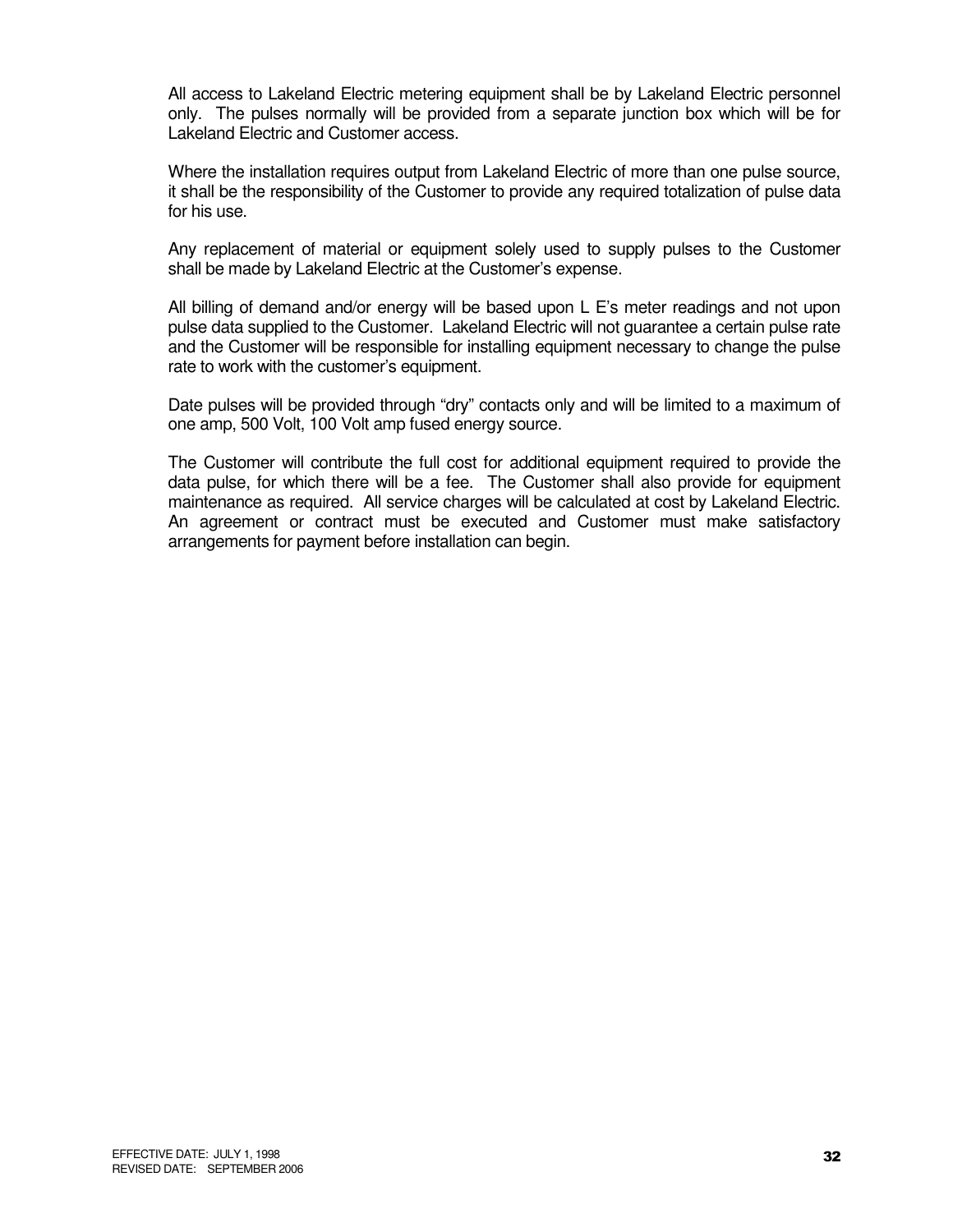#### **SECTION 3.0**

#### **SECONDARY (O-400V) SERVICES – OVERHEAD**

#### **3.1 GENERAL**

 In areas where the existing distribution system is overhead, overhead service shall be provided within the limits given in subsection 2.9, Service Voltages Available, except as specifically exempted by the following subsections:

- (a) 3.8 Services Over 400 Amperes
- (b) 4.6 Underground Residential Service from Overhead Pole-Mounted Transformers
- (c) 4.10 Special Requests for Pad-Mounted Transformers
- (d) As required by local ordinance or Deed Restrictions.

#### **3.2 Service Location**

 The Service Location for all overhead services shall be at the Customer's weather head where L E's service drop and Customer service entrance conductors are connected. Typical overhead service drop connections for residential, commercial, and temporary services are shown in Section 8.

 The location of the Service Location shall be designated by Lakeland Electric, see subsection 2.3, Service Location.

#### **3.3 Maximum Residential Standard Service Provided**

The Standard provision for electric "service" shall consist of and shall be applied as follows:

- (a) The Motor Pool, materials, and labor required to construct a power line between the nearest Point of Delivery on Lakeland Electric's existing distribution system and that location on the structure requiring electric power nearest this existing Point of Delivery.
- (b) The cost to construct the power line described in item (a.) Shall not exceed the maximum standard allocation provided within L E's service rate structure. See Appendix A.

 In the event that the distance exceeds the maximum standard allocation defined in Appendix A the customer shall be responsible for any additional cost. All cost beyond the standard allocation provided within the service rate structure associated with extensions of power lines on private property will be governed by the CIAC Policy. CIAC may also be applicable to service upgrades, overhead/underground conversions, change-outs and relocation's of existing power lines. For additional information, see CIAC Policy.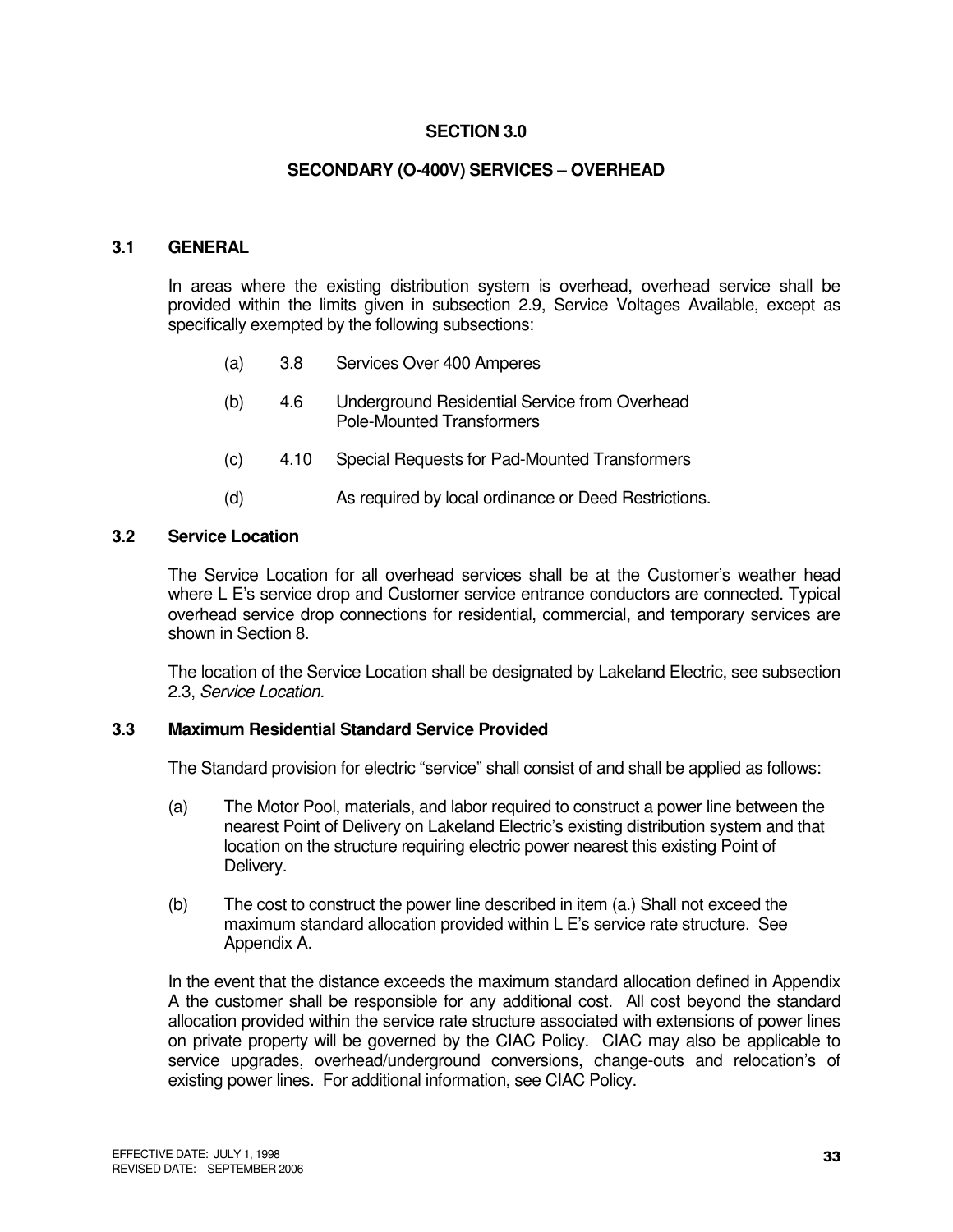#### **3.4 Overhead Service Drops**

Lakeland Electric requires a minimum 36 inches clearance above roof. Installations where it is not feasible to provide a point of attachment 36 inches above the roof will require the Customer to provide and install a secure point of attachment that will meet the clearance requirement stated in Subsection 3.6, Service Drop Clearances.

#### **3.5 New Overhead Development**

When Developer requests or is required to utilize an overhead electric distribution system within a new development, Lakeland Electric shall provide the distribution system in accordance with the latest edition of "Policies, Standards, and Specifications for Subdivisions and Commercial Developments." The Developer shall contact l E's T & D Operations Engineering Division to obtain a copy of the latest edition of this procedure. The Developer is urged to contact Lakeland Electric as soon as practical to assure the timely installation of the overhead electrical distribution system.

T & D Operations Engineering Division (863) 834-8868.

#### **3.6 Service Drip Clearances**

 It is the Customer's responsibility to provide a suitable point of attachment for L E's service drop. The point of attachment and the Customer weather head shall be located such that the lowest point of sag of a new or replacement service drop shall be in accordance with the applicable minimum vertical clearance specified in the following table. Minimum vertical clearances shall be maintained to the bottom of the drip loop which shall be considered a part of the service drop. The mini9mum point of attachment shall be 12 feet above finished grade.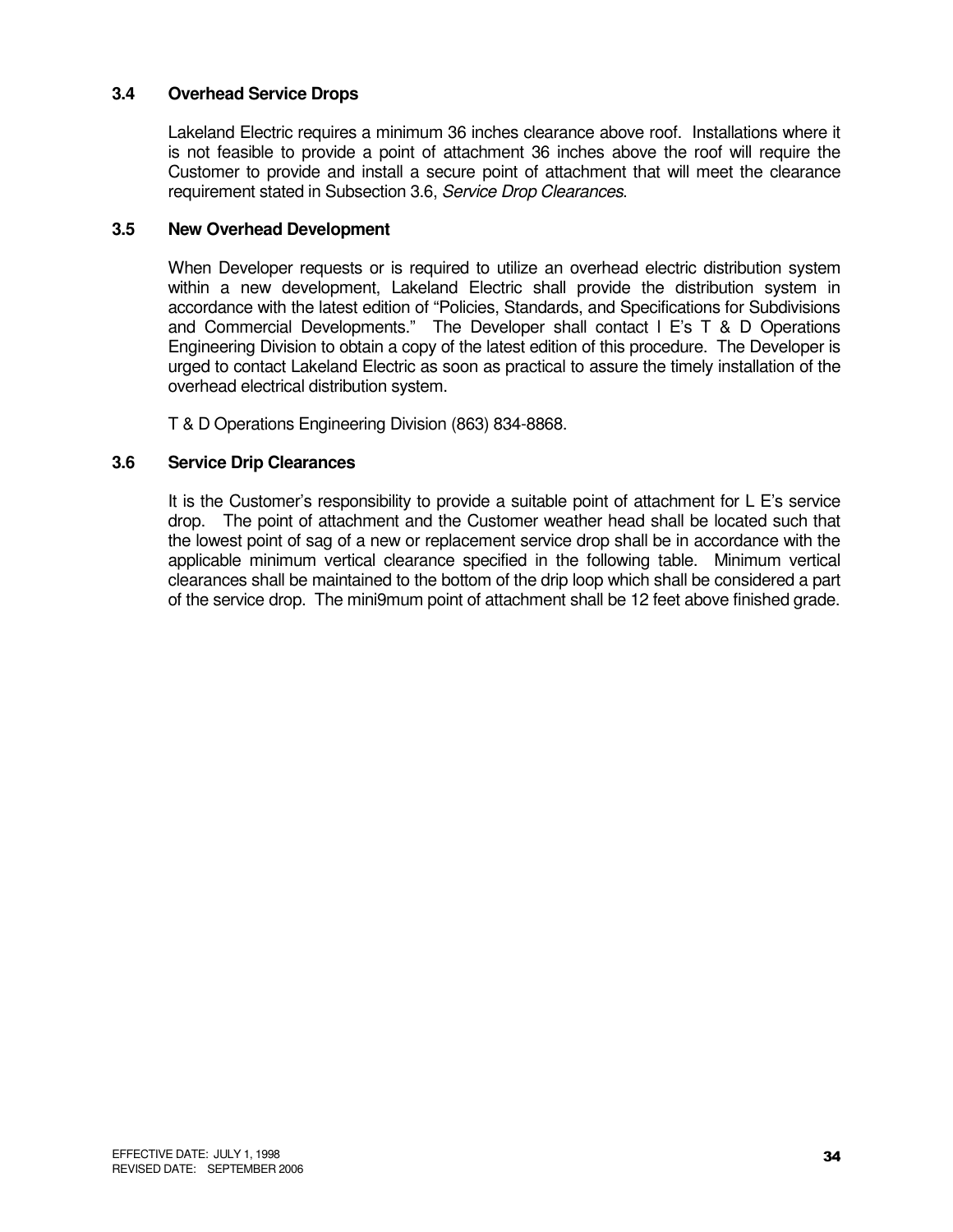#### **Table 3.1**

#### Vertical Clearance per L E Based on DOT and NESC

| <b>Where Wires Cross Over</b>                                                   | <b>Minimum Vertical Clearance</b> |
|---------------------------------------------------------------------------------|-----------------------------------|
| In Residential Areas Sidewalks or Final Grade<br>Accessible to Pedestrians Only | 10 feet                           |
| Residential Driveway Not Subject to Truck Traffic                               | 12 feet (subject to change)       |
| Commercial Areas Not Subject to Truck Traffic                                   | 15 feet (subject to change)       |
| Public Streets, Alleys, Roads, and Commercial<br><b>Driveways</b>               | 18 feet                           |
| Roofs or Projecting Platforms Accessible to Pedestrians <sup>1</sup>            | 8 feet                            |
| Roofs or Projecting Platforms Not Accessible to<br>Pedestrians                  | 3 feet                            |

**1** A roof or projecting platform is considered accessible if the means of access is through a doorway, ramp, stairway, or permanently mounted ladder.

 Installations where it is not feasible to provide a point of attachment three feet above the roof will require the Customer to provide and install a secure point of attachment that will meet the clearance requirements.

 The Customer shall provide 36 inches (3 feet) of excess service entrance conductors past the weather head, or L E's metering current transformers (CT) for CT metered services, to allow for proper termination of the service drip and formation of a drip loop.

#### **3.7 Mobile Home (Pre-manufactured Home or House Trailer) Service**

 In order to receive permanent electrical service to a mobile home the Customer shall provide a mobile home service poke as shown in **Drawing SESR-OH-040.** 

- (a) L E requires the service pole to be 6"  $\times$  6"  $\times$  20' pressure treated.
- (b) Height to be increased if required by NESC, NEC, or LE.
- (c) L E requires the Customer to install an anchored down guy support for services exceeding 75 feet, guy wire should be a minimum of  $\frac{1}{4}$  inch galvanized stranded. This is to insure that the minimum vertical clearance is maintained as specified in Section 3.6, Service Drop Clearance.
- (d) Customer will provide a point of attachment at a maximum of 6 inches from top of pole. Drill ¾ inch hole perpendicular to mast.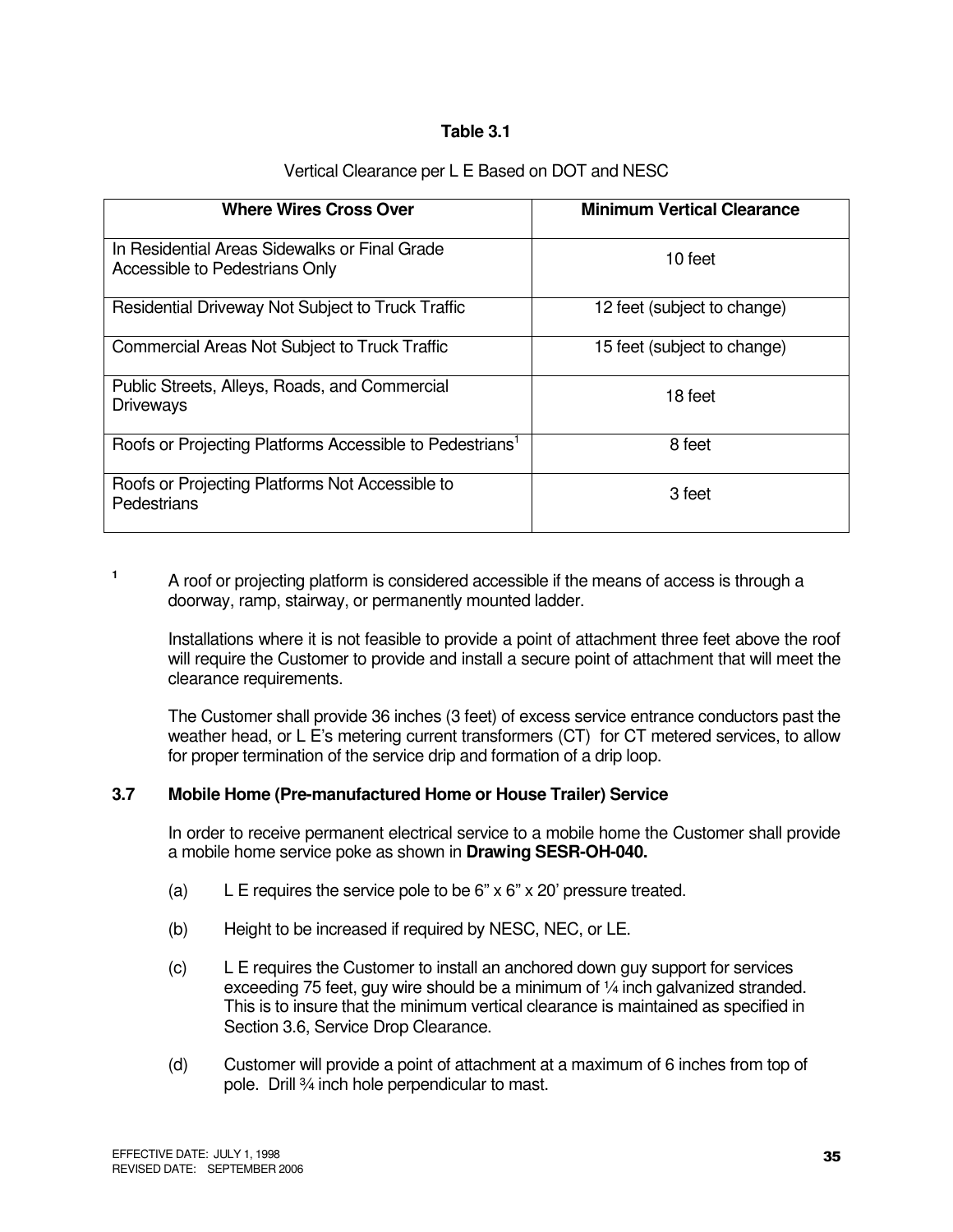#### **3.8 Services Over 400 Amperes**

For all services above 400 amps, Lakeland Electric shall require the Customer to install the service entrance underground to L E's service pole. The Customer shall install the service entrance underground to a Lakeland Electric service pole in accordance with the requirements of Subsection 4.6, Underground Service from Overhead Pole-Mounted Transformers.

 For services above 800 amps (400 amps/480v), Lakeland Electric shall require service from a pad mounted transformer. See Sub-section 4.8, Commercial Services From Pad-Mounted Transformers.

#### **3.9 Underground Service From Overhead Lines**

When an underground service from an overhead line is desired or required, see Section 4.0, Secondary (0-400V) Services Underground. **See Drawing SESR-UG-030**.

#### **3.10 New Temporary Service for Construction**

Typical overhead temporary service arrangements are shown in **Drawing SESR-OH-020.** Temporary poles shall be installed to maintain proper clearance as shown in Subsection 3.6, Service Drop Clearances, and shall comply with the provisions of Subsection 2.12, Temporary Service.

 The temporary service drop or temporary construction wires or cables shall not be tied to the Customer's permanent panel or meter socket except for test purposes. At no time should a temporary test connection be left unattended. If found unattended the service will be disconnected and a reconnection fee will be charged for reconnection.

#### **3.11 120 Volt Overhead Service (2-wire)**

The Customer shall provide a minimum 36 inches of secondary conductor beyond the weather head, with the neutral conductor clearly marked. **See Drawing SESR-OH-005** for meter wiring diagram.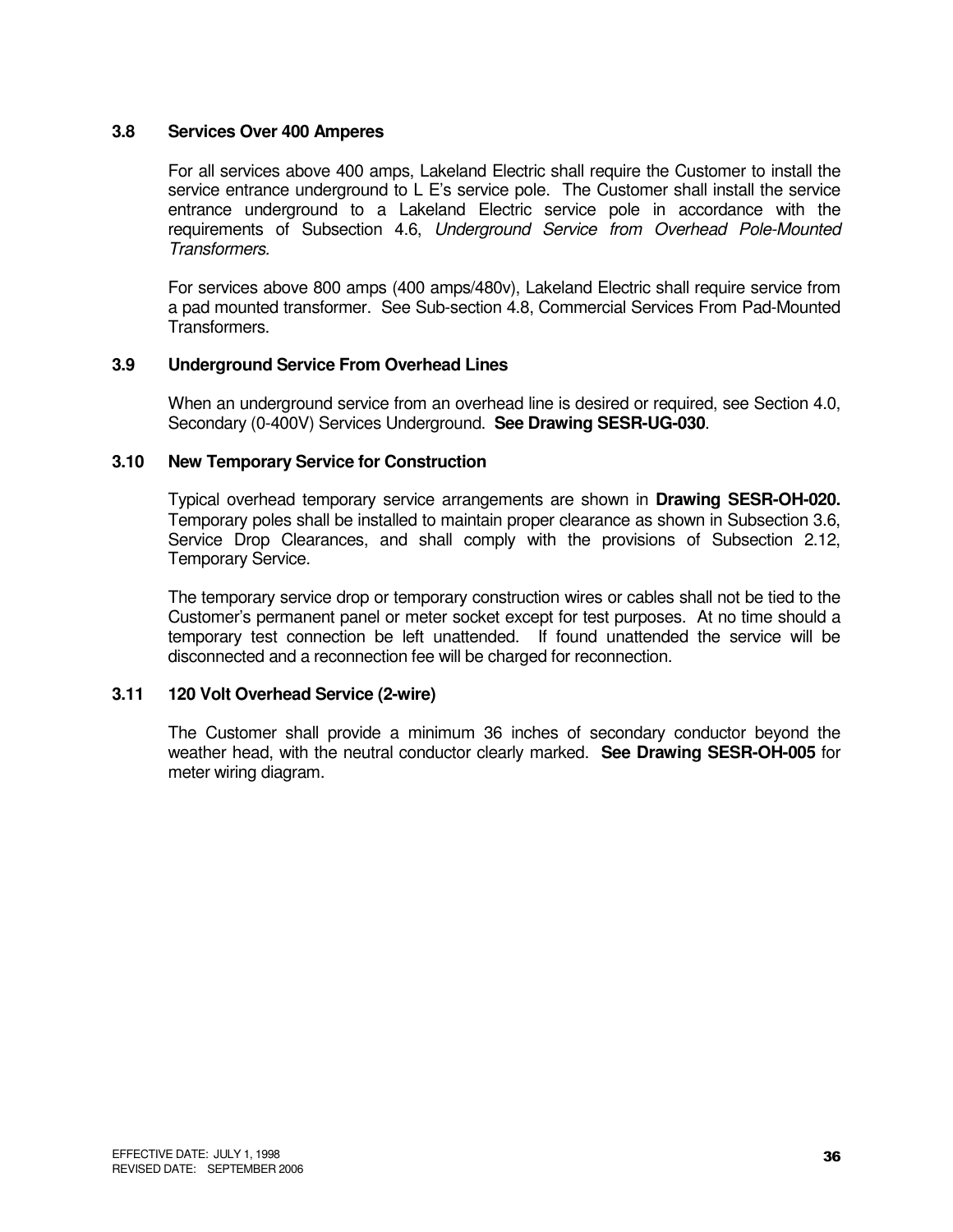#### **SECTION 4.0**

#### **SECONDARY (0-600V) SERVICES UNDERGROUND**

#### **4.1 General**

In areas where the existing distribution system is underground, where required by local governing bodies, or where replacement of the existing overhead system with an underground system is designated by Lakeland Electric, underground service must be used and overhead service will not be made available to the Customer.

#### **4.2 Service Location**

For underground services of 200 amps or less, the Service Location shall be at the meter as shown in **Drawing SESR-UG-030**. See Subsection 2.3, Service Location. Exception: In Underground Residential Developments (URD) where the service lateral is installed by the Customer, the Service Location shall be the secondary terminals between the Customer's service lateral and L E's Point of Delivery.

 For underground services larger than 400 amps, the Service Location shall be at L E's metering CT enclosure. If the Customer service equipment is located immediately adjacent to the CT enclosure, the Service Location shall be line side terminals of the customer service equipment.

 The Service Location for all other underground secondary services shall be the secondary terminals of L E's Point of Delivery. The location of the Point of Delivery shall be designated by Lakeland Electric.

#### **4.3 New Underground Development**

When a Developer requests or is required to utilize an underground electric distribution system within a new development, Lakeland Electric shall provide the distribution system in accordance with the latest edition of "Policies, Standards, and specifications for Subdivisions and Commercial Developments." The Developer shall contact L E's T & D Operations Engineering Division to obtain a copy of the latest edition of this procedure. The Developer is urged to contact Lakeland Electric as soon as practical to assure the timely installation of the underground electrical distribution system.

T & D Operations Engineering Division (863) 834-8868

#### **4.4 Maximum Residential Standard Service Provided**

#### **Standard provision for electric "service" shall consist of an be applied as follows:**

- (a) The materials and labor required to construct a power line between the nearest Point of Delivery on L E's existing distribution system and that location on the structure requiring electric power nearest this existing Point of Delivery.
- (B) The cost to construct the power line described in item (a) shall not exceed the maximum standard allocation provided within L E's service rate structure. See Appendix A.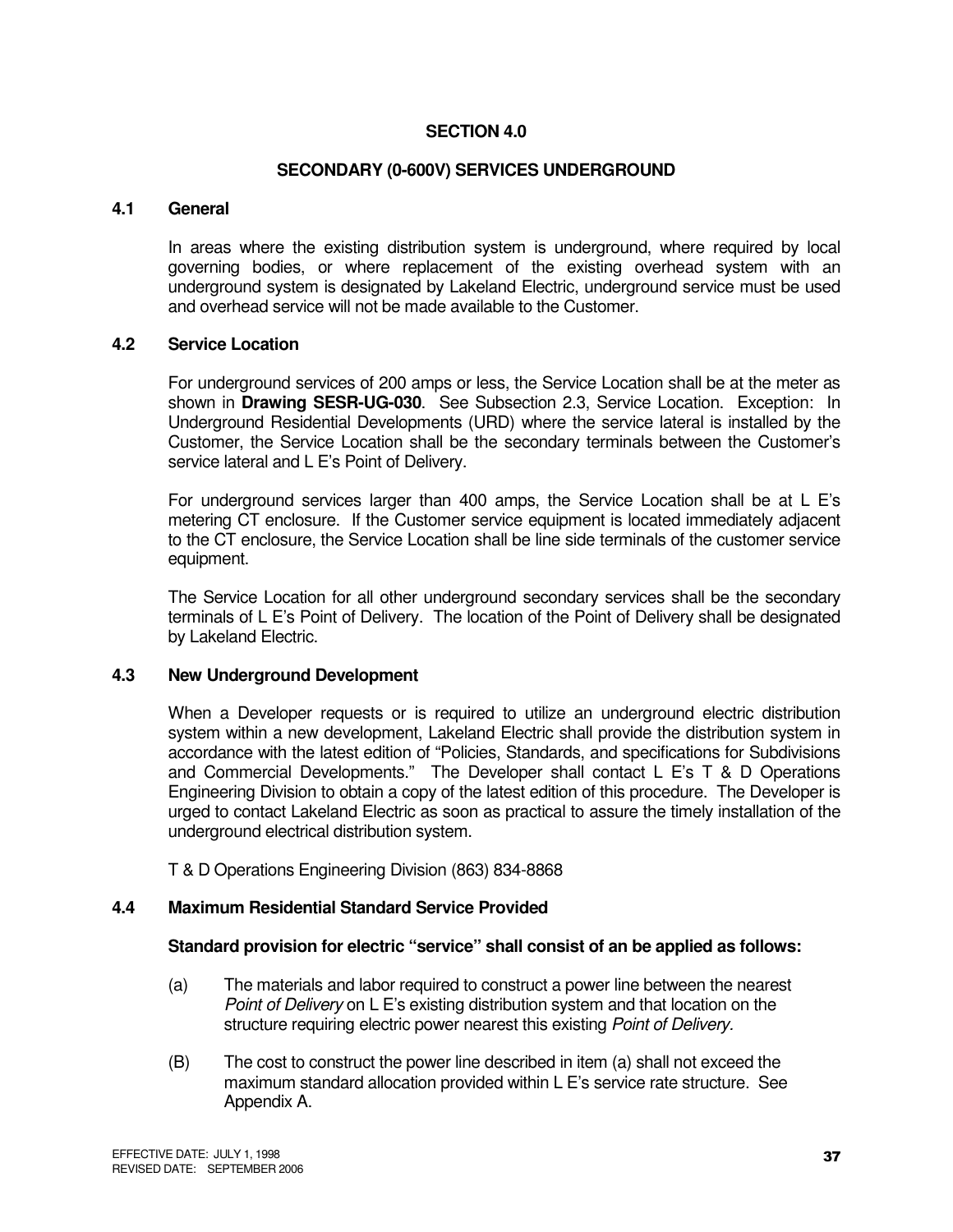In the event that the distance exceeds the maximum standard allocation defined in Appendix A the Customer shall be responsible for any additional cost. All cost beyond the standard allocation provided within the service rate structure associated with extensions of power lines on private property will be governed by the CIAC Policy. CIAC may also be applicable to service upgrades, overhead/u8nderground conversions, change-outs and relocation's of existing power lines. For additional information, see CIAC Policy.

#### **4.5 Service Laterals in Underground Residential Developments**

Lakeland Electric shall provide a 120/240 volt, single-phase, three wire service lateral to the Customer.

 For services up to 200 amps maximum, the Customer shall provide for service installation as shown in **Drawing SESR-UG-030.** 

 For services above 200 amps the Customer will install and maintain conduit and conductor to L E's Point of Delivery as shown in **Drawing SESR-UG-030.** 

For services above 400 amps, the Customer shall contact L E's T & D Operations Engineering Division to determine the particular requirements for service installation.

#### **4.6 Underground Residential Service from Overhead Pole-Mounted Transformers.**

#### **4.6.1 Services Up to 200 Amps**

Upon Customer request, Lakeland Electric may elect to provide connection to an underground service from overhead transformers when the service would normally be served overhead. The Customer shall be required to install all necessary conduit and risers on the pole for the underground cable, according to **Drawing SESR-UG- 030**. If Lakeland Electric deems the installation of a pole on Customer property necessary, the Customer shall provide Lakeland Electric with appropriate easements and unrestricted access for maintenance.

 The Customer shall contact L E's T & D Operations Engineering Division to determine the specific requirements for each service. At a minimum, the Customer shall be required to provide the following:

- (a) Description of Customer's installation as required in Subsection 2.2, Description of Customer's Installation.
- (b) An agreement for service, see Section 1.1, Application for Electric Service-Deposits, and any required easements, Section 1.9, Right of Way and Access, and, 1.9.1, Easements Requirements.
- (c) Aluminum conduit installed on L E's service pole to a height of 10 feet with an additional 10 foot section of conduit furnished by the Customer and installed by Lakeland Electric. **See Dra2wing SESR- UG030.**
- (d) Conduits mounted on the house side of pole or adjacent to any existing electric service conduits, with elbows pointing and conduit installed in the direction of the Customer Service Location.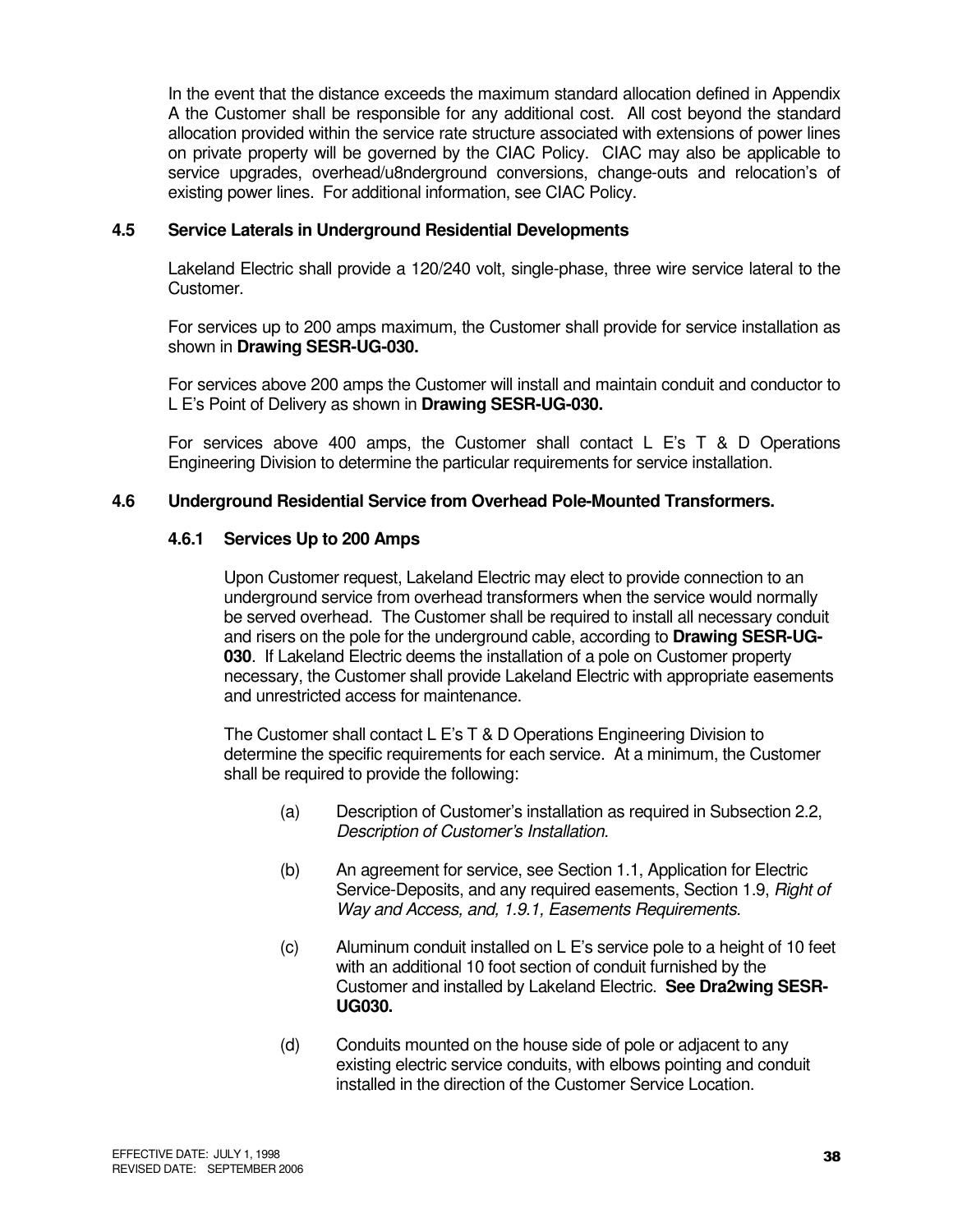#### **4.6.2 Services over 200 Amps**

Lakeland Electric shall provide connection to an underground service from overhead pole-mounted transformers as defined in Subsection 2.9, Service Voltages Available, and in Subsection 3.8, Services over 400 Amps. The Point of Delivery shall be at the secondary service connections on a Lakeland electric distribution pole as designated by Lakeland Electric. If Lakeland Electric deems the installation of a pole on Customer property necessary, the Customer shall provide Lakeland Electric with appropriate easements and unrestricted access for maintenance.

 Lakeland Electric shall provide underground service from overhead pole-mounted transformers only when the complete underground secondary installation is furnished, installed, and maintained by the Customer. The Customer shall contact L E's T & D Operation Engineering Division to determine the specific requirements for each service. At a minimum, the Customer shall be required to provide the following:

- (a) Description of Customer's installation as required in Subsection 2.2, Description of Customer's Installation.
- (b) An agreement for service, see Section 1.1, Application for Electric Service Deposits, and any required easements, Section 1.9, Right of Way and Access, and, 1.9.1, Easements Requirements.
- (c) Conduits mounted on the house side of pole or adjacent to any existing electric service conduits, with elbows pointing and conduit installed in the direction of the Customer Service Location.
- (d) Weather head at the top of the conduit on pole.
- (e) Six (6) feet of excess service entrance conductors past the weather head to allow for proper termination of the service drop and formation of a drip loop.

#### **4.6.3 120 Volt Underground Service (2-wire)**

The Customer shall provide conduit and conductor installed per code requirements to L E's Point of Delivery. Customer should contact the T & D Operations Engineering Division to determine the Point of Delivery. **See Drawing SESR-UG-005** for meter wiring.

#### **4.7 Commercial Services From Pole-Mounted Transformers**

Lakeland Electric shall provide connection to an underground service from overhead pole mounted transformers as defined in Subsection 2.9, Service Voltages Available, and in Subsection 3.8, Services Over 400 Amps. The Point of Delivery shall be at the secondary service connections on a Lakeland Electric distribution pole as designated by Lakeland Electric. If Lakeland Electric deems the installation of a pole on Customer property necessary, the Customer shall provide Lakeland Electric with appropriate easements and unrestricted access for maintenance.

 Lakeland Electric shall provide underground service from overhead pole-mounted transformers only when the complete underground secondary installation is furnished, installed, and maintained by the Customer. The Customer shall contact L E's T& D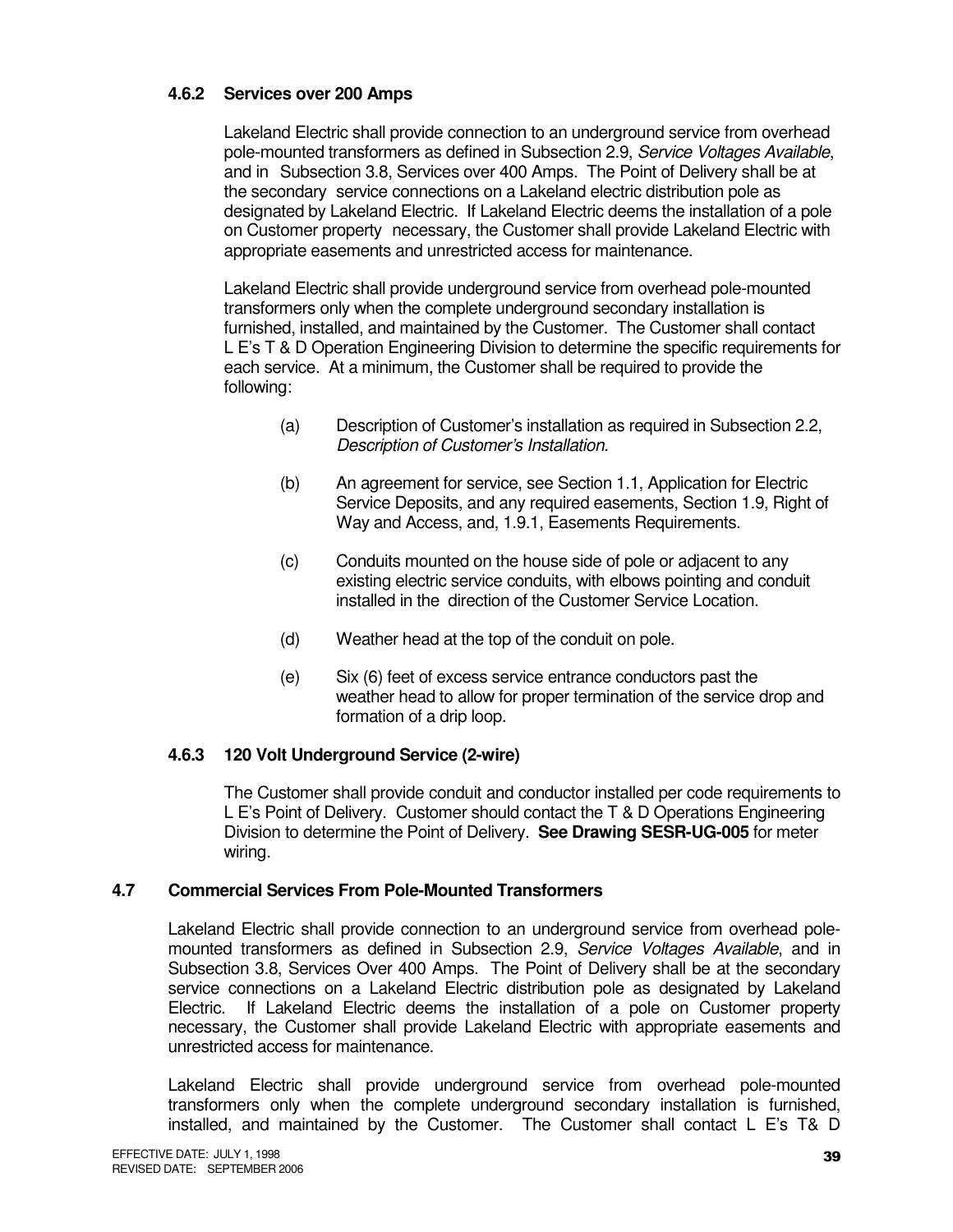Operations Engineering Division to determine the specific requirements for each service. At a minimum, the Customer shall be required to provide the following:

- (a) Description of Customer's installation as required in Subsection 2.2, Description of Customer's Installation.
- (b) An agreement for service, see Section 1.1, Application for Electric Service- Deposits, and any required easements, Section 1.9, Right of Way and Access, and, 1.9., Easements Requirements.
- (c) Conduits mounted on the house side of pole or adjacent to any existing electric service conduits, with elbows pointing and conduit installed in the direction of the Customer Service Location.
- (d) Weatherhead at the top of the conduit on pole.
- (e) Six (6) feet of excess service entrance conductors past the weatherhead to allow for proper termination of the service drop and formation of a drip loop.

#### **4.8 Commercial Services From Pad-Mounted Transformers**

The Customer shall provide conduit and conductor installed per the local inspecting agency code requirements to L E's Point of Delivery. Customer should contact the T & D Operations Engineering Division to determine the Point of Delivery.

 All Customers within and Underground Distribution Development shall be served by pad mounted transformers.

 The Customer shall contact L E's T & D Operations Engineering Division to determine the particular requirements for service installation. At a minimum, the Customer shall be required to provide the following per Subsection 2.2 and the "Policies, Standards, and Specifications for Subdivisions and Commercial Developments":

- (a) An agreement for service, Section 1.1, Application for Electric Service- Deposits, and any required easements, Section 1.9, Right of Way and Access, and, 1.9.1, Easements Requirements.
- (b) Conduit routing as required by Lakeland Electric. The Customer may be required to install conduits to property line(s) to provide for future extensions.
- (c) Pull boxes sized and located as required by Lakeland Electric.
- (d) Rigid PVC conduit, 20' sticks, schedule 40, grey, are required for each Lakeland Electric **primary** circuit installed.
	- (1) Four 2-inch diameter conduits shall be installed unless specified otherwise in **writing** by the assigned project Manager. Conduits shall be installed minimum 36 inches below finished grade and shall be provided with 24 inch radius galvanized elbows and pull string.
	- (2) Two larger diameter conduits shall be installed for downtown areas and where space is limited. Conduits shall be installed minimum 36 inches below finished grade and shall be provided with 36 inch radius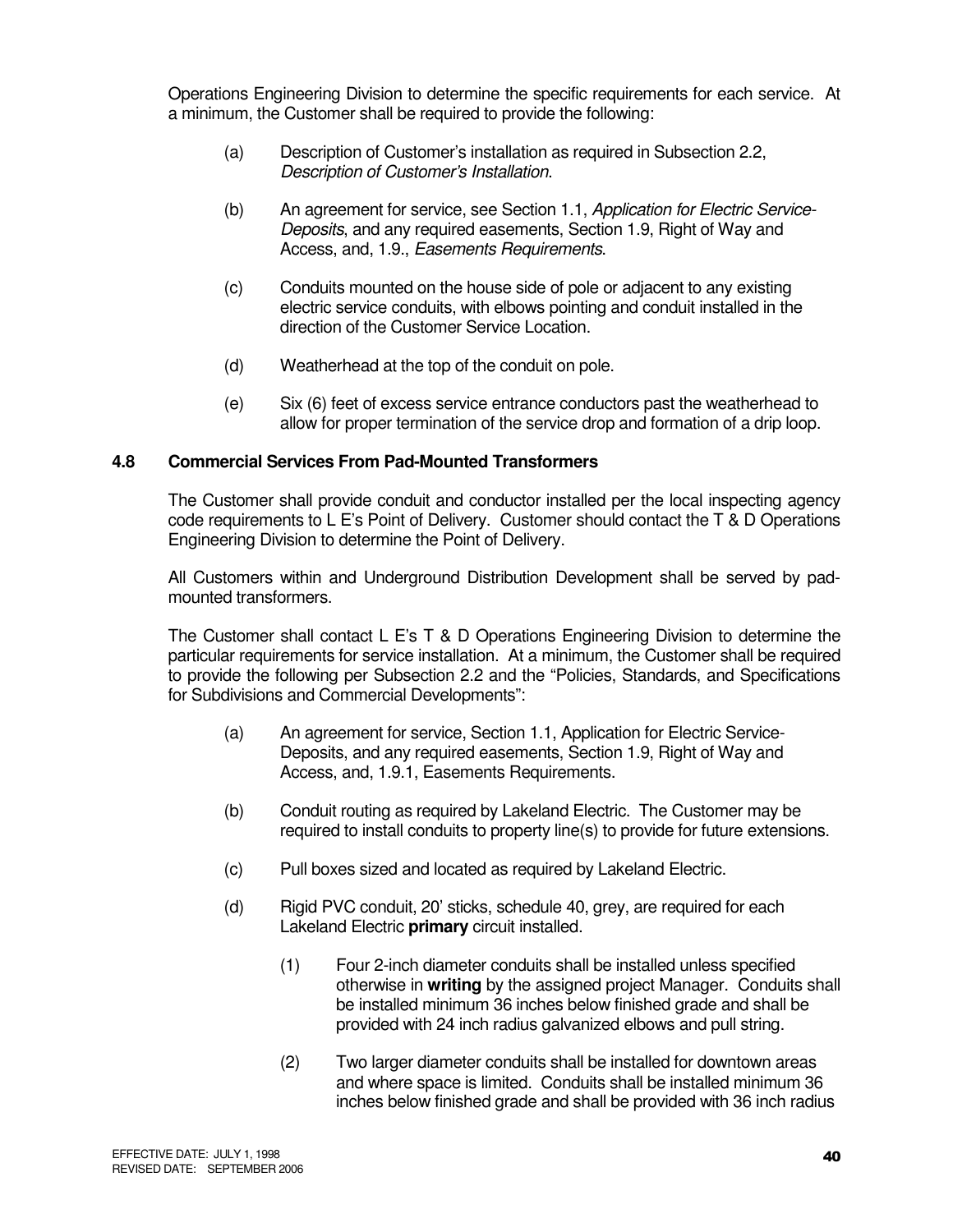galvanized elbows and pull string. The conduit diameter shall be specified in writing by the assigned Project Manager.

- (e) Transformer pad(s) in accordance with Lakeland Electric specifications.
- (f) The secondary service lateral with eight feet of excess cable above the top of the pad. Secondary conductor should not be installed prior to the installation of the padmount transformer.

#### **4.9 Lakeland Electric Provisions for Commercial Services**

Lakeland Electric shall provide the following provided CIAC does not apply:

- (a) Marked copy of the Customer's plan showing size and number of conduits, conduit routing, pull box location, transformer locations.
- (b) Transformer(s)
- (c) Primary cables
- (d) Primary and secondary cable terminations in the transformer
- (e) Copy of the "Policies, Standards, and Specifications for Subdivisions and Commercial Developments."

#### **4.10 Special Requests for Pad-Mounted Transformers**

In areas served by an overhead distribution system, distribution system, customers not meeting the minimum requirements for service from a pad-mounted transformer may request Lakeland Electric to provide service from a pad-mounted transformer. In addition to the requirements of Subsection 4.7, Commercial Services From Pad-Mounted Transformers, the Customer shall be required to provide a CIAC for all Lakeland Electric costs in excess of the cost to provide overhead service.

#### **4.11 Customer's Responsibility to Protect Pad-Mounted Equipment**

In addition to the requirements of Subsection 1.10, Protection of Lakeland Electric Property, the Customer shall provide protection for Lakeland Electric pad-mounted equipment that is installed adjacent to parking lots or driveways. At a minimum, the method of protection shall be as shown in **Drawing SESR-UG—80.** 

#### **4.12 Responsibility of Service Conduit**

After conduit acceptance for up to 200 amp service, Lakeland Electric shall make repairs to damaged conduit and/or cable. The costs shall be borne by the party/person who damaged said conduit as per CIAC, Service Conduit Repair.

 The Customer that has installed their own service cable shall continue to be responsible for the service conduit if damaged. If Lakeland Electric opts to repair the conduit and/or cable, the costs shall be borne by the customer.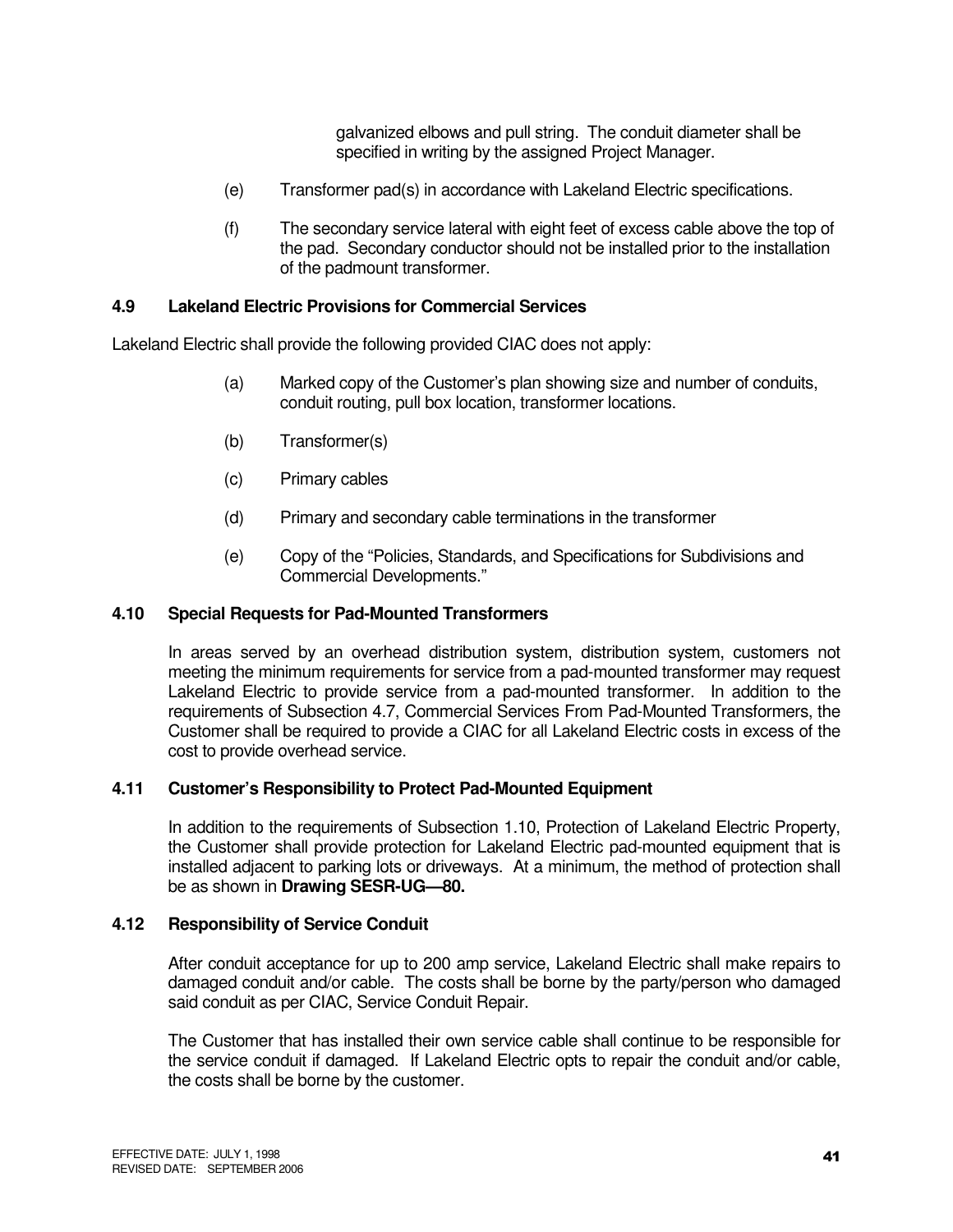#### **4.13 Temporary Service for Construction**

A typical underground temporary service pole arrangement for a maximum 200 amp URD service is shown in **Drawing SESR-UG-020**. In this arrangement, the Customer will install the temporary service pole adjacent to L E's Point of Delivery equipment (i.e., pad-mounted transformer or secondary pedestal), and provide eight (8) feet of service conductor coiled above ground with the neutral identified with white tape.

 Temporary service for underground services greater than 200 amps shall be treated on an individual basis. Contact L E's T & D Operations Engineering Division to determine the particular requirements for installation.

 When permanent service will be provided from a three-phase pad-mounted transformer, the Customer may request Lakeland Electric to install the permanent service transformer prior to building completion to supply temporary service.

 The temporary service drop or temporary construction wires or cables shall not be tied to the Customer's permanent panel except for test purposes. At no time should a temporary test connection be left unattended. If found unattended the service will be disconnected and a fee will be charged for reconnection.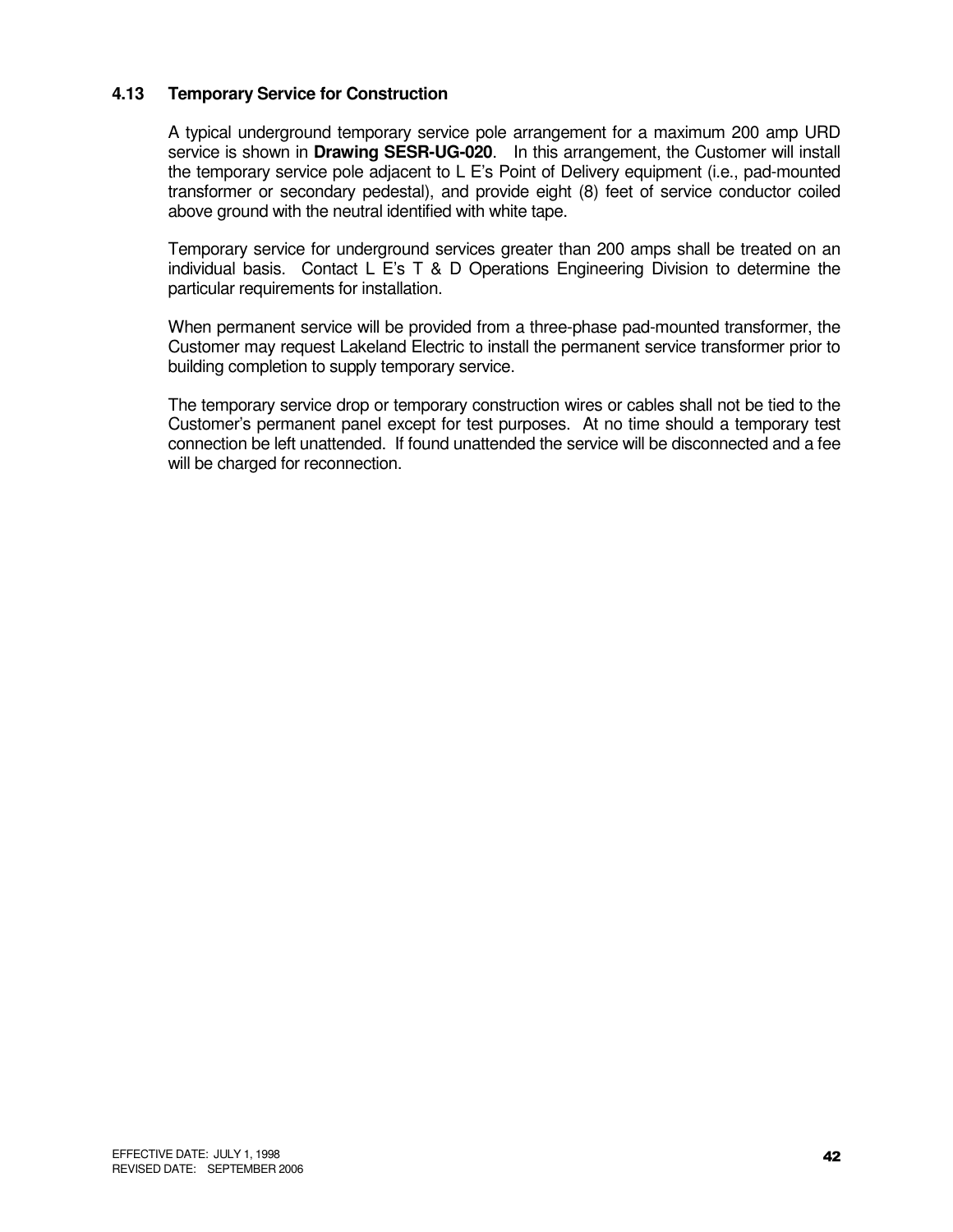#### **SECTION 5.0**

#### **METERS AND METERING EQUIPMENT**

#### **5.1 General**

Lakeland Electric shall provide for the metering of each Customer's electrical service. The metering equipment shall measure the electrical power flowing through the service of each account in the units of measure as required by the appropriate Lakeland Electric Rate Schedule.

 Lakeland Electric shall furnish to the Customer, for installation and maintenance by the Customer, three-phase meter sockets and/or enclosures, instrument transformers, and safety test blocks. Lakeland Electric shall furnish, install, and maintain the required meters, metering devices, and secondary wiring between the instrument transformers, meters, and metering devices. Lakeland Electric approved single-phase meter sockets shall be installed and maintained by the Customer.

 Metering equipment furnished by Lakeland Electric for Customer installation shall be obtained from Lakeland Electric T & D Operations Engineering Division by presenting the designated copy of an Electrical Permit issued by the local inspection authority. No equipment shall be issued after the expiration date of the permit or after permanent power has been installed.

 Metering equipment shall be installed as described in this subsection and as shown in Section 6.0. Additional requirements are given in Section 2.0, General Service Information, Section 3.0, Secondary (0-600V) Services – Overhead, Section 4.0, Secondary, (0-600V) Services – Underground.

#### **5.2 Metering Tampering**

Only duly authorized agents of Lakeland Electric or persons authorized by law shall install or remove, turn on or turn off, or make any changes to any part of L E's metering installation which may affect the accuracy of measurements. Unauthorized connection to or tampering with Lakeland Electric metering equipment or Lakeland Electric seals placed on the equipment, or connection to unmetered service entrance conductors ahead of the metering equipment subjects the customer to immediate discontinuance of service, prosecution under the laws of the State of Florida, adjustment or prior bills for service rendered, and reimbursement to Lakeland Electric for all extra expenses incurred including any tampering charges in effect at the time of the event.

#### **5.3 Types of Metering Systems**

 In order to meter the electrical power consumed by the Customer, Lakeland Electric must measure both the current flowing to the Customer and voltage level at which the current is flowing.

 Normally;, Lakeland Electric shall meter single-and three-phase, secondary services of 200 amps and below using self-contained meters. When self-contained meters are used, the Customer's service entrance is connected directly into the meter socket. The line voltage is applied to the meter and full load currents flow through the meter.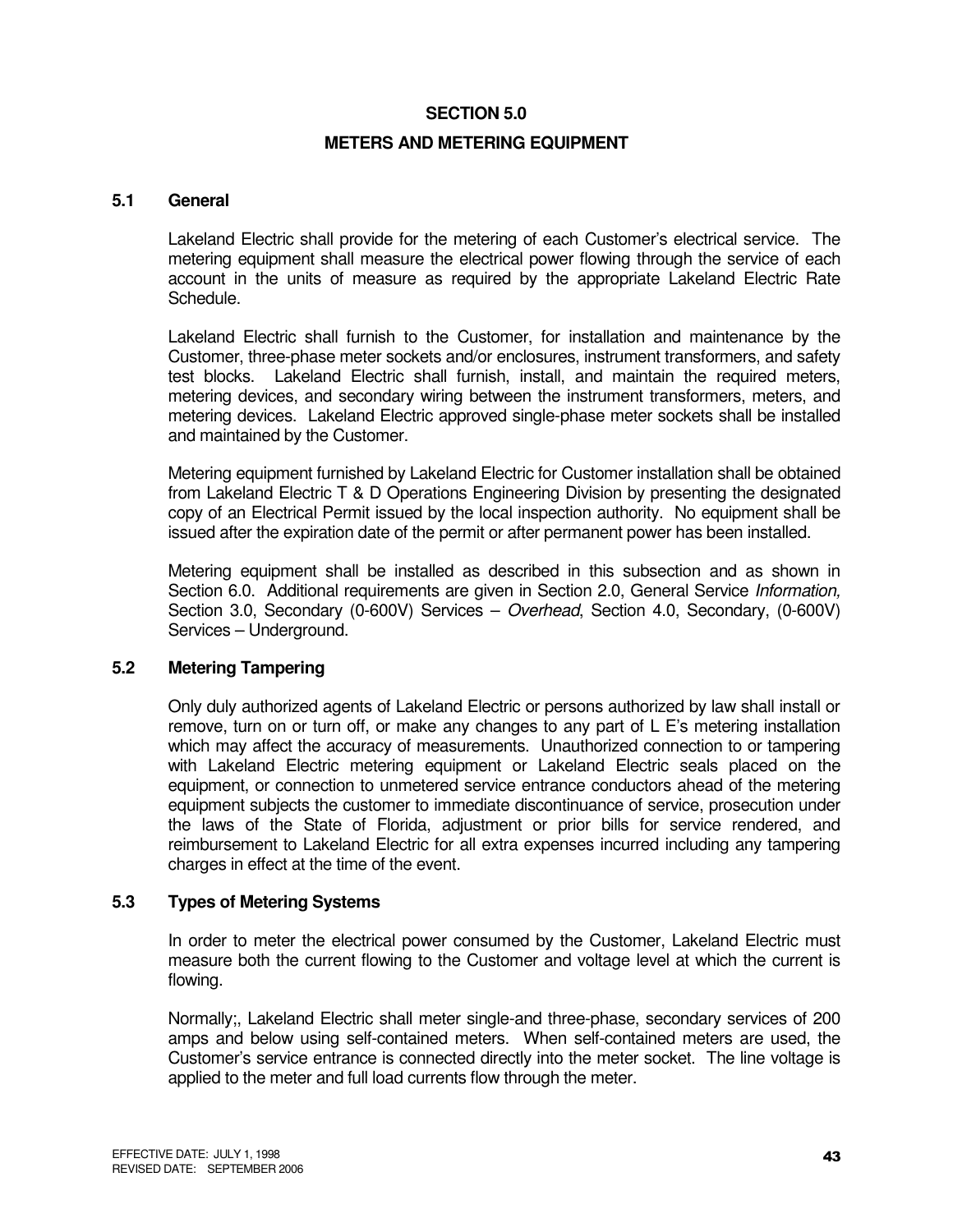Secondary services above 400 amps and all primary services require instrument transformers to transform line currents and voltages (for primary service) to measurable magnitudes. The input to output ratio for current transformers (CTs), used on both primary and secondary services is determined by the magnitude of the current flow at Customer peak load. The ratio of the potential transformers (PTs), used on the primary services is determined by the primary service voltage.

#### **5.4 Metering Equipment Enclosure Sealing/Locking Requirements**

The portion of the Customer's service entrance that is ahead of L E's Service Location shall be placed under the security of seals and/or locks installed by Lakeland Electric as stated in Subsections 2.19, Security of Service Entrance, and 2.20, Security of Service Entrance Equipment Ahead of Lakeland Electric Service Location.

 In addition, the Customer shall provide for the secure installation of Lakeland Electric metering equipment. Instrument transformers installed in cabinets or switchgear metering cubicles shall be secured against unauthorized access. Removable cover and/or doors allowing access into the instrument transformers shall be equipped with a means to allow the installation of seals and/or locks by Lakeland Electric.

#### **5.5 Secondary Service Current Transformer Installation in Enclosures**

CTs installed in the Customer's service entrance shall be installed in an enclosure. The enclosure shall be acceptable to Lakeland Electric. The enclosure shall be provided with a means of installing seals and/or locks as required in Subsection 2.20 Security of Service Entrance.

 The enclosure shall be either a metering cubicle in the switchboard or a CT cabinet. Large enclosures shall be equipped with hinged doors. No Customer wiring or equipment shall be permitted in the CT enclosure except the Customer's service entrance. The installation of CTs in the wire way of the Customer's service equipment shall not be permitted.

 CTs shall be securely mounted within the enclosure. The secondary terminal compartment of each CT shall be readily accessible and the nameplate data of each CT shall be visible without disturbing the Customer's service entrance. The base of each CT shall be solidly grounded.

 Provisions for Lakeland Electric connection of potential leads to the meters shall be provided. When CTs are installed on a bus bar type service entrance, the Customer shall drill and tap a  $\frac{1}{4}$  x 20 hole in one bus bar per phase. The hole shall be located on the line side of the CT. The Customer shall provide a  $\frac{1}{4}$  x 20 machine screw of the proper length for each hole. The screw shall be of an appropriate metal to avoid reaction with the bus material.

 The Customer shall mark service entrance conduits entering the CT cabinet either "LINE" for conduits from L E's source side or "LOAD" for conduits to the Customer's service equipment.

#### **5.6 Raceways for Instrument Transformer Secondaries**

The Customer shall provide a raceway with pull wire from the instrument transformers to the meter enclosure. The raceway shall be used solely for the installation of instrument transformer secondaries. The raceway shall not exceed 25 feet in length from the instrument transformers to the meter enclosure.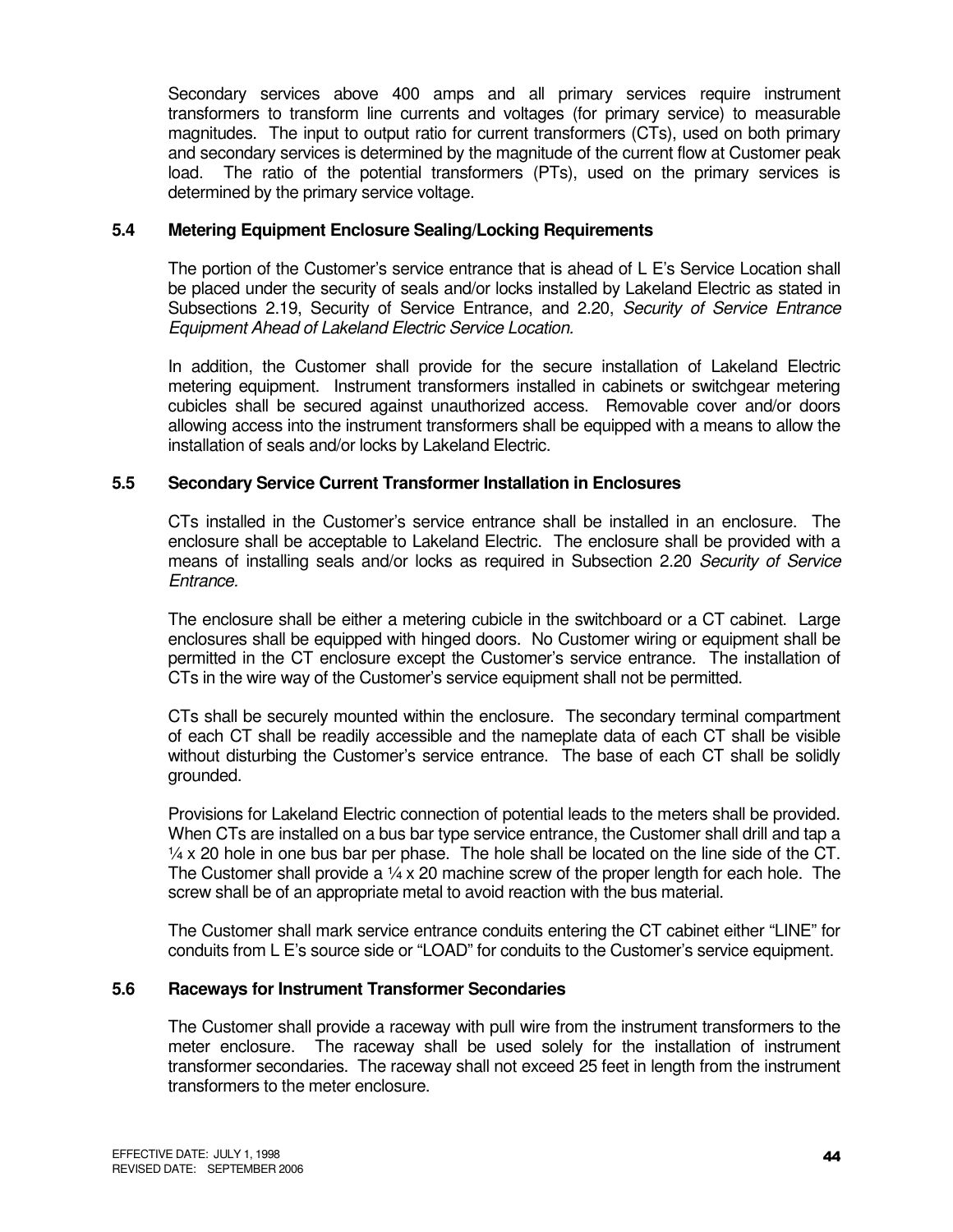The raceway shall be one inch galvanized metal conduit. The raceway shall provide for the effective grounding of the meter enclosure. The installation of EMT metal or grey rigid schedule 40 PVC or other types of non-metallic conduit for raceways for instrument transformer secondaries shall not be permitted.

 Raceways having the equivalent of four or more 90 degree bends shall be provided with exposed junction boxes and/or conduit bodies. Junction boxes shall be provided with a means of installing seals and/or locks as required in Subsection 2.20, Security of Service Entrance Equipment Ahead of Lakeland Electric Service Location. Conduit bodies shall be sealed by Lakeland Electric.

#### **5.7 Location of Meters**

Meter locations shall be approved by Lakeland Electric. See Section 6.0.

 Meters shall be installed outdoors and shall be readily accessible to Lakeland Electric at all times. If the meter becomes inaccessible to Lakeland Electric due to locked fences, building conditions, animals, or any other reason, the Customer shall be required to relocate the meter or perform other changes necessary to make the meter accessible to Lakeland Electric.

 In those cases where Lakeland Electric makes the decision to install secondary CTs on underground pad-mounted transformer bushings, the Customer shall install the meter can on a 6" X 6" X 8' concrete post set not less than 2 feet into the final grade. The meter post shall be within 25 feet of the pad-mounted transformer. Lakeland Electric must approve the location of the meter post. The Customer shall supply and install an aluminum one inch metal conduit raceway between the transformer and the meter can. The raceway shall be buried not less than 12 inches between the transformer and the meter post.

When a meter socket or enclosure is mounted recessed in a wall, it shall be recessed so that the lid can be easily removed and the seals and/or locks can be easily installed.

 Meters installed on the driveway or parking lot side of a structure shall have a minimum four foot lateral clearance from the meter to the parking or driving surface unless the meter is protected by permanent part of the structure or by guard structures. Guard structures shall be constructed from six inch diameter by eight feet long galvanized steel pipe mounted in concrete and filled with concrete. The pipe shall be mounted four feet below grade with four feet extending above grade. The above grade portion of the pipe shall be painted DOT yellow. Guard structures, minimum two required, shall be installed four feet in front of the meters and four feet on centers to protect all exposed meters.

 Upon Customer request, Lakeland Electric may permit the use of meter rooms in multi occupancy buildings of three stories or more in height. Prior to beginning construction, the Customer shall provide Lakeland Electric with two copies of plans for approval. Meters shall not be installed without L E's Electric Service Location Form approved by an authorized representative of Lakeland Electric. Meter rooms shall not be permitted in any location other than multi-occupancy buildings of three stories or more in height.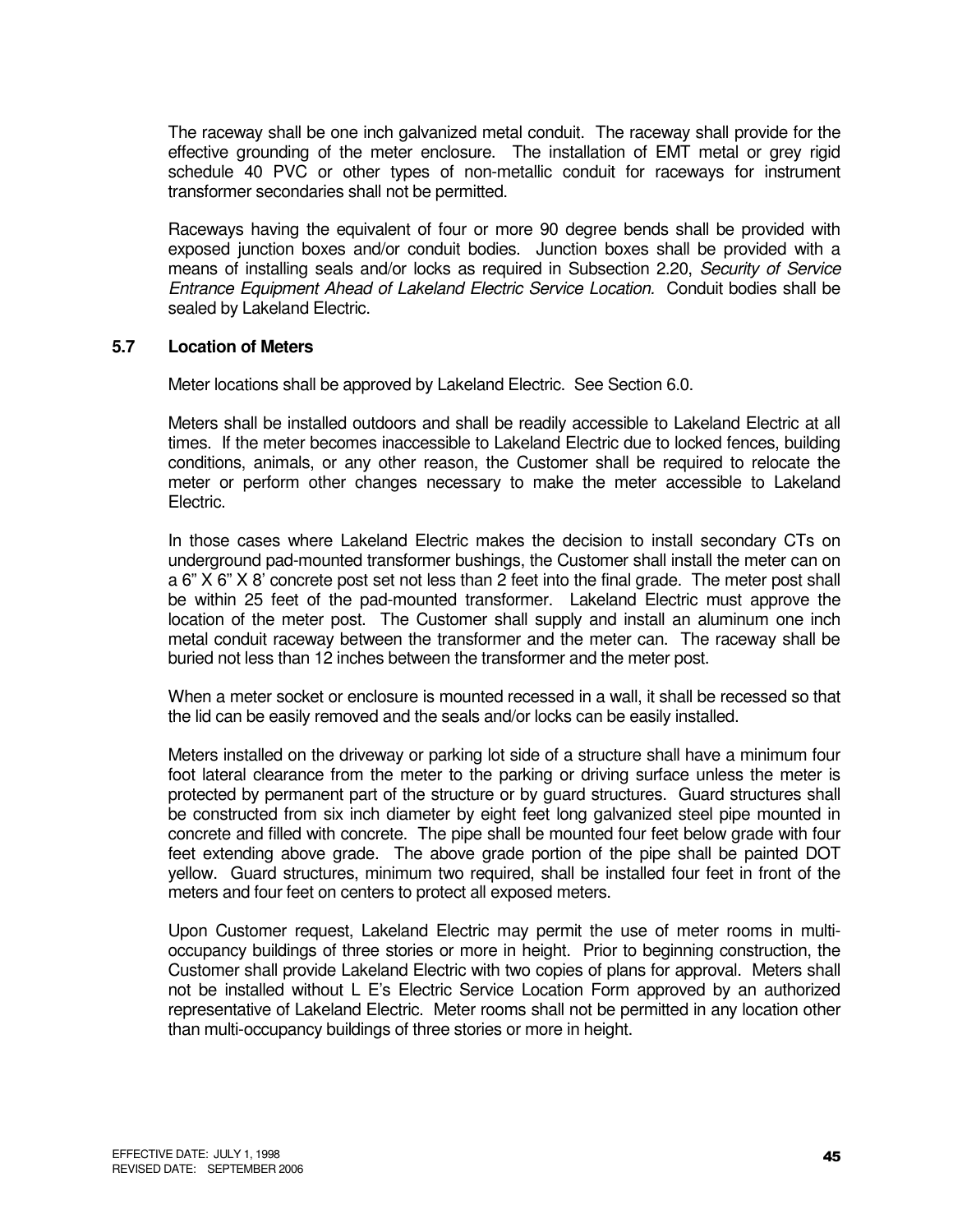#### **5.8 Identification of Meters**

 Each facility serviced by Lakeland Electric shall have the street address posted as required in Subsection 2.1, Basic Requirements for Customer's Facility. In addition, where meters are installed in groups, such as for multi-occupancy buildings, mobile home services, etc., each meter socket or enclosure shall be permanently identified with the assigned street address and/or apartment number so that Lakeland Electric can associate the meter with the customer served.

 The meter socket or enclosure shall have the address or apartment number permanently marked. Surfaces to be marked shall be properly cleaned before marking. The blank covers of the meter socket or enclosure are not acceptable locations for permanent identification.

#### **5.9 Required Metering Installation Upgrades**

When an existing single family residential customer increases the service size, the service shall be brought into compliance with these Standard Electric Service Requirements.

 When an existing service, other than a service to a single family residence, is repaired or modified and that repair or modification includes the replacement of the service entrance on the line side of L E's Service Location, the Customer's metering installation shall be brought into compliance with the requirements of these Standard Electric Service Requirements.

At a minimum, the Customer shall be required to:

- (a) Relocate meters located inside a building or inaccessible area to an accessible area outdoors.
- (b) Replace self-contained A-base meters with socket type meters.

#### **5.10 Meter Impulse Signals to Customer**

Lakeland Electric shall, upon customer request, install impulse generation equipment at L E's meter location. The data provided to the Customer by Lakeland Electric is for the explicit purpose of load monitoring and load control.

 The Customer shall provide all wiring and all translation, monitoring, and control equipment beyond L E's service location. Te Customer shall be required to provide a CIAC for any Lakeland Electric metering equipment installed beyond that which is normally provided for the Customer's class of service. The Customer shall contact L E's Account Manager for complete information concerning this subject, as referenced in Subsection 2.23, Provisions for Energy Pulse Data.

#### **5.11 Meter Tests and Adjustments for Failed Meter**

 Lakeland Electric makes every effort practical to maintain the standard accuracy of Lakeland Electric metering installations. If, upon test, any metering equipment is found to be in error by not more than two percent (2%), previous recordings of the metering equipment shall be considered accurate. These shall be used by Lakeland Electric in computing the Customer's billing for service under the applicable rate schedule.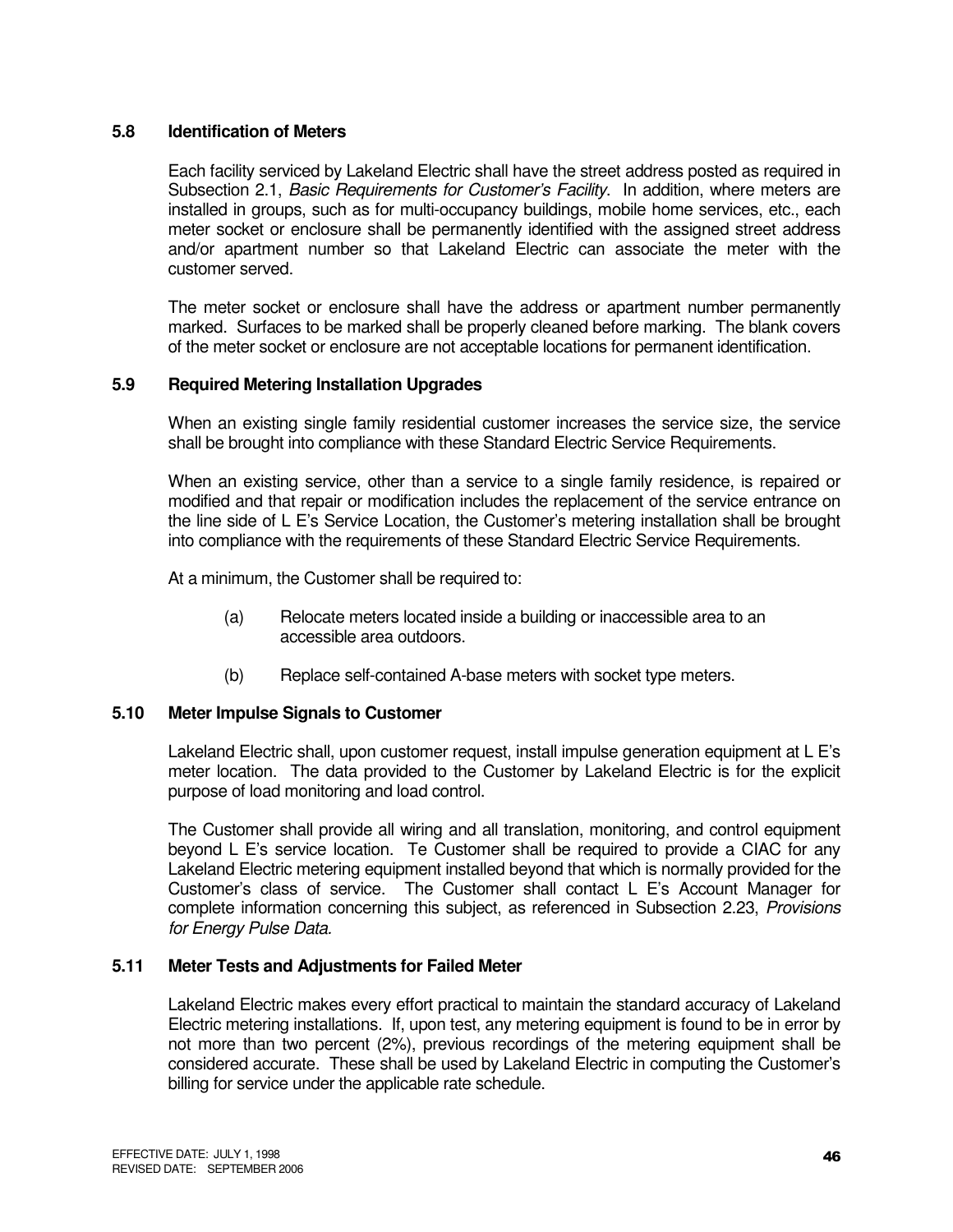If, upon test, any metering equipment is found to be in error by more than two percent (2%), all previous recordings by such equipment shall be corrected for the error for a period not to exceed 12 months or as defined by Lakeland Electric policy.

 Customer requests for meter tests and information concerning billing adjustments shall be made through Lakeland Electric Customer Service Business Office. If a customer requests a meter to be tested and the test shows the metering equipment to be within acceptable accuracy limits, a charge may be assessed against the Customer if the previous customer requested test was within 12 months of this test. Chares and billing adjustments shall be made in accordance with the latest Lakeland Electric Policy.

#### **5.12 Lakeland Electric Approval of Customer-Furnished Meter Center**

Meter centers provided by the Customer shall be approved by Lakeland Electric prior to installation by the Customer. The Customer shall be responsible for all maintenance, including parts and labor, of pre-wired meter centers.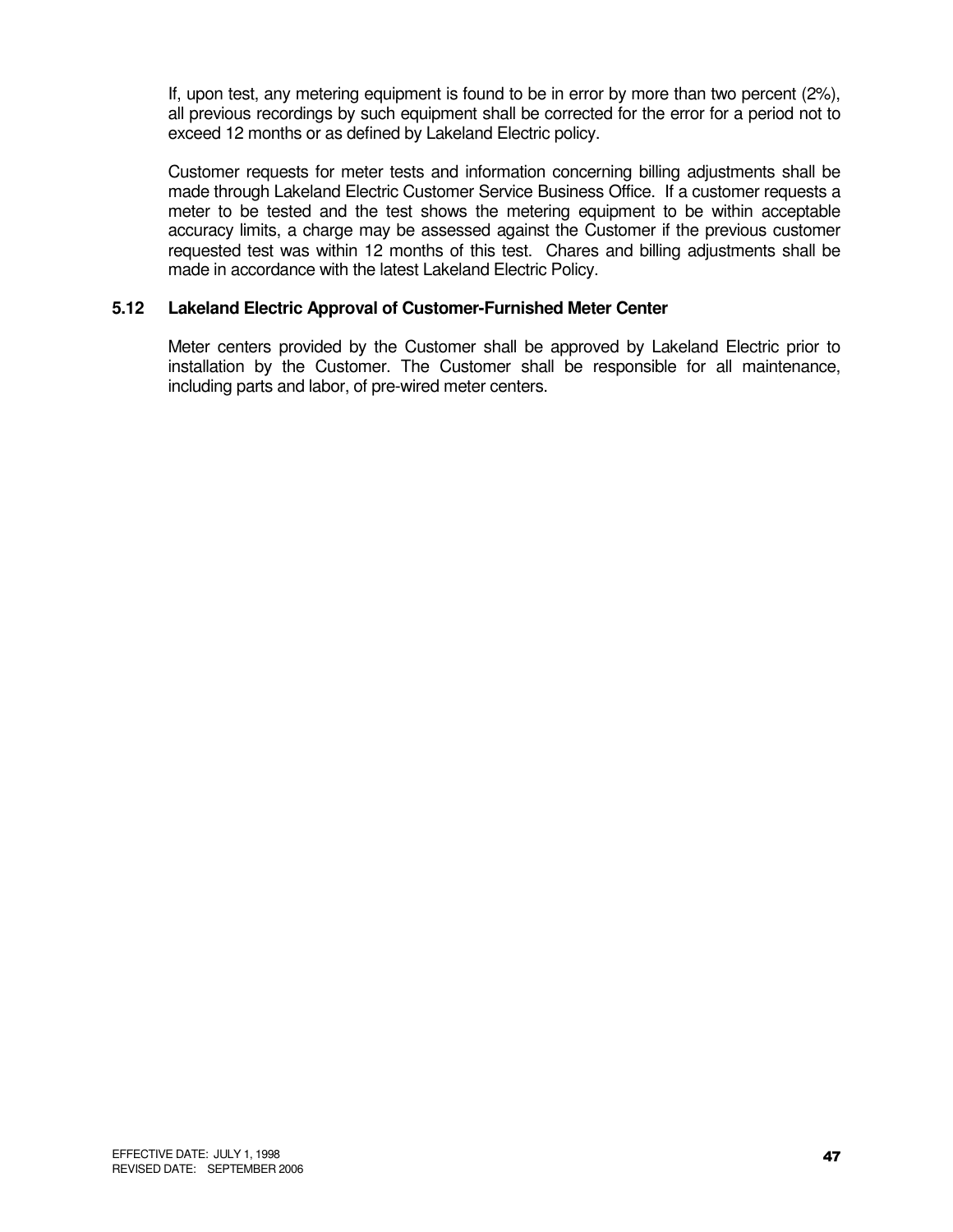### **SECTION 8.0 STANDARD ELECTRICAL SERVICE REQUIREMENTS (SESR) DRAWINGS and SPECIFICATIONS**

| Overhead Single-Phase Two-Wire Meter                      | SESR-OH-005        |
|-----------------------------------------------------------|--------------------|
| Overhead single-Phase Three-Wire Meter                    | SESR-OH-010        |
| Overhead Service to Temporary Pole                        | SESR-OH-020        |
| <b>Overtime Residential Service</b>                       | SESR-OH-030        |
| Overhead Mobile Home Service Pole                         | SESR-OH-040        |
| Underground Single-Phase Two-Wire Meter                   | SESR-UG-005        |
| Underground Single-Phase Three-Wire Meter                 | SESR-UG-010        |
| <b>Underground Temporary Service Pole</b>                 | SESR-UG-020        |
| <b>Underground Residential Service</b>                    | SESR-UG-030        |
| Underground Mobile Home Service Pole                      | SESR-UG-040        |
| <b>Padmounted Equipment Protective Barrier</b>            | SESR-UG-080        |
| Three-Phase Four-Wire Self-Contained Meter Socket         |                    |
| With Mechanical By-Pass Lever                             | <b>SESR-3P-010</b> |
| Installation Detail of CT Cabinet and Cabinet Mounted     |                    |
| <b>CT'S for CT-Rated Meters</b>                           | <b>SESR-3P-020</b> |
| Installation Detail of CT-Rated Meters for CT'S Installed |                    |
| Inside Transformer                                        | <b>SESR-3P-030</b> |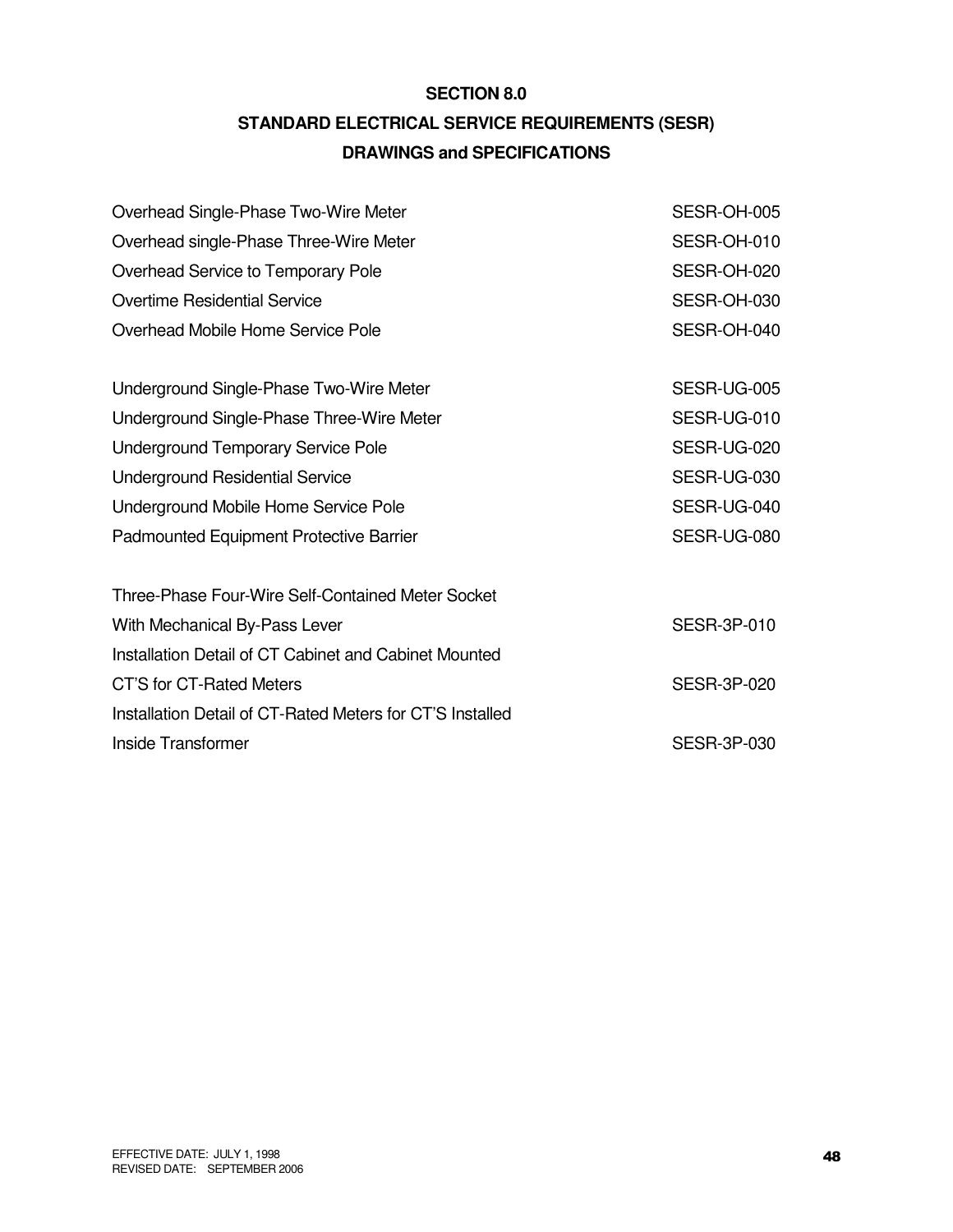#### **SECTION 6.0**

#### **CUSTOMER UTILIZATION EQUIPMENT**

#### **6.1 GENERAL**

Lakeland Electric builds and maintains an electrical system to provide high quality and reliable electric service to all customers. However, since electrical equipment operated by one Customer may adversely affect the quality and continuity of service to another Customer and since the misuse of some equipment may constitute a fire hazard or endanger life, this section establishes guidelines and requirements governing the installation and operation of some of the more common types of customer utilization equipment. The Customer should contact L E's T & D Operations Engineering Division for additional information or for information on equipment not covered within this section.

#### **6.2 Voltage Fluctuation Limits**

Maximum allowable Customer caused voltage fluctuation limits for welder operation and motor starts are shown in Table 6.1 (next page). The generation of voltage fluctuations in excess of these limits may require Lakeland Electric to disconnect customer service until corrective action is taken by the customer if Lakeland Electric was not made aware of the use of the equipment when the service was designed. Lakeland Electric is responsible for service designs that operate within these limits when made aware of the planned use of this equipment, are shown by Table 6.1. Voltage fluctuation limits for welder operation and motor starts are shown in the following table. The generation of voltage fluctuations in excess of these limits may require Lakeland Electric to disconnect customer service until corrective action is taken by the Customer.

 Voltage fluctuations are evaluated at either of two points. In the case of Customer complaints, voltage fluctuations are evaluated at the point of Lakeland Electric service to the Customer with the complaint. In the case of a customer requesting permission to operate equipment, the voltage fluctuation is evaluated at the point on L E's system where the quality of service to other customers may be affected.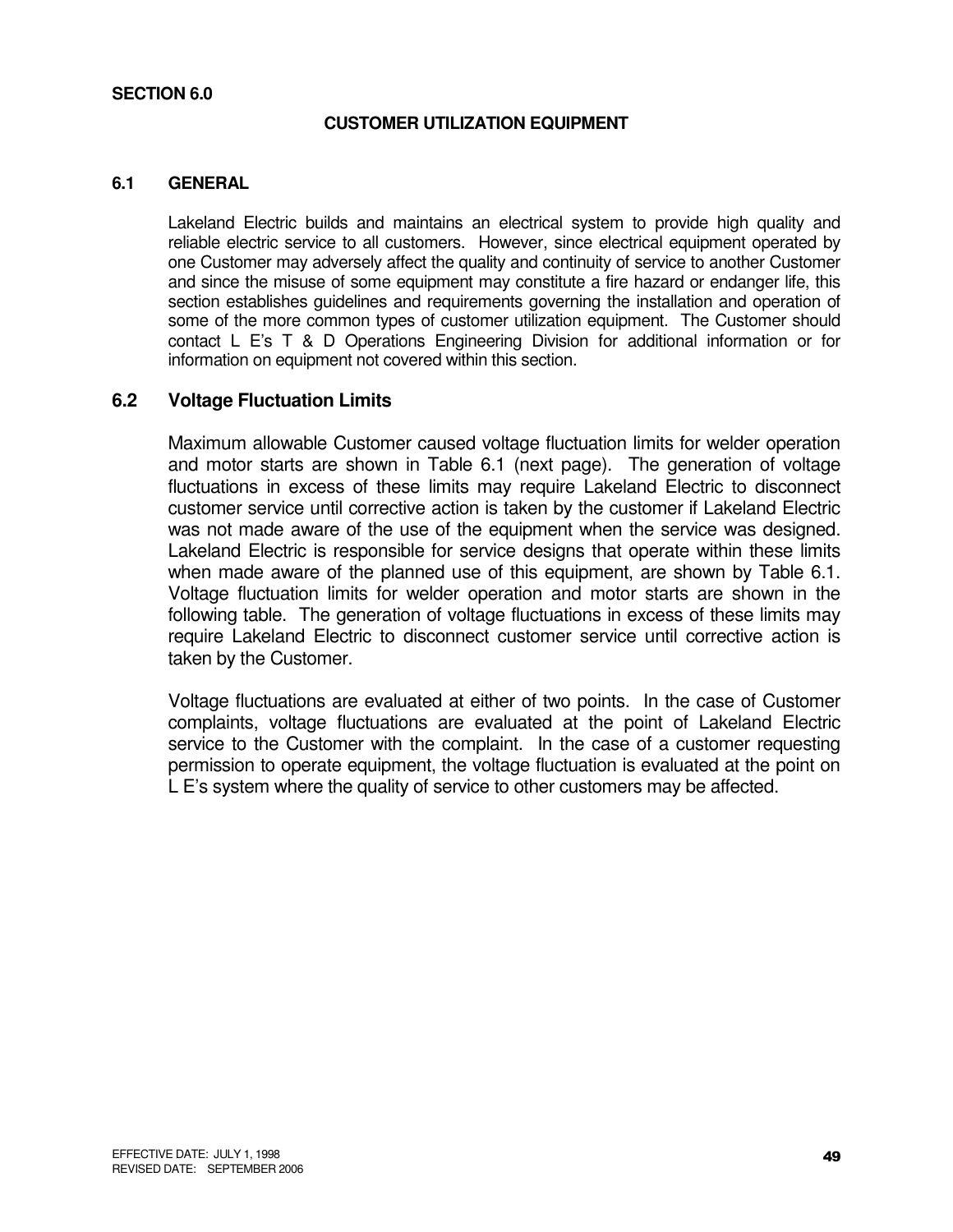#### **Table 6.1**

| <b>VOLTAGE FLUCTUATION LIMITS</b>                        |                |                                        |  |
|----------------------------------------------------------|----------------|----------------------------------------|--|
| <b>Maximum</b><br><b>Fluctuation</b><br><b>Equipment</b> |                | <b>Operating Restriction</b>           |  |
|                                                          |                |                                        |  |
| 1/2%                                                     | <b>Welders</b> | <b>None</b>                            |  |
| $1\%$                                                    | <b>Motors</b>  | Unlimited starts per day               |  |
| 2%                                                       | <b>Motors</b>  | Maximum 2 starts per day               |  |
| 5%                                                       | <b>Motors</b>  | Once per day between 1 a.m. and 6 a.m. |  |
| Above 5%                                                 | All            | Not allowed                            |  |
|                                                          |                |                                        |  |

#### **6.3 Motor Starting**

Based on general standards of design, across the line starting of any motor in excess of the following horsepower, voltage, and phase ratings shall not be allowed. Any motors exceeding these ratings shall require a soft start.

#### **Transformer Serving Multiple customers**

Single-phase, line to neutral operation – 2 horsepower

Single-phase, line to line operation – 4 horsepower

Three-phase operation – 5 horsepower

#### **Primary Service and Single Customer Transformer Services**

Three-phase operation – 25 horsepower

 Lakeland Electric recommends that customers with three-phase service not utilize single-phase motors operating on line to neutral voltages larger than one (1) horsepower or line to line voltages larger than two (2) horsepower.

#### **6.4 Protection of Motors and Other Equipment**

The Customer shall be responsible for protecting motors and other equipment against undervoltage, overvoltage surges (lightning), Overcurrent, phase failure (single-phasing), phase reversal, power interruptions, and short circuits.

 Motors which cannot be safely subjected to full voltage starting and processes which may create a Safety hazard upon uncontrolled re-start, should automatically assume a stop or off condition upon the interruption of the supply voltage.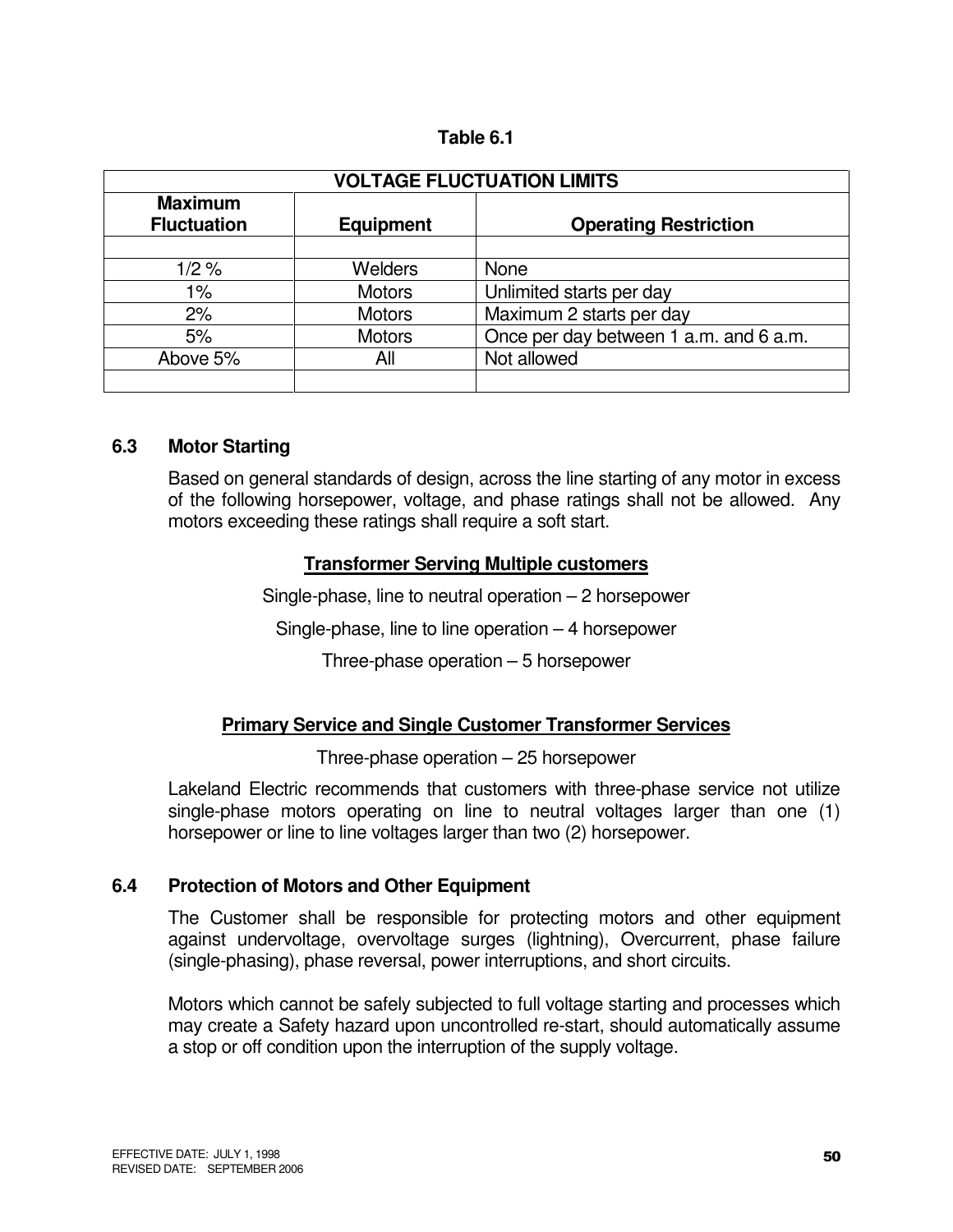#### **6.5 Equipment Voltage Rating**

Lakeland Electric cautions the Customer against using equipment with a nameplate voltage rating that is inappropriate for the standard system voltage provided by Lakeland Electric. Deviations of plus of minus 5 percent of nominal rated service voltage are not uncommon in a utility distribution system and an additional voltage drop of 10 percent may occur on the Customer's internal wiring system. While equipment is generally designed by the manufacturer to operate at nameplate voltage plus or minus 10 percent, the operation of equipment with an inappropriate nameplate voltage for the service voltage supplied may result in damage to the equipment.

 For example, if a 230 volt, three-phase motor were used on a 120/208 volt system, the motor could experience voltages as low as 178 volts or 14 percent below the motor's minimum operating voltage.

| Minimum Motor Operating Voltage | $=$ $-$ | 230V   | $-10\% = 207V$    |
|---------------------------------|---------|--------|-------------------|
| Minimum Utility Voltage         | $=$ $-$ | 208V   | $-5\% = 197.6V$   |
| Minimum Customer Voltage        | $=$ $-$ | 197.6V | $-10\% = 177.8$ V |

#### **6.6 ARC Welders**

Arc welders of the transformer type usually have such severe load characteristics that voltage dip and lighting flicker may result during their operation. Welders of this type can be detrimental to the service being rendered to other customers, especially when served directly from L E's secondary lines. Before application of such welders, L E's T&D Operations Engineering Division should be consulted.

#### **6.7 DC Equipment (Other Than Welders)**

Customers installing SCR, diode, or other AC to DC converters are advised to install drive isolation transformers designed to prevent noise and harmonics from being generated back onto the Customer and Lakeland Electric distribution systems. Where the desired DC voltage level is critical, consideration should be given in the selection of the equipment for voltage fluctuation normally existent in the AC supply.

#### **6.8 Flashing Lights**

All flashing signs or lights served by Lakeland Electric shall be provided with such necessary switching and control equipment as may be needed to eliminate undesirable flicker, and radio and television interference to other customers.

#### **6.9 X-Ray Machines, Broadcasting Equipment, and ARC Furnaces**

Due to the very severe operating characteristics of such equipment as furnaces, X- Ray, radio, and television broadcasting stations, the Customer shall consult with L E's Distribution Engineering Division before installation is made.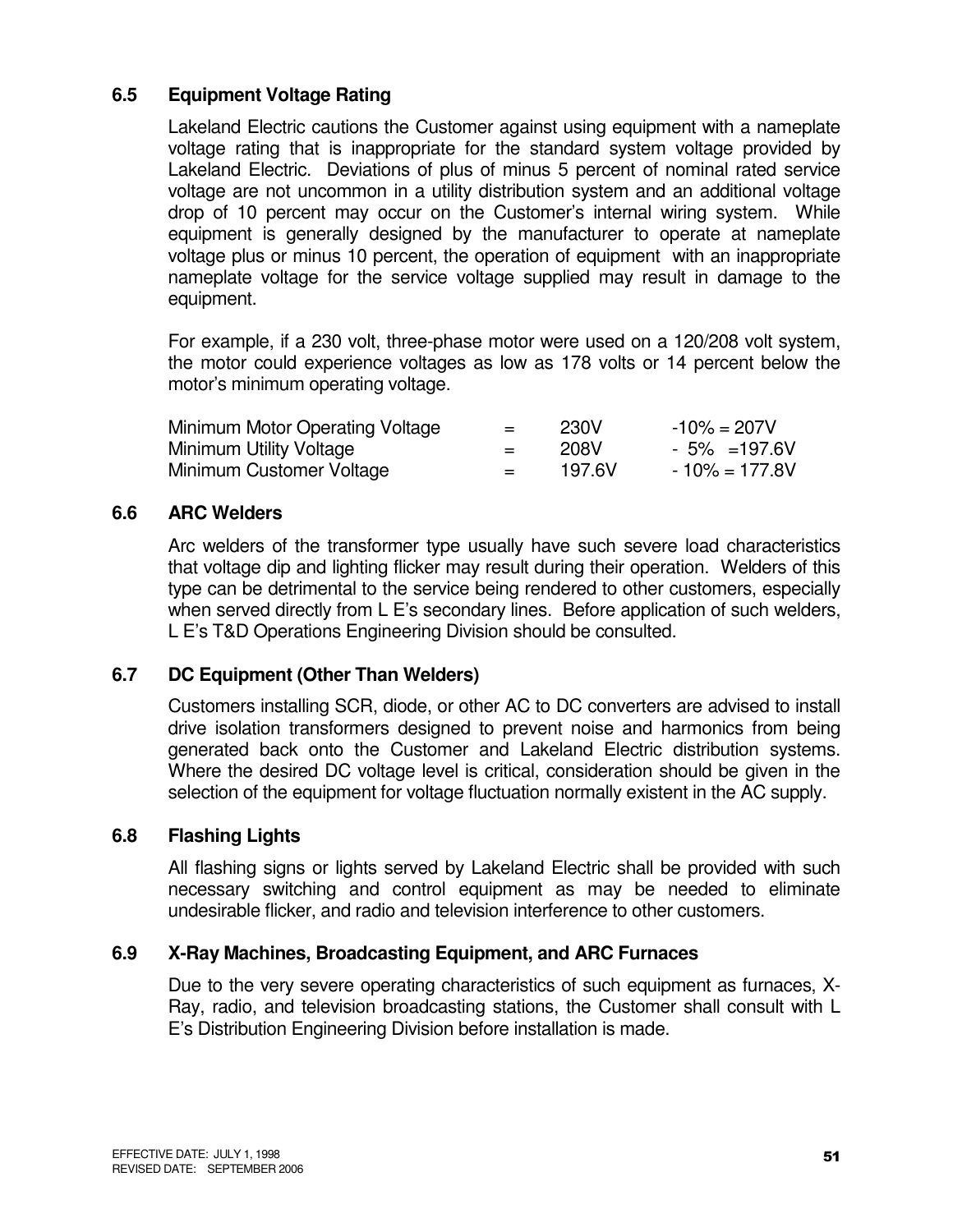#### **6.10 Computers and Sensitive Electronic Equipment**

Lakeland Electric makes every effort to provide reliable and high quality electric service to the Customer. The power system is, however, exposed to many elements beyond L E's complete control such as lightning, trees, vehicle accidents, equipment failure, and animals. These elements occasionally cause abnormal system conditions such as short circuits resulting in voltage fluctuations and interruptions in power as the system's automatic protective devices detect and isolate the problem.

Even the briefest of these disturbances lasting a fraction of a second may adversely affect the operation of computers and other sensitive electronic equipment and controls. Additionally, the operation of electrical noise generating equipment by the Customer such as power supplies and variable speed drives may also affect these sensitive devices.

 Before installing any sensitive electronic equipment the Customer is advised to have the equipment manufacturer monitor the voltage of the supply system to the equipment in order to determine the power adequacy and recommend any power purification equipment that may be necessary. The Customer should notify L E's Electric System Reliability Division if there are any questions concerning quality of power.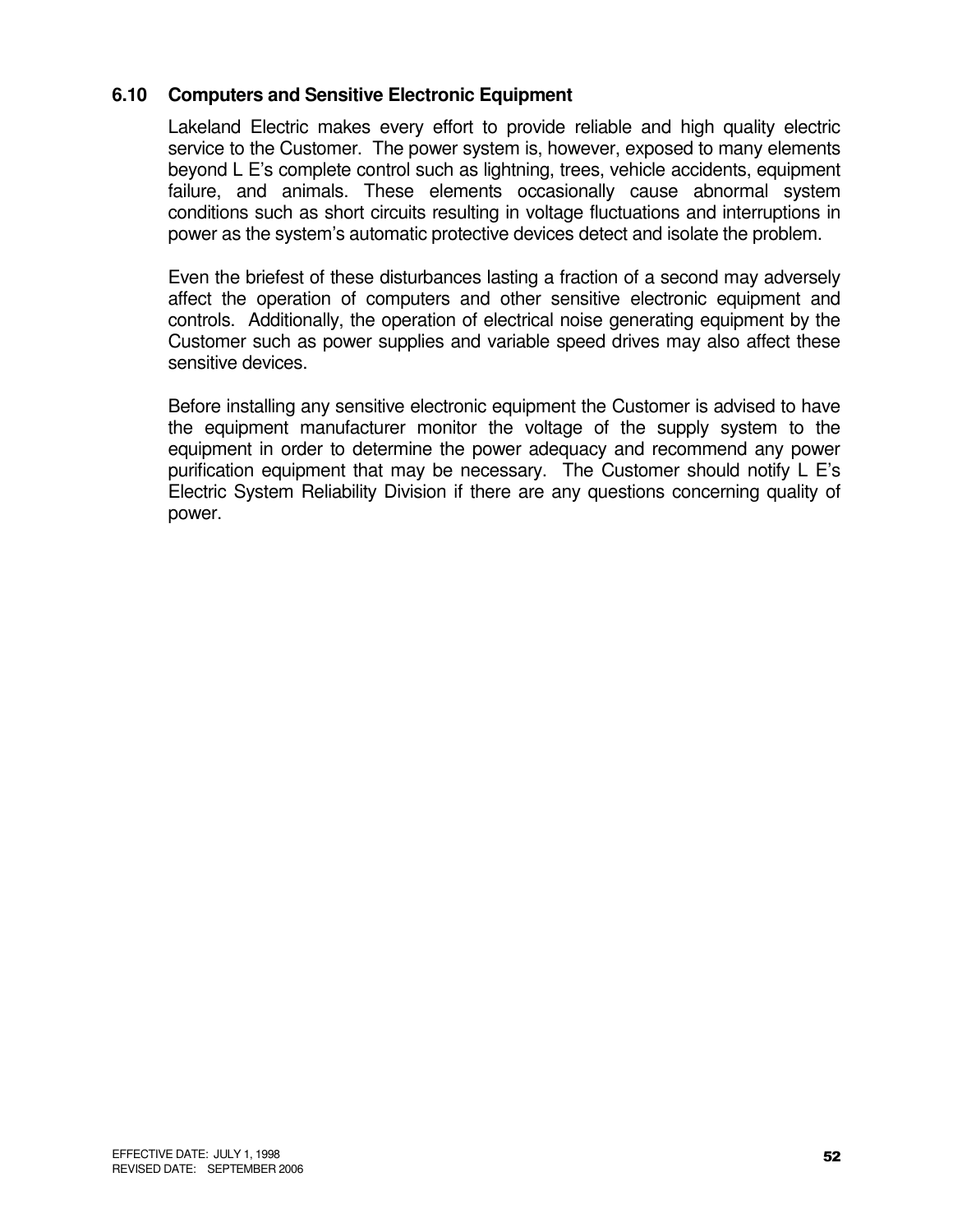## **THIS SECTION IS RESERVED FOR FUTURE USE….**

### **SECTION 7**